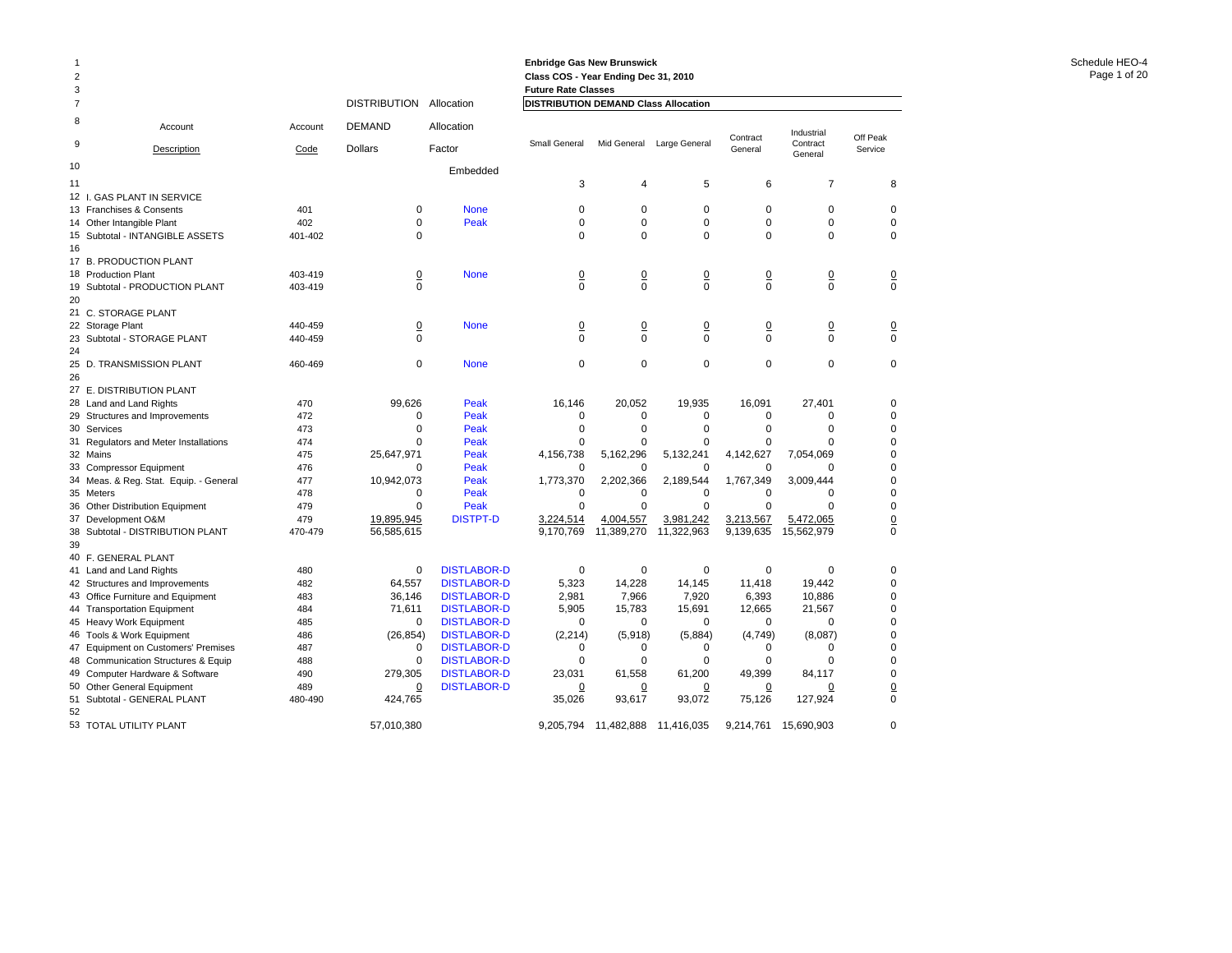#### **Enbridge Gas New Brunswick Class COS - Year Ending Dec 31, 2010 Future Rate Classes**

| 3              |                                           |         |                     |                       | <b>Future Rate Classes</b>                  |            |                           |            |                     |                |
|----------------|-------------------------------------------|---------|---------------------|-----------------------|---------------------------------------------|------------|---------------------------|------------|---------------------|----------------|
| $\overline{7}$ |                                           |         | <b>DISTRIBUTION</b> | Allocation            | <b>DISTRIBUTION DEMAND Class Allocation</b> |            |                           |            |                     |                |
| 8              | Account                                   | Account | <b>DEMAND</b>       | Allocation            |                                             |            |                           | Contract   | Industrial          | Off Peak       |
| 9              | Description                               | Code    | <b>Dollars</b>      | Factor                | <b>Small General</b>                        |            | Mid General Large General | General    | Contract<br>General | Service        |
| 10             |                                           |         |                     | Embedded              |                                             |            |                           |            |                     |                |
| 11             |                                           |         |                     |                       | 3                                           | 4          | 5                         | 6          | $\overline{7}$      | 8              |
| 54             |                                           |         |                     |                       |                                             |            |                           |            |                     |                |
|                | 55 II. DEPRECIATION RESERVE               |         |                     |                       |                                             |            |                           |            |                     |                |
|                | 56 Intangible Plant                       |         | 0                   | <b>DISTPT-D INT</b>   | 0                                           | 0          | 0                         | 0          | 0                   | 0              |
|                | 57 Production Plant                       |         | $\Omega$            | <b>None</b>           | $\Omega$                                    | 0          | $\Omega$                  | $\Omega$   | $\Omega$            | $\Omega$       |
|                | 58 Local Storage Plant                    |         | $\Omega$            | <b>None</b>           | 0                                           | 0          | $\Omega$                  | $\Omega$   | $\Omega$            | 0              |
|                | 59 Transmission Plant                     |         | $\Omega$            | <b>None</b>           | $\Omega$                                    | $\Omega$   | $\Omega$                  | $\Omega$   | $\Omega$            | $\mathbf 0$    |
|                | 60 Mains                                  |         | 3,130,607           | <b>MainsDemand</b>    | 0                                           | 751,987    | 747,608                   | 603,452    | 1,027,559           | 0              |
|                | 61 Mains - Development O&M                |         | 2,198,154           | <b>MainsDemand</b>    | $\Omega$                                    | 528,007    | 524,933                   | 423,714    | 721,500             | 0              |
|                | 62 Services                               |         | 0                   | <b>None</b>           | 0                                           | 0          | 0                         | $\Omega$   | $\Omega$            | $\mathbf 0$    |
|                | 63 Meters                                 |         | $\Omega$            | <b>None</b>           | $\Omega$                                    | $\Omega$   | $\Omega$                  | $\Omega$   | $\Omega$            | 0              |
|                | 64 Distr Other                            |         | 554,423             | <b>DISTPT-D</b>       | 89,855                                      | 111,592    | 110,942                   | 89,550     | 152,485             | $\mathbf 0$    |
|                | 65 General Plant                          |         | 199,872             | <b>DISTLABOR-D</b>    | 16,481                                      | 44,051     | 43,795                    | 35,350     | 60,195              | $\overline{0}$ |
|                | 66 TOTAL - DEPRECIATION RESERVE           |         | 6,083,056           |                       | 106,336                                     | 1,435,636  | 1,427,278                 | 1,152,066  | 1,961,739           | $\Omega$       |
| 67             |                                           |         |                     |                       |                                             |            |                           |            |                     |                |
|                | 68 III. OTHER RATE BASE ITEMS             |         |                     |                       |                                             |            |                           |            |                     |                |
|                | 69 Gas Storage Inventory                  |         | 0                   | <b>Gas Deliveries</b> | 0                                           | $\Omega$   | $\Omega$                  | $\Omega$   | $\Omega$            | 0              |
|                | 70 CWIP                                   |         | 0                   | <b>DISTPT-D</b>       | <sup>0</sup>                                | 0          | $\Omega$                  | $\Omega$   | $\Omega$            | $\Omega$       |
|                | 71 Customer Deposits                      |         | $\Omega$            | <b>None</b>           | $\Omega$                                    | $\Omega$   | $\Omega$                  | $\Omega$   | O                   | $\Omega$       |
|                | 72 Franchise fee                          |         | 129,765             | <b>DISTPT-D</b>       | 21,031                                      | 26,118     | 25,966                    | 20,959     | 35,690              | $\Omega$       |
|                | 73 Deferred development costs             |         | 0                   | <b>Gas Deliveries</b> | 0                                           | $\Omega$   | $\Omega$                  | $\Omega$   | $\Omega$            | $\Omega$       |
|                | 74 Deferred carrying costs                |         | 0                   | <b>DISTPT-D</b>       | 0                                           | $\Omega$   | $\Omega$                  | $\Omega$   | $\Omega$            | $\mathbf 0$    |
|                | 75 Deferred equity offering costs         |         | 86,749              | <b>DISTPT-D</b>       | 14,059                                      | 17,460     | 17,359                    | 14,012     | 23,859              | $\mathbf 0$    |
|                | 76 Term deposit                           |         | 624.528             | <b>DISTPT-D</b>       | 101,217                                     | 125.702    | 124,970                   | 100,873    | 171,767             | $\mathbf 0$    |
|                | 77 Deferral account                       |         | 30,790,371          | <b>DISTPT-D</b>       | 4,990,162                                   | 6,197,332  | 6,161,252                 | 4,973,221  | 8,468,405           | $\overline{0}$ |
| 79             | 78 Total - OTHER RATE BASE ITEMS          |         | 31,631,413          |                       | 5,126,468                                   | 6,366,613  | 6,329,547                 | 5,109,065  | 8,699,720           | $\Omega$       |
|                | 80 IV. TOTAL RATE BASE (Excl. Working Cap |         | 82,558,737          |                       | 14,225,927                                  | 16,413,864 | 16,318,304                | 13,171,760 | 22,428,883          | $\overline{0}$ |
|                | 81 Working Capital                        | 131     | 6,916               | DISTO&MXGAS-D         | 912                                         | 1,474      | 1,433                     | 1,148      | 1,949               | $\mathbf{1}$   |
| 82             |                                           |         |                     |                       |                                             |            |                           |            |                     |                |
|                | 83 V. TOTAL RATE BASE                     |         | 82.565.654          |                       | 14.226.838                                  | 16,415,338 | 16,319,737                | 13.172.908 | 22.430.832          |                |

1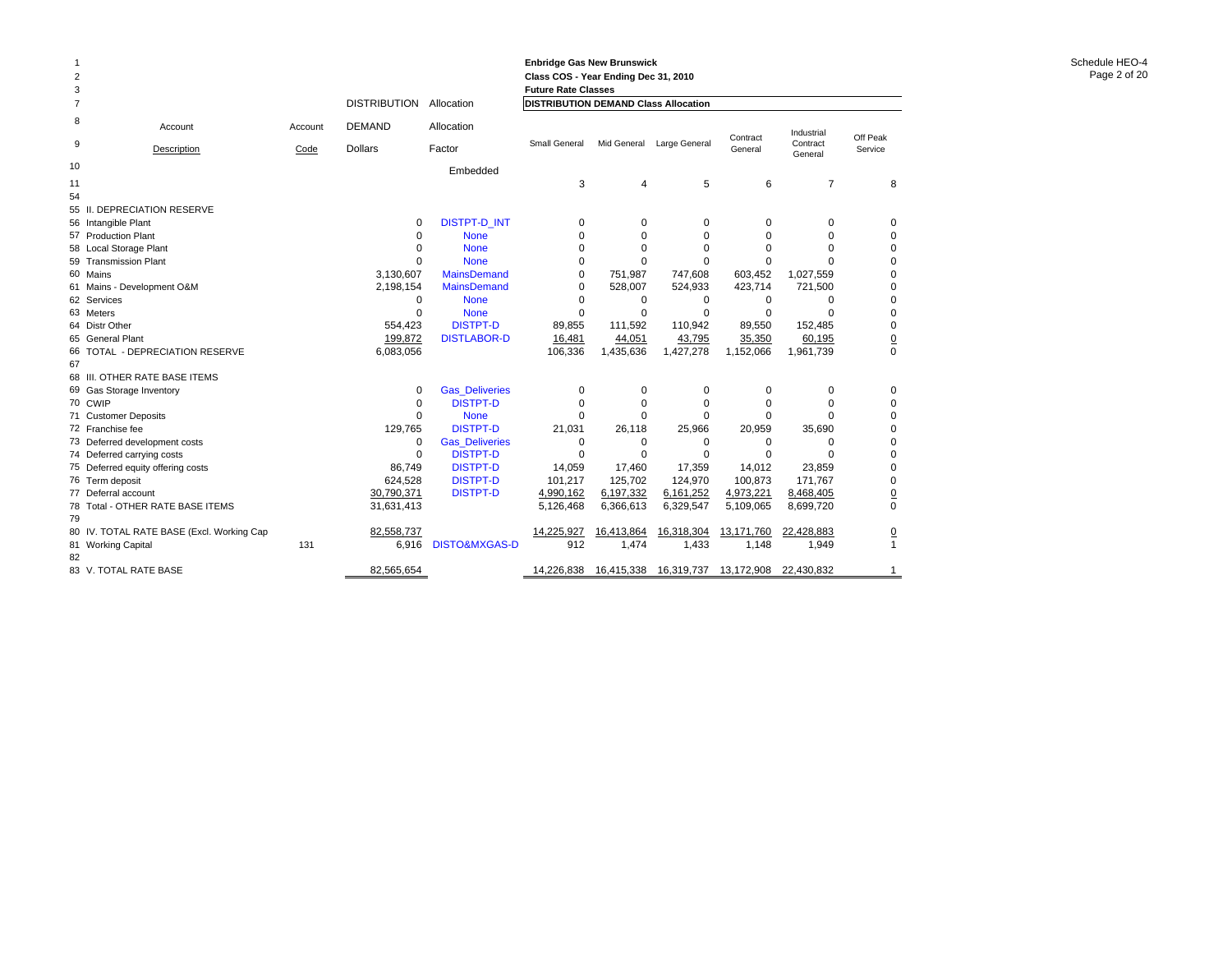| 3              |                                                 |                |                                    |                    | <b>Future Rate Classes</b>           |                                   |                            |                                |                     |                            |
|----------------|-------------------------------------------------|----------------|------------------------------------|--------------------|--------------------------------------|-----------------------------------|----------------------------|--------------------------------|---------------------|----------------------------|
| $\overline{7}$ |                                                 |                | <b>DISTRIBUTION</b>                | Allocation         | DISTRIBUTION DEMAND Class Allocation |                                   |                            |                                |                     |                            |
| 8              | Account                                         | Account        | <b>DEMAND</b>                      | Allocation         |                                      |                                   |                            | Contract                       | Industrial          | Off Peak                   |
| 9              | Description                                     | Code           | <b>Dollars</b>                     | Factor             | Small General                        | Mid General                       | Large General              | General                        | Contract<br>General | Service                    |
| 10             |                                                 |                |                                    | Embedded           |                                      |                                   |                            |                                |                     |                            |
| 11             |                                                 |                |                                    |                    | 3                                    | 4                                 | 5                          | 6                              | $\overline{7}$      | 8                          |
| 84             |                                                 |                |                                    |                    |                                      |                                   |                            |                                |                     |                            |
| 85             | <b>OPERATION &amp; MAINTENANCE EXPENS</b>       |                |                                    |                    |                                      |                                   |                            |                                |                     |                            |
|                | 86 A. PRODUCTION EXPENSES                       |                |                                    |                    |                                      |                                   |                            |                                |                     |                            |
|                | 87 1. Manufactured Gas Production               |                |                                    |                    |                                      |                                   |                            |                                |                     |                            |
| 88             | Operation Supv and Engineering                  | 610            | $\mathbf 0$                        | <b>None</b>        | $\mathbf 0$                          | $\mathbf 0$                       | 0                          | $\mathbf 0$                    | 0                   | $\mathbf 0$                |
|                | 89 Gas Wells                                    | 614            | $\mathbf 0$                        | <b>None</b>        | $\mathbf 0$                          | $\mathbf 0$                       | 0                          | $\mathbf 0$                    | 0                   | $\mathbf 0$                |
| 90             | <b>Other Gas Production</b>                     | 619            | $\overline{0}$<br>$\mathbf 0$      | <b>None</b>        | $\underline{0}$<br>$\mathbf 0$       | $\overline{0}$<br>$\mathbf 0$     | $\overline{0}$<br>$\Omega$ | $\underline{0}$<br>$\mathbf 0$ | $\overline{0}$<br>0 | $\overline{0}$             |
| 91             | Subtotal - Production                           | 610-619<br>810 | $\mathbf 0$                        | <b>None</b>        | $\Omega$                             | $\Omega$                          | $\Omega$                   | $\Omega$                       | $\Omega$            | $\mathbf 0$<br>$\mathbf 0$ |
|                | 92 Supervision<br>93 Gas Production Maintenance | 814            |                                    | <b>None</b>        |                                      |                                   | $\underline{0}$            | $\overline{0}$                 | $\underline{0}$     |                            |
| 94             | Subtotal - O&M Accounts 617-618                 | 810-819        | $\underline{0}$<br>$\underline{0}$ | <b>None</b>        | $\underline{0}$<br>$\underline{0}$   | $\underline{0}$<br>$\overline{0}$ | $\underline{0}$            | $\overline{0}$                 | $\underline{0}$     | $\overline{0}$             |
| 95             | Subtotal - Manufactured Gas Production          | 610-819        | $\Omega$                           |                    | $\Omega$                             | $\Omega$                          | $\Omega$                   | $\Omega$                       | $\Omega$            | $\frac{0}{0}$              |
| 96             |                                                 |                |                                    |                    |                                      |                                   |                            |                                |                     |                            |
|                | 97 Gas Supply Expenses                          |                |                                    |                    |                                      |                                   |                            |                                |                     |                            |
|                | 98 Natural Gas Purchases                        | 623            | $\mathbf 0$                        | <b>None</b>        | $\mathbf 0$                          | $\mathbf 0$                       | $\mathbf 0$                | $\mathbf 0$                    | 0                   | $\mathbf 0$                |
| 99             | <b>Gas Supply Operation</b>                     | 624            | 16.609                             | Peak               | 2,692                                | 3,343                             | 3,324                      | 2,683                          | 4,568               | $\mathbf 0$                |
|                | 100 Natural Gas W/D from Storage                | 627-628        | 0                                  | <b>None</b>        | 0                                    | 0                                 | 0                          | 0                              | 0                   | $\mathbf 0$                |
| 101            | Gas Used for Other Util Operations              | 629            | $\Omega$                           | <b>None</b>        | 0                                    | $\mathbf 0$                       | 0                          | $\Omega$                       | $\Omega$            | $\mathbf 0$                |
|                | 102 Other Gas Supply Expenses                   |                | 0                                  | <b>None</b>        | 0                                    | $\pmb{0}$                         | 0                          | 0                              | 0                   | $\overline{0}$             |
| 103            | Subtotal - PRODUCTION EXPENSES                  | 623-629        | 16,609                             |                    | 2,692                                | 3,343                             | 3,324                      | 2,683                          | 4,568               | $\mathbf 0$                |
| 104            |                                                 |                |                                    |                    |                                      |                                   |                            |                                |                     |                            |
| 105            | B. NATURAL GAS STORAGE, TERMINALI               |                |                                    |                    |                                      |                                   |                            |                                |                     |                            |
| 106            | Storage Operation & Maintenance                 | 640-859        | 0                                  | <b>None</b>        | $\mathbf 0$                          | $\mathbf 0$                       | $\mathbf 0$                | $\mathbf 0$                    | 0                   | $\mathbf 0$                |
| 107            | Subtotal - NATURAL GAS STORAGE                  | 640-859        | $\Omega$                           |                    | $\Omega$                             | $\mathbf 0$                       | $\mathbf 0$                | 0                              | $\Omega$            | $\Omega$                   |
| 108            |                                                 |                |                                    |                    |                                      |                                   |                            |                                |                     |                            |
| 109            | C. TRANSMISSION EXPENSES                        | 660-869        | 608,666                            | Peak               | 98,646                               | 122,509                           | 121,796                    | 98,311                         | 167,404             | 0                          |
| 110            |                                                 |                |                                    |                    |                                      |                                   |                            |                                |                     |                            |
|                | 111 D. DISTRIBUTION EXPENSES                    | 670-870        | 145.315                            | Peak               | 23,551                               | 29,248                            | 29,078                     | 23,471                         | 39,967              | $\mathbf 0$                |
|                | 112 Supervision<br>113 Load Dispatching         | 671            | $\mathbf 0$                        | Peak               | $\mathbf 0$                          | $\mathbf 0$                       | 0                          | $\mathbf 0$                    | 0                   | $\mathbf 0$                |
|                | 114 Meter and Regulator Work                    | 673-878        | $\Omega$                           | Peak               | $\mathbf 0$                          | $\mathbf 0$                       | $\mathbf 0$                | $\mathbf 0$                    | $\Omega$            | $\mathbf 0$                |
|                | 115 Service Work                                | 674            | $\Omega$                           | Peak               | $\mathbf 0$                          | $\Omega$                          | $\Omega$                   | $\Omega$                       | $\Omega$            | $\mathbf 0$                |
| 116            | Mains and Services                              | 675-875        | 59,265                             | Peak               | 9,605                                | 11,929                            | 11,859                     | 9,572                          | 16,300              | $\mathbf 0$                |
|                | 117 Compressor Equipment                        | 676-876        | $\Omega$                           | Peak               | $\Omega$                             | $\Omega$                          | $\Omega$                   | $\Omega$                       | $\Omega$            | $\mathbf 0$                |
| 118            | Measuring and Regulation                        | 677-877        | 49,372                             | Peak               | 8,002                                | 9,937                             | 9,879                      | 7,974                          | 13,579              | $\mathbf 0$                |
| 119            | Other Distribution Equipment                    | 679-879        | $\mathbf 0$                        | Peak               | $\mathbf 0$                          | $\mathbf 0$                       | 0                          | $\mathbf 0$                    | 0                   | $\mathbf 0$                |
| 120            | Structures and Improvements                     | 872            | 0                                  | Peak               | $\mathbf 0$                          | $\Omega$                          | $\Omega$                   | $\Omega$                       | $\Omega$            | $\mathbf 0$                |
| 121            | <b>General Maintenance</b>                      | 884-889        | 240.980                            | <b>MainsDemand</b> | 0                                    | 57.884                            | 57,547                     | 46,451                         | 79,097              | $\overline{0}$             |
|                | 122 Subtotal - DISTRIBUTION EXPENSES            | 670-889        | 494,931                            |                    | 41,158                               | 108,999                           | 108,364                    | 87,469                         | 148,942             | $\underline{0}$            |
|                | 123 Total - OPERATION & MAINTENANCE EXF         |                | 1,103,598                          |                    | 139,804                              | 231,508                           | 230,160                    | 185,780                        | 316,346             | $\underline{0}$            |
|                |                                                 |                |                                    |                    |                                      |                                   |                            |                                |                     |                            |

124

1

2

125 II. SALES & MARKETING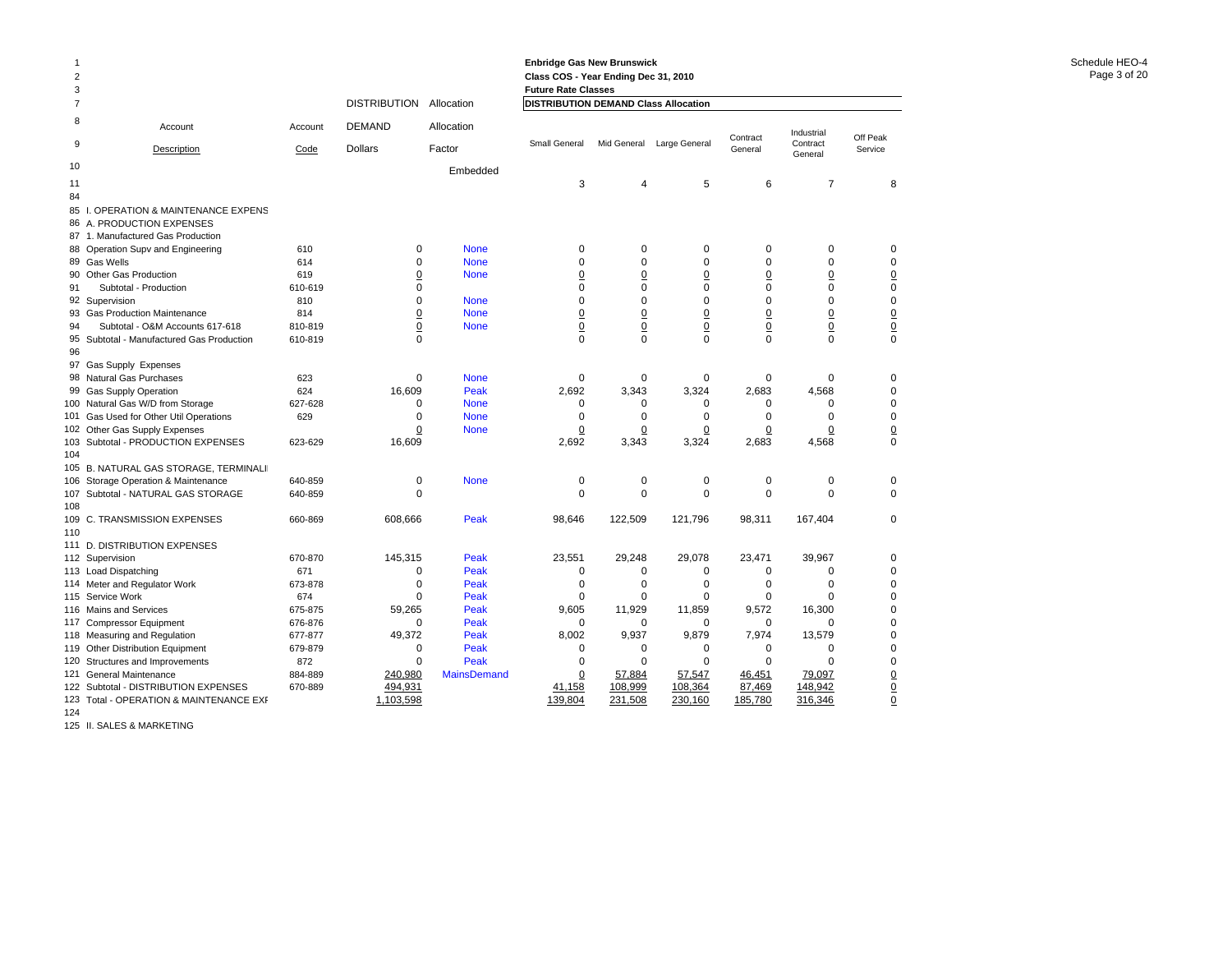| 3              |                                          |         |                     |                        | <b>Future Rate Classes</b>                  |                 |                 |                     |                                   |                     |
|----------------|------------------------------------------|---------|---------------------|------------------------|---------------------------------------------|-----------------|-----------------|---------------------|-----------------------------------|---------------------|
| $\overline{7}$ |                                          |         | <b>DISTRIBUTION</b> | Allocation             | <b>DISTRIBUTION DEMAND Class Allocation</b> |                 |                 |                     |                                   |                     |
| 8              | Account                                  | Account | <b>DEMAND</b>       | Allocation             |                                             |                 |                 |                     |                                   |                     |
| 9              | Description                              | Code    | <b>Dollars</b>      | Factor                 | Small General                               | Mid General     | Large General   | Contract<br>General | Industrial<br>Contract<br>General | Off Peak<br>Service |
| 10             |                                          |         |                     | Embedded               |                                             |                 |                 |                     |                                   |                     |
| 11             |                                          |         |                     |                        | 3                                           | 4               | 5               | 6                   | 7                                 | 8                   |
| 126            | Supervision                              | 700     | 0                   | <b>None</b>            | $\mathbf 0$                                 | 0               | 0               | $\mathbf 0$         | $\mathbf 0$                       | 0                   |
| 127            | Advertising - Natural Gas Promotion      | 701     | 0                   | <b>None</b>            | $\mathbf 0$                                 | 0               | 0               | 0                   | 0                                 | 0                   |
| 128            | Demonstration and Selling Exp            | 702     | $\Omega$            | <b>None</b>            | $\mathbf 0$                                 | 0               | 0               | $\mathbf 0$         | 0                                 | 0                   |
| 129            | Revenue from Merchandising               | 703     | $\Omega$            | <b>None</b>            | $\Omega$                                    | $\Omega$        | 0               | $\mathbf 0$         | $\Omega$                          | $\mathbf 0$         |
| 130            | <b>Expense of Merchandising</b>          | 704     | $\Omega$            | <b>None</b>            | $\Omega$                                    | $\Omega$        | 0               | $\Omega$            | $\Omega$                          | 0                   |
| 131            | Advertising - Other                      | 705     | 0                   | <b>None</b>            | $\mathbf 0$                                 | $\Omega$        | 0               | $\mathbf 0$         | $\mathbf 0$                       | 0                   |
| 132            | Other Sales Promotion                    | 709     | $\overline{0}$      | <b>None</b>            | $\overline{0}$                              | $\underline{0}$ | $\underline{0}$ | $\underline{0}$     | $\overline{0}$                    | $\underline{0}$     |
| 133            | <b>Total - CUSTOMER ACCOUNTS EXPENSE</b> |         | $\Omega$            |                        | $\Omega$                                    | $\Omega$        | $\Omega$        | $\Omega$            | $\Omega$                          | $\Omega$            |
| 134            |                                          |         |                     |                        |                                             |                 |                 |                     |                                   |                     |
| 135            | III. CUSTOMER SERVICE & INFORMATIOI      |         |                     |                        |                                             |                 |                 |                     |                                   |                     |
| 136            | <b>Operatin Supervision</b>              | 710     | 0                   | <b>None</b>            | 0                                           | 0               | 0               | 0                   | 0                                 | 0                   |
| 137            | <b>Customers' Contracts and Orders</b>   | 711     | 0                   | <b>None</b>            | $\mathbf 0$                                 | 0               | 0               | $\mathbf 0$         | 0                                 | $\mathbf 0$         |
| 138            | Meter Reading                            | 712     | $\Omega$            | <b>None</b>            | $\Omega$                                    | $\Omega$        | 0               | 0                   | $\Omega$                          | $\mathbf 0$         |
| 139            | Customers' Billing and Accounting        | 713     | $\Omega$            | <b>None</b>            | $\Omega$                                    | $\Omega$        | 0               | 0                   | 0                                 | 0                   |
| 140            | <b>Credit and Collection</b>             | 714     | $\Omega$            | <b>None</b>            | $\mathbf 0$                                 | $\Omega$        | 0               | $\mathbf 0$         | 0                                 | 0                   |
| 141            | Uncollectable Accounts                   | 718     | $\Omega$            | <b>None</b>            | $\mathbf 0$                                 | $\Omega$        | 0               | 0                   | $\Omega$                          | 0                   |
| 142            | Other Customer Accounting                | 719     | 0                   | <b>None</b>            | $\mathbf 0$                                 | $\Omega$        | 0               | 0                   | 0                                 | 0                   |
| 143            | Total - CUSTOMER SERVICE & INFORMAT      |         | $\Omega$            |                        | $\Omega$                                    | $\Omega$        | 0               | $\Omega$            | $\Omega$                          | $\Omega$            |
| 144            |                                          |         |                     |                        |                                             |                 |                 |                     |                                   |                     |
| 145            | Total - CUSTOMER ACCOUNTS, SERVICE       |         | $\Omega$            |                        | $\mathbf 0$                                 | 0               | 0               | $\mathbf 0$         | 0                                 | $\mathbf 0$         |
| 146            |                                          |         |                     |                        |                                             |                 |                 |                     |                                   |                     |
| 147            | IV. ADMINISTRATIVE & GENERAL EXPEN       |         |                     |                        |                                             |                 |                 |                     |                                   |                     |
| 148            |                                          |         |                     |                        |                                             |                 |                 |                     |                                   |                     |
| 149            | Administrative & General                 | 721     | 1,540               | <b>DISTLABOR-D</b>     | 127                                         | 339             | 337             | 272                 | 464                               | 0                   |
| 150            | <b>Special Services</b>                  | 722     | 85,988              | <b>DISTLABOR-D</b>     | 7,090                                       | 18,952          | 18,841          | 15,208              | 25,897                            | $\Omega$            |
|                | 151 Insurance                            | 723     | 63,626              | <b>DISTPT-D</b>        | 10,312                                      | 12,806          | 12,732          | 10,277              | 17,499                            | $\Omega$            |
| 152            | Injuries & Damages                       | 724     | $\Omega$            | <b>DISTLABOR-D</b>     | $\Omega$                                    | $\Omega$        | $\Omega$        | $\Omega$            | $\Omega$                          | $\mathbf 0$         |
| 153            | <b>Employee Pensions and Benefits</b>    | 725     | 116,658             | <b>DISTLABOR-D</b>     | 9,619                                       | 25,711          | 25,562          | 20,633              | 35,133                            | $\mathbf 0$         |
| 154            | Other Admin & Gen Expenses               | 728     | 638,023             | <b>DISTPT-D</b>        | 103,404                                     | 128,418         | 127,670         | 103,053             | 175,478                           | 0                   |
| 155            | Admin & Gen Expenses Transferred         | 729     | $\overline{0}$      | <b>DIST-TRANSFER-D</b> | $\overline{0}$                              | $\overline{0}$  | $\overline{0}$  | $\overline{0}$      | $\overline{0}$                    | $\overline{0}$      |
| 156            | Subtotal - O&M Accounts 721-729          |         | 905,835             |                        | 130,552                                     | 186,227         | 185,142         | 149,443             | 254,471                           | $\mathbf 0$         |
| 157            |                                          |         |                     |                        |                                             |                 |                 |                     |                                   |                     |
| 158            | TOTAL - OPERATING EXPENSES (Excl De      |         | 2.009.433           |                        | 270.356                                     | 417.734         | 415.302         | 335.223             | 570.817                           | $\mathbf 0$         |

1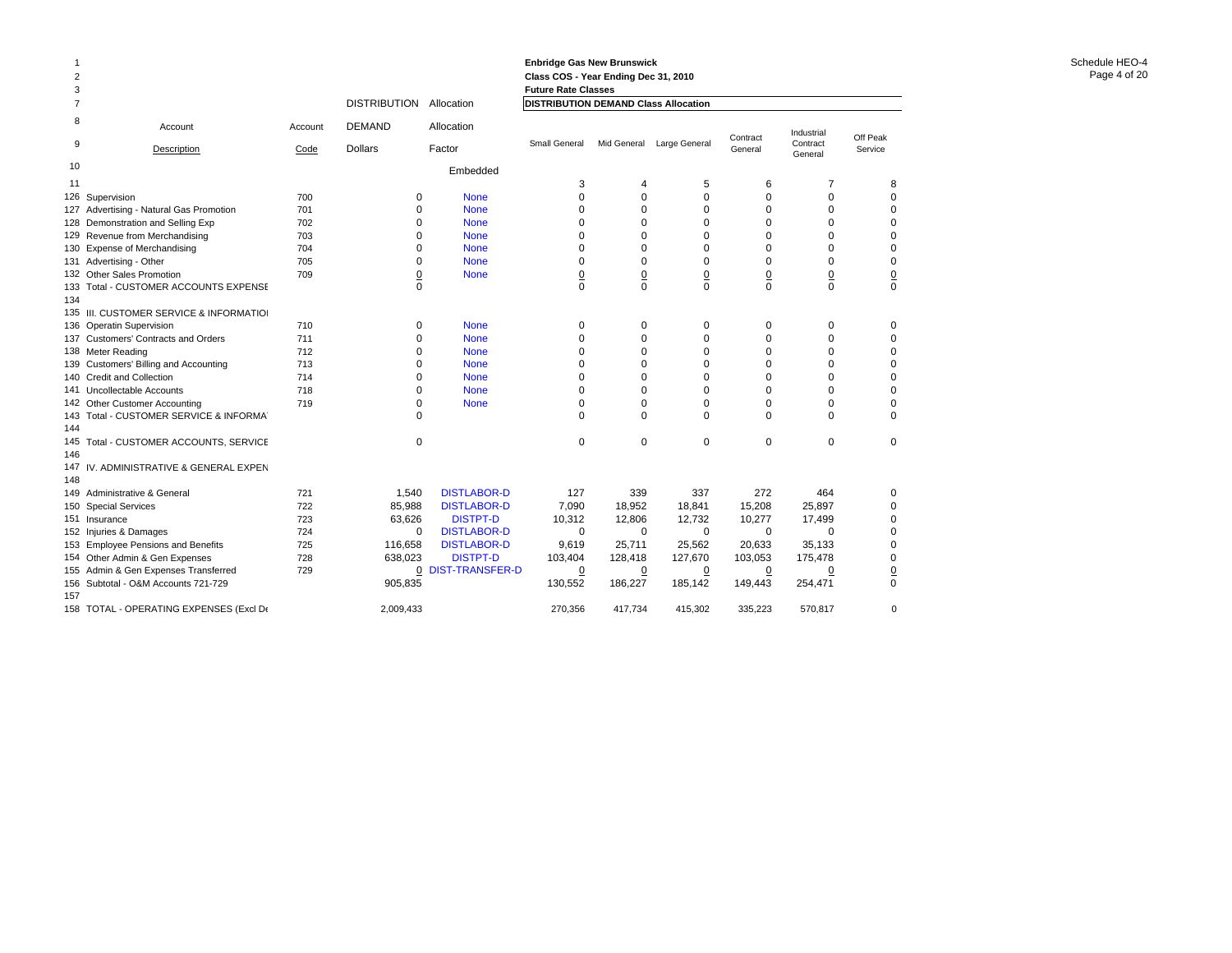| 3              |                                                             |            |                     |                                            | <b>Future Rate Classes</b>           |                         |                           |                            |                         |                     |
|----------------|-------------------------------------------------------------|------------|---------------------|--------------------------------------------|--------------------------------------|-------------------------|---------------------------|----------------------------|-------------------------|---------------------|
| $\overline{7}$ |                                                             |            | <b>DISTRIBUTION</b> | Allocation                                 | DISTRIBUTION DEMAND Class Allocation |                         |                           |                            |                         |                     |
| 8              | Account                                                     | Account    | <b>DEMAND</b>       | Allocation                                 |                                      |                         |                           | Contract                   | Industrial              | Off Peak            |
| 9              | Description                                                 | Code       | <b>Dollars</b>      | Factor                                     | Small General                        |                         | Mid General Large General | General                    | Contract<br>General     | Service             |
| 10             |                                                             |            |                     | Embedded                                   |                                      |                         |                           |                            |                         |                     |
| 11             |                                                             |            |                     |                                            | 3                                    | 4                       | 5                         | 6                          | $\overline{7}$          | 8                   |
| 159            |                                                             |            |                     |                                            |                                      |                         |                           |                            |                         |                     |
| 160            | VI. DEPRECIATION EXPENSE                                    |            |                     |                                            |                                      |                         |                           |                            |                         |                     |
| 161            | Intangible Plant                                            | 403        | 0                   | <b>DISTPT-D_INT</b>                        | $\mathbf 0$                          | $\Omega$                | $\Omega$                  | $\Omega$                   | $\Omega$                | $\Omega$            |
|                | 162 Production Plant                                        | 403        | $\mathbf 0$         | <b>None</b>                                | $\mathbf 0$                          | $\mathbf 0$             | $\mathbf 0$               | $\mathbf 0$                | $\mathbf 0$             | $\mathbf 0$         |
| 163            | Local Storage Plant                                         | 403        | $\mathbf 0$         | <b>None</b>                                | $\mathbf 0$                          | $\Omega$                | $\mathbf 0$               | $\mathbf 0$                | $\mathbf 0$             | $\mathbf 0$         |
| 164            | <b>Transmission Plant</b>                                   | 403        | $\Omega$            | <b>None</b>                                | $\mathbf 0$                          | $\Omega$                | 0                         | $\Omega$                   | $\Omega$                | $\mathbf 0$         |
| 165            | Mains                                                       | 404        | 550,071             | <b>MainsDemand</b>                         | $\pmb{0}$                            | 132,130                 | 131,360                   | 106,031                    | 180,550                 | $\mathbf 0$         |
| 166            | Mains - Development O&M                                     | 404        | 555,049             | <b>MainsDemand</b>                         | $\mathbf 0$                          | 133,325                 | 132,549                   | 106,991                    | 182,184                 | $\mathbf 0$         |
| 167            | Services                                                    | 404        | $\mathbf 0$         | <b>None</b>                                | $\Omega$                             | $\mathbf 0$             | $\mathbf 0$               | $\mathbf 0$                | $\mathbf 0$             | $\mathbf 0$         |
|                | 168 Meters                                                  | 404        | 0                   | <b>None</b>                                | $\mathbf 0$                          | $\mathbf 0$             | $\mathbf 0$               | $\mathbf 0$                | $\mathbf 0$             | $\mathbf 0$         |
|                | 169 Distr Other                                             | 404        | 89,025              | <b>DISTPT-D</b>                            | 14,428                               | 17,919                  | 17,814                    | 14,379                     | 24,485                  | $\mathbf 0$         |
| 170            | <b>General Plant</b>                                        | 404        | 86,434              | <b>DISTLABOR-D</b>                         | 7,127                                | 19,050                  | 18,939                    | 15,287                     | 26,031                  | $\mathbf 0$         |
| 171            | Amort Ltd-Term Elect/Gas Plant                              | 404        | 39,928              | <b>DISTPT-D</b>                            | 6,471                                | 8,036                   | 7,990                     | 6,449                      | 10,981                  | $\mathbf 0$         |
| 172            | Amortization of Deferral                                    |            | 1,026,346           | <b>DISTPT-D</b>                            | 166,339                              | 206,578                 | 205,375                   | 165,774                    | 282,280                 | $\underline{0}$     |
| 173            | Total - DEPRECIATION EXPENSE                                | 403-404    | 2,346,853           |                                            | 194,365                              | 517,038                 | 514,027                   | 414,911                    | 706,511                 | $\mathbf 0$         |
| 174            |                                                             |            |                     |                                            |                                      |                         |                           |                            |                         |                     |
| 175            | VII. TAXES OTHER THAN INCOME TAXES                          |            |                     |                                            |                                      |                         |                           |                            |                         |                     |
| 176            |                                                             |            |                     |                                            |                                      |                         |                           |                            |                         |                     |
| 177            | Property Tax- Plant                                         |            | 230,766             | <b>RATEBASE</b>                            | 139,310                              | 43,209                  | 21,258                    | 11,477                     | 15,169                  | 343                 |
| 178            | <b>Distribution Tax</b>                                     |            | 0                   | <b>RATEBASE</b>                            | $\mathbf 0$                          | $\mathbf 0$             | $\mathbf 0$               | $\mathbf 0$                | $\mathbf 0$             | $\mathbf 0$         |
| 179            | Payroll related                                             |            | 0                   | <b>DISTLABOR-D</b>                         | $\mathbf 0$                          | $\mathbf 0$             | $\mathbf 0$               | $\mathbf 0$                | $\mathbf 0$             | $\mathbf 0$         |
| 180            | Other taxes                                                 |            | $\mathbf 0$         | <b>DISTPT-D</b>                            | $\mathbf 0$                          | $\mathbf 0$             | $\mathbf 0$               | $\mathbf 0$                | $\mathbf 0$             | $\mathbf 0$         |
| 181            | Property Tax- Gas                                           |            | $\pmb{0}$           | <b>Gas Deliveries</b>                      | 0                                    | $\overline{0}$          | 0                         | $\overline{0}$             | 0                       | $\overline{0}$      |
| 182            | Total Taxes Other Than Income Taxes                         | 408        | 230,766             |                                            | 139,310                              | 43,209                  | 21,258                    | 11,477                     | 15,169                  | 343                 |
| 183<br>184     |                                                             |            |                     |                                            |                                      |                         |                           |                            |                         |                     |
| 185            | B. Franchise and Revenue Taxes<br><b>Gross Receipts Tax</b> |            | $\mathbf 0$         | <b>None</b>                                | $\mathbf 0$                          | $\mathbf 0$             | $\mathbf 0$               | $\mathbf 0$                | $\mathbf 0$             | $\mathbf 0$         |
| 186            | <b>GRT- Uncoll Rider</b>                                    |            | 0                   | <b>None</b>                                | $\overline{0}$                       | $\overline{0}$          | $\overline{0}$            | $\overline{0}$             | $\overline{0}$          | $\overline{0}$      |
| 187            | Subtotal- Franchise and Gross Receipts Tax                  |            | $\Omega$            |                                            | $\Omega$                             | $\Omega$                | $\Omega$                  | $\Omega$                   | $\Omega$                | $\Omega$            |
| 188            |                                                             |            |                     |                                            |                                      |                         |                           |                            |                         |                     |
| 189            | C. Income Tax Expense                                       |            |                     |                                            |                                      |                         |                           |                            |                         |                     |
| 190            | State Income Tax expense                                    |            | $\mathbf 0$         | <b>PreTax-Dist-D</b>                       | $\mathbf 0$                          | $\mathbf 0$             | $\mathbf 0$               | $\mathbf 0$                | $\mathbf 0$             | $\mathbf 0$         |
| 191            | Federal Income Tax expense                                  |            | $\overline{0}$      | <b>PreTax-Dist-D</b>                       | $\overline{0}$                       | $\overline{0}$          | $\overline{0}$            | $\overline{0}$             | $\overline{0}$          | $\overline{0}$      |
| 192            | Subtotal- Income tax expense                                |            | 0                   |                                            | 0                                    | 0                       | $\pmb{0}$                 | 0                          | 0                       | $\overline{0}$      |
| 193            | <b>Total- TAX EXPENSE</b>                                   |            | 230,766             |                                            | 139,310                              | 43,209                  | 21,258                    | 11,477                     | 15,169                  | 343                 |
| 194            |                                                             |            |                     |                                            |                                      |                         |                           |                            |                         |                     |
| 195            | <b>TOTAL EXPENSES</b>                                       |            | 4,603,661           |                                            | 606,723                              | 981,324                 | 953,911                   | 764,293                    | 1,297,065               | 343                 |
| 196            |                                                             |            |                     |                                            |                                      |                         |                           |                            |                         |                     |
| 197            | V. REVENUES                                                 |            |                     |                                            |                                      |                         |                           |                            |                         |                     |
| 198            | <b>Retail Revenue</b>                                       | 520        | 7,980,759           | Delivery_Rev                               | 1,563,923                            | 1,853,406               | 1,818,621                 | 1,615,759                  | 1,119,985               | 9,066               |
| 199            | <b>Commercial Sales</b>                                     | 521        | 0                   | Delivery_Rev                               | $\mathbf 0$                          | $\mathbf 0$             | $\mathbf 0$               | $\mathbf 0$                | $\mathbf 0$             | $\mathbf 0$         |
| 200            | <b>Industrial Sales</b>                                     | 522        | $\mathbf 0$         | Delivery_Rev                               | $\mathbf 0$                          | $\mathbf 0$             | $\mathbf 0$               | $\mathbf 0$                | $\mathbf 0$             | $\mathbf 0$         |
| 201            | <b>Other Sales</b>                                          | 529        | 24.853              | Delivery_Rev                               | 4.870                                | 5.772                   | 5.663                     | 5.032                      | 3.488                   | 28                  |
| 202            | Late Payment Penalties                                      | 560        |                     | 0 PENALTY_CHARGE                           | $\mathbf 0$                          | 0                       | $\mathbf 0$               | 0                          | $\mathbf 0$             | $\mathbf 0$         |
| 203            | Revenue from Service Work                                   | 561        | (22, 705)           | Delivery_Rev                               | (4, 449)                             | (5, 273)<br>$\mathbf 0$ | (5, 174)                  | (4, 597)                   | (3, 186)                | (26)<br>$\mathbf 0$ |
| 204<br>205     | <b>Transportation Revenue</b>                               | 570<br>579 | 0<br>0              | <b>Delivery Rev</b><br><b>Delivery Rev</b> | $\mathbf 0$<br>0                     | $\Omega$                | $\mathbf 0$<br>0          | $\mathbf 0$<br>$\mathbf 0$ | $\mathbf 0$<br>$\Omega$ | $\mathbf 0$         |
| 206            | Miscellaneous Operating Revenue<br>Other Revenue            |            | 19,523              | Delivery_Rev                               | 3,826                                | 4,534                   | 4,449                     | 3,953                      | 2,740                   | 22                  |
| 207            | Rent from Gas Ppty / Other Rev                              |            | 22,863              | Delivery_Rev                               | 4,480                                | 5,310                   | 5,210                     | 4,629                      | 3,209                   | 26                  |
| 208            | Subtotal Gas Revenues, net                                  |            | 8,025,294           |                                            | 1,572,650                            | 1,863,748               | 1,828,769                 | 1,624,776                  | 1,126,235               | 9,116               |
|                |                                                             |            |                     |                                            |                                      |                         |                           |                            |                         |                     |

1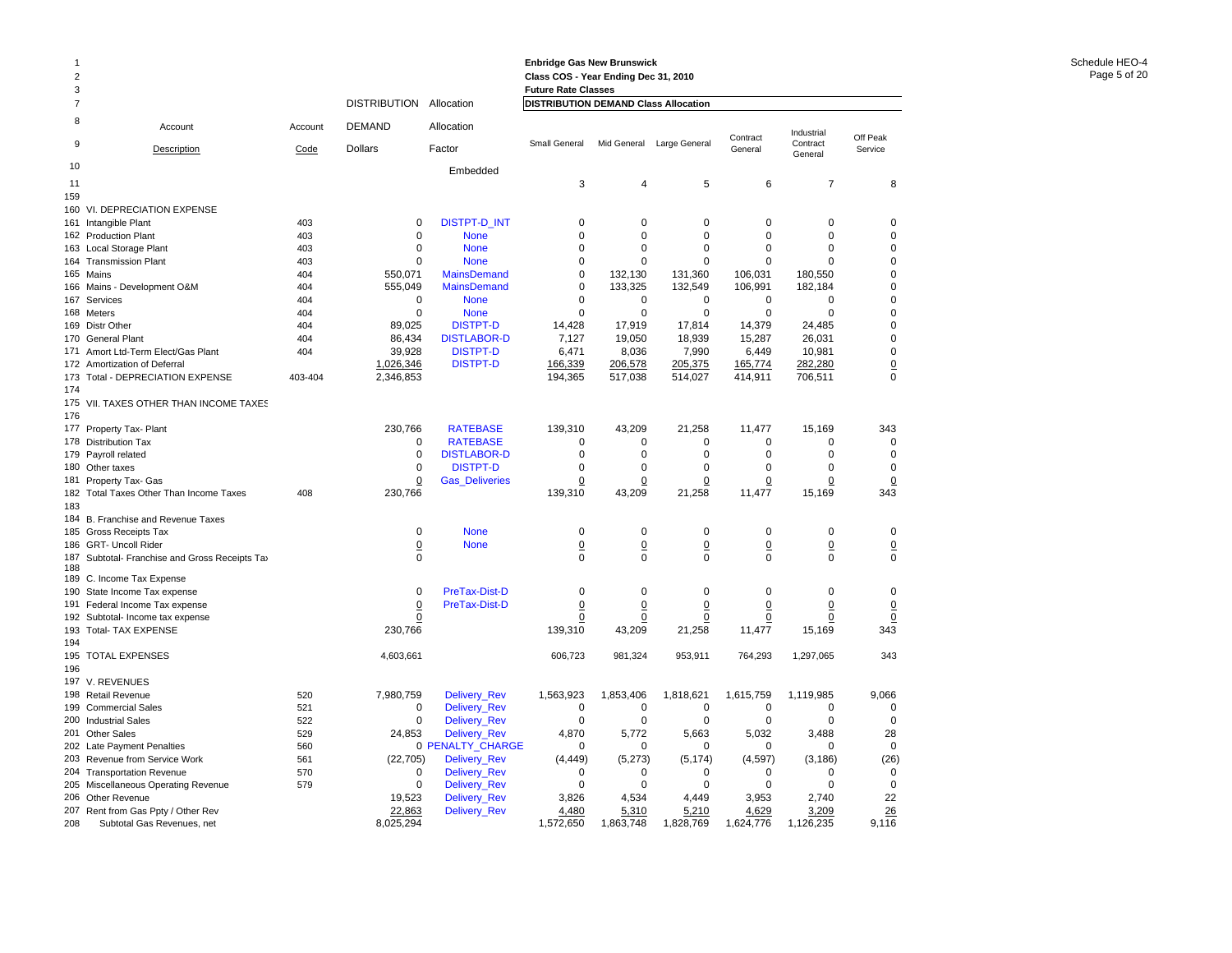| 3              |                                                              |         |                             |             | <b>Future Rate Classes</b>           |                             |                             |                   |                             |                             |
|----------------|--------------------------------------------------------------|---------|-----------------------------|-------------|--------------------------------------|-----------------------------|-----------------------------|-------------------|-----------------------------|-----------------------------|
| $\overline{7}$ |                                                              |         | DISTRIBUTION Allocation     |             | DISTRIBUTION DEMAND Class Allocation |                             |                             |                   |                             |                             |
| 8              | Account                                                      | Account | <b>DEMAND</b>               | Allocation  |                                      |                             |                             | Contract          | Industrial                  | Off Peak                    |
| 9              | Description                                                  | Code    | <b>Dollars</b>              | Factor      | Small General                        | Mid General                 | Large General               | General           | Contract<br>General         | Service                     |
| 10             |                                                              |         |                             | Embedded    |                                      |                             |                             |                   |                             |                             |
| 11             |                                                              |         |                             |             | 3                                    | $\overline{4}$              | 5                           | 6                 | 7                           | 8                           |
| 209            |                                                              |         |                             |             |                                      |                             |                             |                   |                             |                             |
|                | 210 Non-Operating Income                                     |         | 0                           | <b>None</b> | $\mathbf 0$                          | $\mathbf 0$                 | 0                           | 0                 | 0                           | $\mathbf 0$                 |
|                | 211 Non-Operating Income                                     |         | $\Omega$<br>$\Omega$        | <b>None</b> | $\overline{0}$<br>$\Omega$           | $\underline{0}$<br>$\Omega$ | $\underline{0}$<br>$\Omega$ | 0<br>$\Omega$     | $\overline{0}$<br>$\Omega$  | $\underline{0}$<br>$\Omega$ |
| 213            | 212 Total Non-Oper Income                                    |         |                             |             |                                      |                             |                             |                   |                             |                             |
|                | 214 Total Revenue                                            |         | 8,025,294                   |             | 1,572,650                            | 1,863,748                   | 1,828,769                   | 1,624,776         | 1,126,235                   | 9,116                       |
| 215            |                                                              |         |                             |             |                                      |                             |                             |                   |                             |                             |
|                | 216 Total Expenses                                           |         | 4,603,661                   |             | 606,723                              | 981,324                     | 953,911                     | 764,293           | 1,297,065                   | 343                         |
| 217            |                                                              |         |                             |             |                                      |                             |                             |                   |                             |                             |
|                | 218 NET INCOME                                               |         | 3,421,634                   |             | 965,926                              | 882,424                     | 874,858                     | 860,482           | (170, 830)                  | 8,773                       |
| 219            |                                                              |         |                             |             |                                      |                             |                             |                   |                             |                             |
|                | 220 Tariff Revenue Requirements                              |         | 4,578,649                   |             | 601,822                              | 975,516                     | 948,212                     | 759,230           | 1,293,555                   | 315                         |
| 221            |                                                              |         |                             |             |                                      |                             |                             |                   |                             |                             |
|                | 222 SUMMARY                                                  |         |                             |             |                                      |                             |                             |                   |                             |                             |
|                | 223 Revenues                                                 |         |                             |             |                                      |                             |                             |                   |                             |                             |
|                | 224 Gas revenues                                             |         | 8,025,294                   |             | 1,572,650                            | 1,863,748                   | 1,828,769                   | 1,624,776         | 1,126,235                   | 9,116                       |
|                | 225 Non-operating income<br>226 Total revenues               |         | $\overline{0}$<br>8,025,294 |             | $\overline{0}$<br>1,572,650          | $\overline{0}$<br>1,863,748 | $\overline{0}$<br>1,828,769 | 0<br>1,624,776    | $\overline{0}$<br>1,126,235 | $\overline{0}$<br>9,116     |
| 227            |                                                              |         |                             |             |                                      |                             |                             |                   |                             |                             |
|                | 228 Operating Expenses                                       |         |                             |             |                                      |                             |                             |                   |                             |                             |
|                | 229 Production Expenses                                      |         | 16,609                      |             | 2,692                                | 3,343                       | 3,324                       | 2,683             | 4,568                       | 0                           |
|                | 230 Natural Gas Storage, Terminaling & Proc. E.              |         | 0                           |             | 0                                    | $\mathbf 0$                 | 0                           | 0                 | $\Omega$                    | $\mathbf 0$                 |
|                | 231 Transmission Expenses                                    |         | 608,666                     |             | 98,646                               | 122,509                     | 121,796                     | 98,311            | 167,404                     | $\mathbf 0$                 |
|                | 232 Distribution Expenses                                    |         | 494,931                     |             | 41,158                               | 108,999                     | 108,364                     | 87,469            | 148,942                     | $\frac{0}{0}$               |
|                | 233 Total Operating Expenses                                 |         | 1,120,207                   |             | 142,495                              | 234,851                     | 233,484                     | 188,463           | 320,914                     |                             |
| 234            |                                                              |         |                             |             |                                      |                             |                             |                   |                             |                             |
|                | 235 Customer Accounts, Services, & Sales Expe                |         | $\mathbf 0$                 |             | $\mathbf 0$                          | 0                           | $\mathbf 0$                 | $\mathbf 0$       | $\mathbf 0$                 | $\mathbf 0$                 |
|                | 236 Administrative & General Expenses                        |         | 905,835                     |             | 130,552                              | 186,227                     | 185,142                     | 149,443           | 254,471                     | $\mathbf 0$                 |
|                | 237 Depreciation Expense                                     |         | 2,346,853                   |             | 194,365                              | 517,038                     | 514,027                     | 414,911           | 706,511                     | $\mathbf 0$                 |
|                | 238 Taxes other than Income, GRT<br>239 Total Other Expenses |         | 230,766<br>3,483,454        |             | 139,310<br>464,228                   | 43,209<br>746,473           | 21,258<br>720,428           | 11,477<br>575,831 | 15,169<br>976,151           | 343<br>343                  |
| 240            |                                                              |         |                             |             |                                      |                             |                             |                   |                             |                             |
|                | 241 Income tax expense                                       |         | 0                           |             | $\mathbf 0$                          | $\mathbf 0$                 | $\mathbf 0$                 | $\mathbf 0$       | 0                           | $\mathbf 0$                 |
|                | 242 Gross receipts tax expense                               |         | 0                           |             | $\overline{0}$                       |                             | $\overline{0}$              | 0                 | 0                           | $\overline{0}$              |
|                | 243 Total expenses                                           |         | 4,603,661                   |             | 606,723                              | 981,324                     | 953,911                     | 764,293           | 1,297,065                   | 343                         |
| 244            |                                                              |         |                             |             |                                      |                             |                             |                   |                             |                             |
|                | 245 NET INCOME                                               |         | 3,421,634                   |             | 965,926                              | 882,424                     | 874,858                     | 860,482           | (170, 830)                  | 8,773                       |
| 246            |                                                              |         |                             |             |                                      |                             |                             |                   |                             |                             |
|                | 247 Total Rate Base                                          |         | 82,565,654                  |             | 14,226,838                           | 16,415,338                  | 16,319,737                  | 13,172,908        | 22,430,832                  | $\mathbf{1}$                |

1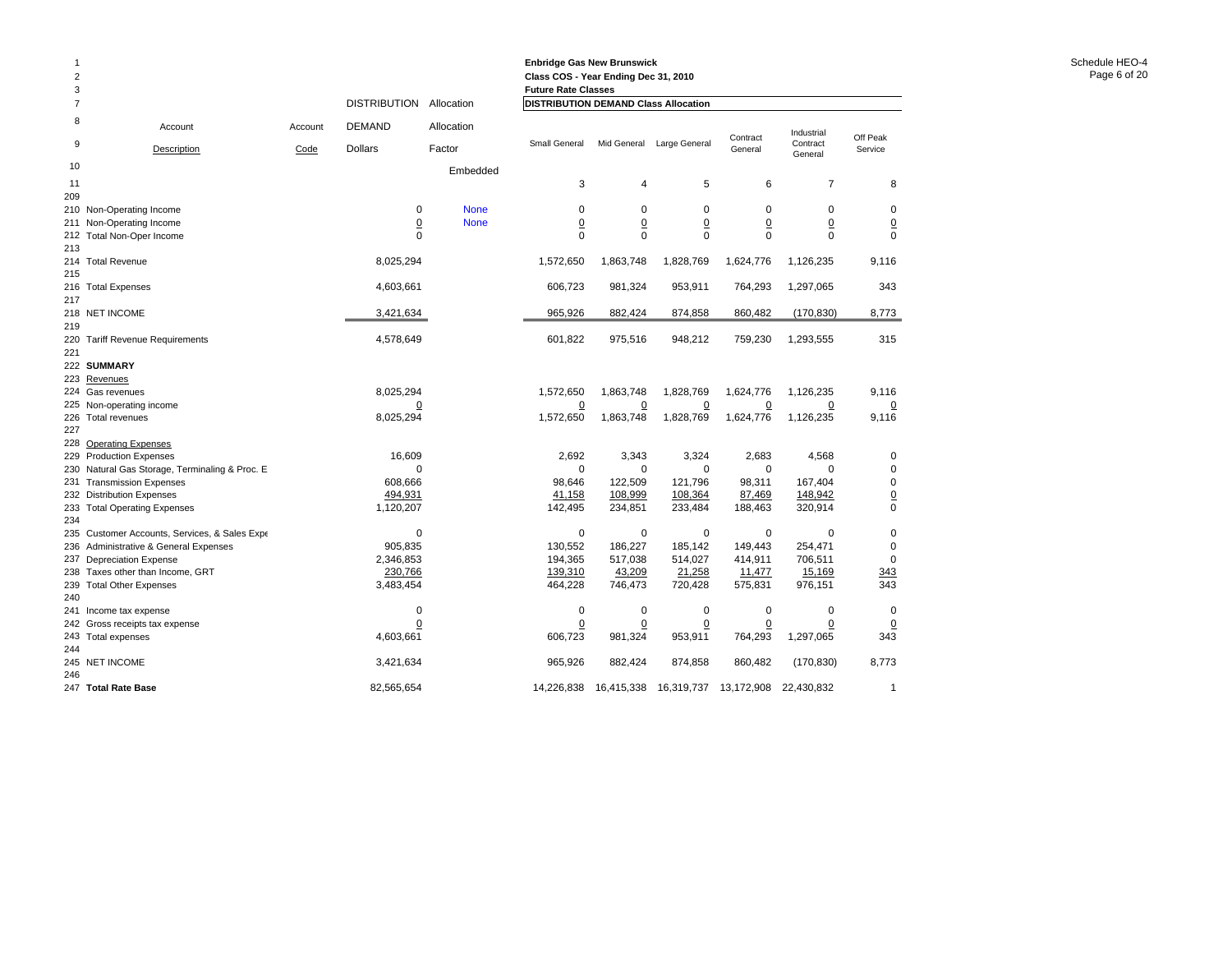| 2<br>3     |                                         |         |                     |             | <b>Enbridge Gas New Brunswick</b><br>Class COS - Year Ending Dec 31, 2010<br><b>Future Rate Classes</b> |             |               |                     |                     |                     |
|------------|-----------------------------------------|---------|---------------------|-------------|---------------------------------------------------------------------------------------------------------|-------------|---------------|---------------------|---------------------|---------------------|
|            |                                         |         | <b>DISTRIBUTION</b> | Allocation  | <b>DISTRIBUTION DEMAND Class Allocation</b>                                                             |             |               |                     |                     |                     |
| 8          | Account                                 | Account | <b>DEMAND</b>       | Allocation  |                                                                                                         |             |               |                     | Industrial          |                     |
| 9          | Description                             | Code    | <b>Dollars</b>      | Factor      | Small General                                                                                           | Mid General | Large General | Contract<br>General | Contract<br>General | Off Peak<br>Service |
| 10         |                                         |         |                     | Embedded    |                                                                                                         |             |               |                     |                     |                     |
| 11         |                                         |         |                     |             | 3                                                                                                       | 4           | 5             | 6                   | 7                   | 8                   |
| 248        |                                         |         |                     |             |                                                                                                         |             |               |                     |                     |                     |
|            | 249 Return at Present Rates             |         |                     |             |                                                                                                         |             |               |                     |                     |                     |
| 250        |                                         |         |                     |             |                                                                                                         |             |               |                     |                     |                     |
| 251        | REVENUE REQUIREMENTS                    |         |                     |             |                                                                                                         |             |               |                     |                     |                     |
| 252        |                                         |         |                     |             |                                                                                                         |             |               |                     |                     |                     |
|            | 253 Target ROR                          |         | 9.59%               |             | 9.59%                                                                                                   | 9.59%       | 9.59%         | 9.59%               | 9.59%               | 9.59%               |
|            | 254 Using Target for System             |         |                     |             |                                                                                                         |             |               |                     |                     |                     |
|            | 255 Rate Base                           |         | 82,565,654          |             | 14,226,838                                                                                              | 16,415,338  | 16,319,737    | 13,172,908          | 22,430,832          |                     |
| 256        |                                         |         |                     |             |                                                                                                         |             |               |                     |                     |                     |
| 257        | Operating expenses                      |         | 2,026,042           |             | 273.048                                                                                                 | 421.077     | 418.626       | 337.905             | 575,385             | $\Omega$            |
|            | 258 Depreciation expense                |         | 2,346,853           |             | 194,365                                                                                                 | 517,038     | 514,027       | 414,911             | 706,511             | 0                   |
| 259        | Additional Bad Debt expense             |         | $\Omega$            | <b>None</b> | $\Omega$                                                                                                | $\Omega$    | 0             | $\Omega$            | $\Omega$            | $\mathbf 0$         |
| 260        | Taxes other than Income, GRT            |         | 230,766             |             | 139,310                                                                                                 | 43,209      | 21,258        | 11,477              | 15,169              | 343                 |
| 261<br>262 | Operating expenses to recover           |         | 4,603,661           |             | 606,723                                                                                                 | 981,324     | 953,911       | 764,293             | 1,297,065           | 343                 |
| 263        |                                         |         | 7,918,046           |             | 1,364,354                                                                                               | 1,574,231   |               | 1,263,282           | 2,151,117           | $\mathbf 0$         |
| 264        | Target Return on Rate Base- After taxes |         |                     |             |                                                                                                         |             | 1,565,063     |                     |                     |                     |
| 265        | Income taxes to recover                 |         | $\Omega$            | 0.0%        | 0                                                                                                       | $\Omega$    | $\mathbf 0$   | $\mathbf 0$         | $\Omega$            | $\Omega$            |
|            | 266 Subtotal- Rev Reg before GRT        |         | 12,521,707          |             | 1,971,077                                                                                               | 2,555,555   | 2,518,974     | 2,027,575           | 3,448,182           |                     |
|            | 267 GRT needed                          |         |                     |             | $\Omega$                                                                                                |             |               |                     |                     | 343<br>$\Omega$     |
|            | 268 TOTAL REVENUE REQUIREMENT           |         | 12,521,707          |             | 1.971.077                                                                                               | 2.555.555   | 2,518,974     | 2,027,575           | 3,448,182           | 343                 |
|            |                                         |         |                     |             |                                                                                                         |             |               |                     |                     |                     |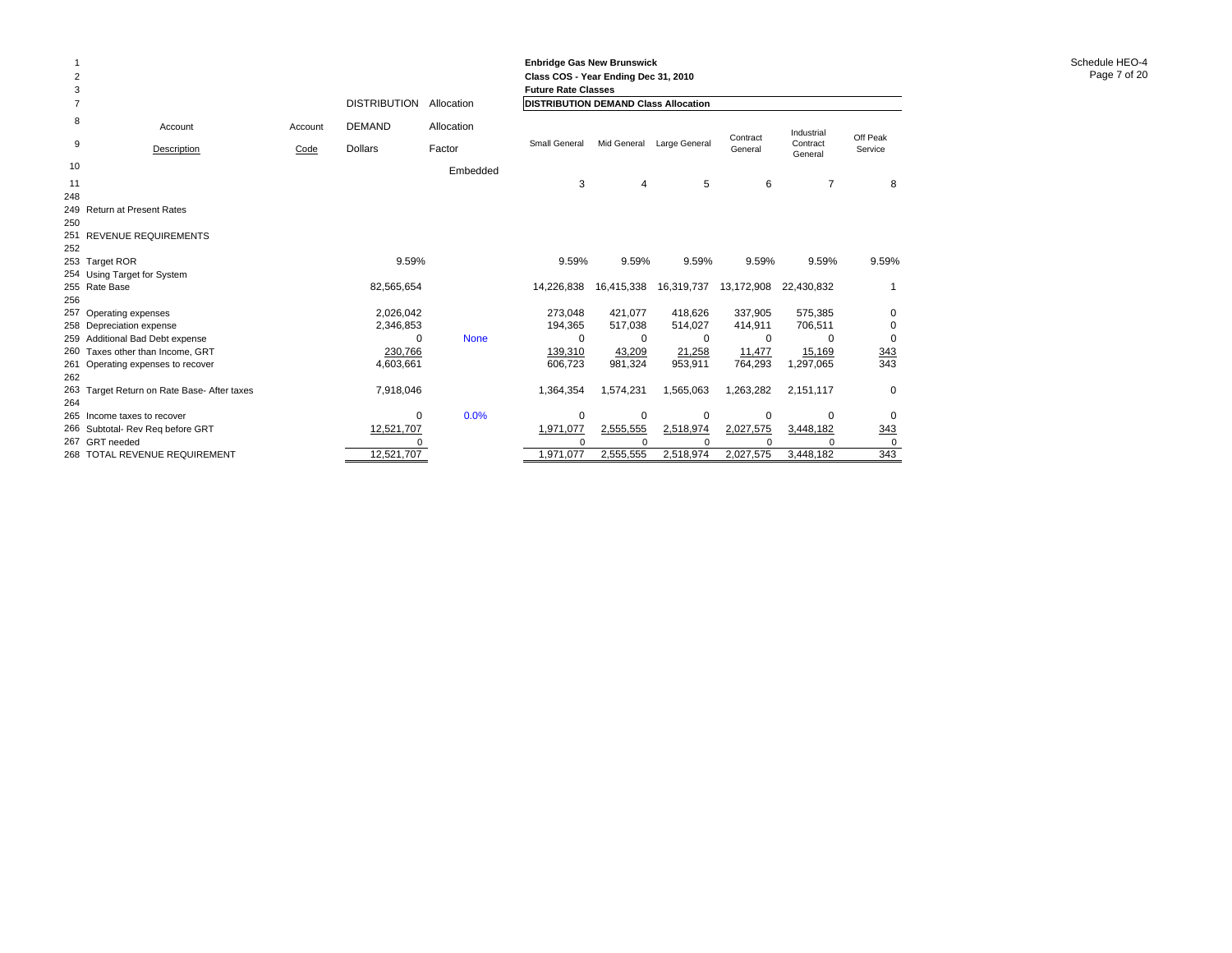|                |                                                                     |            |                                |                     | <b>Enbridge Gas New Brunswick</b>      |                |                 |                |                     |                |
|----------------|---------------------------------------------------------------------|------------|--------------------------------|---------------------|----------------------------------------|----------------|-----------------|----------------|---------------------|----------------|
| $\overline{c}$ |                                                                     |            |                                |                     | Class COS - Year Ending Dec 31, 2010   |                |                 |                |                     |                |
| 3              |                                                                     |            |                                |                     | <b>Future Rate Classes</b>             |                |                 |                |                     |                |
| 7              |                                                                     |            | <b>DISTRIBUTION Allocation</b> |                     | DISTRIBUTION CUSTOMER Class Allocation |                |                 |                |                     |                |
| 8              | Account                                                             | Account    | <b>CUSTOMER</b>                | Allocation          |                                        |                |                 | Contract       | Industrial          | Off Peak       |
| 9              | Description                                                         | Code       | <b>Dollars</b>                 | Factor              | Small General                          | Mid General    | Large General   | General        | Contract<br>General | Service        |
| 10             |                                                                     |            |                                | Embedded            |                                        |                |                 |                |                     |                |
|                | 12 I. GAS PLANT IN SERVICE                                          |            |                                |                     |                                        |                |                 |                |                     |                |
|                | 13 Franchises & Consents                                            | 401        | $\mathbf 0$                    | <b>TOTALPLANT</b>   | $\mathbf 0$                            | 0              | 0               | $\mathbf 0$    | $\mathbf 0$         | $\Omega$       |
|                | 14 Other Intangible Plant                                           | 402        | 0                              | <b>None</b>         | $\mathbf 0$                            | 0              | $\mathbf 0$     | $\mathbf 0$    | $\mathbf 0$         | $\mathbf 0$    |
|                | 15 Subtotal - INTANGIBLE ASSETS                                     | 401-402    | 0                              |                     | $\mathbf 0$                            | 0              | $\mathbf 0$     | $\mathbf 0$    | $\mathbf 0$         | $\Omega$       |
| 16             |                                                                     |            |                                |                     |                                        |                |                 |                |                     |                |
|                | 17 B. PRODUCTION PLANT                                              |            |                                |                     |                                        |                |                 |                |                     |                |
|                | 18 Production Plant                                                 | 403-419    | $\overline{0}$                 | <b>None</b>         | $\overline{0}$                         | 0              | $\underline{0}$ | $\overline{0}$ | $\overline{0}$      | $\overline{0}$ |
| 19             | Subtotal - PRODUCTION PLANT                                         | 403-419    | $\Omega$                       |                     | $\Omega$                               | $\Omega$       | $\Omega$        | $\Omega$       | $\Omega$            | $\Omega$       |
| 20             |                                                                     |            |                                |                     |                                        |                |                 |                |                     |                |
|                | 21 C. STORAGE PLANT                                                 |            |                                |                     |                                        |                |                 |                |                     |                |
|                | 22 Storage Plant                                                    | 440-459    | $\overline{0}$                 | <b>None</b>         | $\overline{0}$                         | $\overline{0}$ | $\overline{0}$  | $\overline{0}$ | $\overline{0}$      | $\overline{0}$ |
| 23             | Subtotal - STORAGE PLANT                                            | 440-459    | 0                              |                     | $\Omega$                               | $\Omega$       | 0               | $\Omega$       | $\mathbf 0$         | 0              |
| 24             |                                                                     |            |                                |                     |                                        |                |                 |                |                     |                |
|                | 25 D. TRANSMISSION PLANT                                            | 460-469    | $\mathbf 0$                    | <b>None</b>         | $\mathbf 0$                            | $\mathbf 0$    | $\mathbf 0$     | $\Omega$       | $\mathbf 0$         | $\mathbf 0$    |
| 26             |                                                                     |            |                                |                     |                                        |                |                 |                |                     |                |
|                | 27 E. DISTRIBUTION PLANT                                            |            |                                |                     |                                        |                |                 |                |                     |                |
| 28             | Land and Land Rights                                                | 470        | 399,408                        | <b>DISTOnlyPT-C</b> | 285,085                                | 73,573         | 26.022          | 8.651          | 5,338               | 739            |
|                | 29 Structures and Improvements                                      | 472        | $\Omega$                       | <b>DISTOnlyPT-C</b> | $\Omega$                               | 0              | 0               | 0              | $\Omega$            |                |
|                | 30 Services                                                         | 473        | 46,351,854                     | Service Invest      | 31,646,191                             | 8,072,130      | 3,652,234       | 1,632,877      | 1,267,397           | 81,025         |
|                | 31 Regulators and Meter Installations                               | 474        | $\Omega$                       | Service_Invest      | 0                                      | $\Omega$       | 0               | 0              | $\mathbf 0$         |                |
|                | 32 Mains                                                            | 475        | 84,656,536                     | MainsCustomer       | 67,961,167                             | 12,453,167     | 3,304,699       | 742,190        | 70,313              | 125,000        |
|                | 33 Compressor Equipment                                             | 476        | $\mathbf 0$                    | Service_Invest      | $\mathbf 0$                            | 0              | $\mathbf 0$     | 0              | $\mathbf 0$         | $\Omega$       |
|                | 34 Meas. & Reg. Stat. Equip. - General                              | 477        | $\mathbf 0$                    | Service_Invest      | $\mathbf 0$                            | 0              | 0               | 0              | $\mathbf 0$         | 0              |
|                | 35 Meters                                                           | 478        | 15,683,602                     | Meter_Invest        | 5,096,837                              | 6,496,270      | 2,600,369       | 802,240        | 622,678             | 65,207         |
|                | 36 Other Distribution Equipment                                     | 479<br>479 | $\Omega$                       | <b>None</b>         | $\Omega$                               | $\Omega$       | $\Omega$        | $\Omega$       | $\Omega$            |                |
| 37             | Development O&M                                                     |            | 79,764,207                     | <b>DISTPT-C</b>     | 56,933,218                             | 14,693,057     | 5,196,811       | 1,727,670      | 1,065,966           | 147,484        |
| 38<br>39       | Subtotal - DISTRIBUTION PLANT                                       | 470-479    | 226.855.607                    |                     | 161.922.498                            | 41.788.198     | 14,780,136      | 4,913,629      | 3,031,692           | 419.455        |
|                |                                                                     |            |                                |                     |                                        |                |                 |                |                     |                |
|                | 40 F. GENERAL PLANT                                                 |            | $\mathbf 0$                    | <b>DISTLABOR-C</b>  | 0                                      | 0              | 0               | $\mathbf 0$    | $\mathbf 0$         | $\mathbf 0$    |
|                | 41 Land and Land Rights                                             | 480<br>482 | 245,771                        | <b>DISTLABOR-C</b>  | 175,274                                | 45,224         | 16,078          | 5,389          |                     | 454            |
|                | 42 Structures and Improvements<br>43 Office Furniture and Equipment | 483        | 137,609                        | <b>DISTLABOR-C</b>  | 98,137                                 | 25,321         | 9,002           | 3,017          | 3,352<br>1,877      | 254            |
|                | 44 Transportation Equipment                                         | 484        | 272,628                        | <b>DISTLABOR-C</b>  | 194,427                                | 50,166         | 17,835          | 5,978          | 3,718               | 504            |
|                | 45 Heavy Work Equipment                                             | 485        | 0                              | <b>DISTLABOR-C</b>  | 0                                      | $\Omega$       | 0               | $\Omega$       | $\mathbf 0$         | $\mathbf 0$    |
|                | 46 Tools & Work Equipment                                           | 486        | (102, 233)                     | <b>DISTLABOR-C</b>  | (72,909)                               | (18, 812)      | (6,688)         | (2, 242)       | (1, 394)            | (189)          |
|                | 47 Equipment on Customers' Premises                                 | 487        | $\Omega$                       | <b>DISTLABOR-C</b>  | $\Omega$                               | $\Omega$       | $\Omega$        | $\Omega$       | $\Omega$            | $\Omega$       |
| 48             | Communication Structures & Equip                                    | 488        | $\mathbf 0$                    | <b>DISTLABOR-C</b>  | $\mathbf 0$                            | $\Omega$       | 0               | $\Omega$       | $\mathbf 0$         | $\Omega$       |
|                | 49 Computer Hardware & Software                                     | 490        | 1,063,331                      | <b>DISTLABOR-C</b>  | 758,324                                | 195,662        | 69,564          | 23,315         | 14,503              | 1,964          |
| 50             | <b>Other General Equipment</b>                                      | 489        | $\overline{0}$                 | <b>DISTLABOR-C</b>  | $\overline{0}$                         | $\overline{0}$ | <u>0</u>        | 0              | 0                   | 0              |
|                | 51 Subtotal - GENERAL PLANT                                         | 480-490    | 1,617,106                      |                     | 1,153,253                              | 297,561        | 105,792         | 35,457         | 22,055              | 2,987          |
| 52             |                                                                     |            |                                |                     |                                        |                |                 |                |                     |                |
|                | 53 TOTAL UTILITY PLANT                                              |            | 228.472.712                    |                     | 163,075,751                            | 42,085,759     | 14,885,928      | 4.949.086      | 3.053.747           | 422.442        |
|                |                                                                     |            |                                |                     |                                        |                |                 |                |                     |                |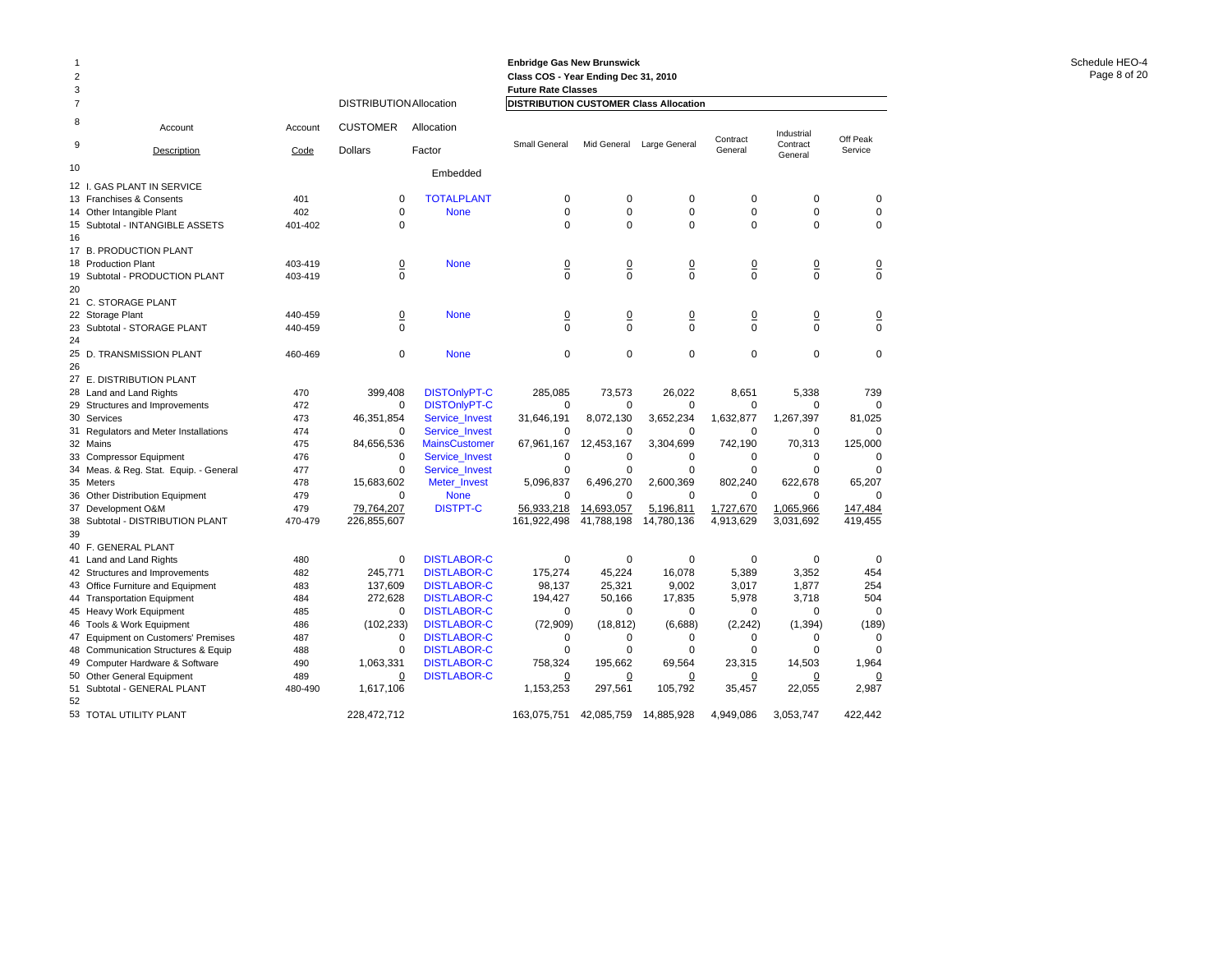|                     |                                            |         |                                |                             | <b>Enbridge Gas New Brunswick</b>                                           |                |                 |                 |                        |                 |
|---------------------|--------------------------------------------|---------|--------------------------------|-----------------------------|-----------------------------------------------------------------------------|----------------|-----------------|-----------------|------------------------|-----------------|
| 2                   |                                            |         |                                |                             | Class COS - Year Ending Dec 31, 2010                                        |                |                 |                 |                        |                 |
| 3<br>$\overline{7}$ |                                            |         | <b>DISTRIBUTION Allocation</b> |                             | <b>Future Rate Classes</b><br><b>DISTRIBUTION CUSTOMER Class Allocation</b> |                |                 |                 |                        |                 |
|                     |                                            |         |                                |                             |                                                                             |                |                 |                 |                        |                 |
| 8<br>9              | Account                                    | Account | <b>CUSTOMER</b>                | Allocation                  | Small General                                                               | Mid General    | Large General   | Contract        | Industrial<br>Contract | Off Peak        |
|                     | Description                                | Code    | <b>Dollars</b>                 | Factor                      |                                                                             |                |                 | General         | General                | Service         |
| 10                  |                                            |         |                                | Embedded                    |                                                                             |                |                 |                 |                        |                 |
| 54                  |                                            |         |                                |                             |                                                                             |                |                 |                 |                        |                 |
|                     | 55 II. DEPRECIATION RESERVE                |         | $\mathbf 0$                    |                             | 0                                                                           | 0              | 0               | $\mathbf 0$     | 0                      | $\mathbf 0$     |
|                     | 56 Intangible Plant<br>57 Production Plant |         | $\mathbf 0$                    | DISTPT-C_INT<br><b>None</b> | $\mathbf 0$                                                                 | 0              | $\mathbf 0$     | $\mathbf 0$     | 0                      | $\mathbf 0$     |
|                     | 58 Local Storage Plant                     |         | $\Omega$                       | <b>None</b>                 | $\Omega$                                                                    | $\Omega$       | $\Omega$        | $\Omega$        | $\Omega$               | $\Omega$        |
|                     | 59 Transmission Plant                      |         | $\Omega$                       | <b>None</b>                 | $\Omega$                                                                    | $\Omega$       | $\Omega$        | $\Omega$        | $\Omega$               | $\Omega$        |
|                     | 60 Mains                                   |         | 10,333,227                     | <b>MainsCustomer</b>        | 8,295,381                                                                   | 1,520,041      | 403,373         | 90,592          | 8,582                  | 15,258          |
|                     | 61 Mains - Development O&M                 |         | 7,255,471                      | <b>MainsCustomer</b>        | 5,824,598                                                                   | 1,067,296      | 283,229         | 63,609          | 6,026                  | 10,713          |
|                     | 62 Services                                |         | 7,228,768                      | Service_Invest              | 4,935,358                                                                   | 1,258,883      | 569,581         | 254,654         | 197,656                | 12,636          |
|                     | 63 Meters                                  |         | 2,863,463                      | Meter_Invest                | 930,564                                                                     | 1,186,068      | 474,767         | 146,471         | 113,687                | 11,905          |
|                     | 64 Distr Other                             |         | 2,222,720                      | <b>DISTPT-C</b>             | 1,586,509                                                                   | 409,439        | 144,815         | 48,143          | 29,704                 | 4,110           |
|                     | 65 General Plant                           |         | 760,926                        | <b>DISTLABOR-C</b>          | 542,661                                                                     | 140,017        | 49,780          | 16,684          | 10,378                 | 1,405           |
|                     | 66 TOTAL - DEPRECIATION RESERVE            |         | 30,664,575                     |                             | 22,115,070                                                                  | 5,581,744      | 1,925,546       | 620,154         | 366,034                | 56,028          |
| 67                  |                                            |         |                                |                             |                                                                             |                |                 |                 |                        |                 |
|                     | 68 III. OTHER RATE BASE ITEMS              |         |                                |                             |                                                                             |                |                 |                 |                        |                 |
| 69                  | Gas Storage Inventory                      |         | $\mathbf 0$                    | <b>None</b>                 | $\mathbf 0$                                                                 | 0              | $\mathbf 0$     | $\mathbf 0$     | $\mathbf 0$            | $\mathbf 0$     |
|                     | 70 CWIP                                    |         | $\mathbf 0$                    | <b>DISTPT-C</b>             | $\mathbf 0$                                                                 | $\mathbf 0$    | $\mathbf 0$     | $\mathbf 0$     | $\Omega$               | $\mathbf 0$     |
|                     | 71 Customer Deposits                       |         | $\mathbf 0$                    | <b>DISTPT-C</b>             | 0                                                                           | 0              | $\mathbf 0$     | $\mathbf 0$     | 0                      | $\mathbf 0$     |
|                     | 72 Franchise fee                           |         | 520,235                        | <b>DISTPT-C</b>             | 371,328                                                                     | 95,831         | 33,894          | 11,268          | 6,952                  | 962             |
|                     | 73 Deferred development costs              |         | $\mathbf 0$                    | <b>DISTPT-C</b>             | 0                                                                           | 0              | 0               | 0               | 0                      | 0               |
|                     | 74 Deferred carrying costs                 |         | 0                              | <b>DISTPT-C</b>             | 0                                                                           | 0              | 0               | $\mathbf 0$     | $\Omega$               | 0               |
|                     | 75 Deferred equity offering costs          |         | 347,784                        | <b>DISTPT-C</b>             | 248,237                                                                     | 64,064         | 22,659          | 7,533           | 4,648                  | 643             |
|                     | 76 Term deposit                            |         | 2,503,777                      | <b>DISTPT-C</b>             | 1,787,118                                                                   | 461,211        | 163,126         | 54,231          | 33,460                 | 4,629           |
|                     | 77 Deferral account                        |         | 123,440,706                    | <b>DISTPT-C</b>             | 88,108,149                                                                  | 22,738,537     | 8,042,430       | 2,673,691       | 1,649,658              | 228,241         |
| 78                  | Total - OTHER RATE BASE ITEMS              |         | 126,812,502                    |                             | 90,514,832                                                                  | 23,359,643     | 8,262,110       | 2,746,723       | 1,694,719              | 234,476         |
| 79                  |                                            |         |                                |                             |                                                                             |                |                 |                 |                        |                 |
|                     | 80 IV. TOTAL RATE BASE (Excl. Working Cap  |         | 324,620,639                    |                             | 231,475,513                                                                 | 59,863,657     | 21,222,492      | 7,075,655       | 4,382,432              | 600,890         |
|                     | 81 Working Capital                         | 131     | 27,729                         | DISTO&MXGAS-C               | 19,736                                                                      | 5,057          | 1,817           | 631             | 438                    | 50              |
| 82                  |                                            |         |                                |                             |                                                                             |                |                 |                 |                        |                 |
|                     | 83 V. TOTAL RATE BASE                      |         | 324,648,368                    |                             | 231,495,249                                                                 | 59,868,714     | 21,224,309      | 7,076,286       | 4,382,870              | 600,940         |
| 84                  |                                            |         |                                |                             |                                                                             |                |                 |                 |                        |                 |
|                     | 85 I. OPERATION & MAINTENANCE EXPENS       |         |                                |                             |                                                                             |                |                 |                 |                        |                 |
|                     | 86 A. PRODUCTION EXPENSES                  |         |                                |                             |                                                                             |                |                 |                 |                        |                 |
|                     | 87 1. Manufactured Gas Production          |         |                                |                             |                                                                             |                |                 |                 |                        |                 |
|                     | 88 Operation Supv and Engineering          | 610     | $\mathbf 0$                    | <b>None</b>                 | $\mathbf 0$                                                                 | 0              | 0               | $\mathbf 0$     | $\mathbf 0$            | 0               |
|                     | 89 Gas Wells                               | 614     | $\mathbf 0$                    | <b>None</b>                 | $\mathbf 0$                                                                 | 0              | 0               | $\mathbf 0$     | $\Omega$               | 0               |
|                     | 90 Other Gas Production                    | 619     | $\overline{0}$                 | <b>None</b>                 | $\overline{0}$                                                              | $\Omega$       | $\overline{0}$  | $\underline{0}$ | $\overline{0}$         | $\underline{0}$ |
| 91                  | Subtotal - Production                      | 610-619 | $\mathbf 0$                    |                             | $\mathbf 0$                                                                 | $\mathbf 0$    | $\mathbf 0$     | $\mathbf 0$     | $\Omega$               | $\mathbf 0$     |
|                     | 92 Supervision                             | 810     | $\mathbf 0$                    | <b>None</b>                 | $\mathbf 0$                                                                 | $\mathbf 0$    | $\mathbf 0$     | $\mathbf 0$     | $\Omega$               | $\mathbf 0$     |
|                     | 93 Gas Production Maintenance              | 814     | $\overline{0}$                 | <b>None</b>                 | $\overline{0}$                                                              | $\overline{0}$ | $\overline{0}$  | $\underline{0}$ | 0                      | $\underline{0}$ |
| 94                  | Subtotal - O&M Accounts 617-618            | 810-819 | $\underline{0}$                | <b>None</b>                 | $\underline{0}$                                                             | $\overline{0}$ | $\underline{0}$ | $\underline{0}$ | $\overline{0}$         | 0               |
|                     | 95 Subtotal - Manufactured Gas Production  | 610-819 | $\mathbf 0$                    |                             | $\Omega$                                                                    | 0              | $\mathbf 0$     | $\Omega$        | $\Omega$               | $\mathbf 0$     |
| 96                  |                                            |         |                                |                             |                                                                             |                |                 |                 |                        |                 |
|                     | 97 Gas Supply Expenses                     |         |                                |                             |                                                                             |                |                 |                 |                        |                 |
|                     | 98 Natural Gas Purchases                   | 623     | $\mathbf 0$                    | <b>None</b>                 | $\mathbf 0$                                                                 | 0              | $\mathbf 0$     | $\mathbf 0$     | $\mathbf 0$            | 0               |
| 99                  | <b>Gas Supply Operation</b>                | 624     | 66,587                         | <b>DISTPT-C</b>             | 47,528                                                                      | 12,266         | 4,338           | 1,442           | 890                    | 123             |
|                     | 100 Natural Gas W/D from Storage           | 627-628 | $\Omega$                       | <b>None</b>                 | $\Omega$                                                                    | $\Omega$       | $\Omega$        | $\Omega$        | $\Omega$               | $\mathbf 0$     |
| 101                 | Gas Used for Other Util Operations         | 629     | $\mathbf 0$                    | <b>None</b>                 | $\mathbf 0$                                                                 | 0              | $\mathbf 0$     | $\Omega$        | $\Omega$               | $\mathbf 0$     |
|                     | 102 Other Gas Supply Expenses              |         | $\mathbf 0$                    | <b>None</b>                 | $\mathbf 0$                                                                 | 0              | 0               | $\mathbf 0$     | 0                      | 0               |
|                     | 103 Subtotal - PRODUCTION EXPENSES         | 623-629 | 66,587                         |                             | 47,528                                                                      | 12,266         | 4,338           | 1,442           | 890                    | 123             |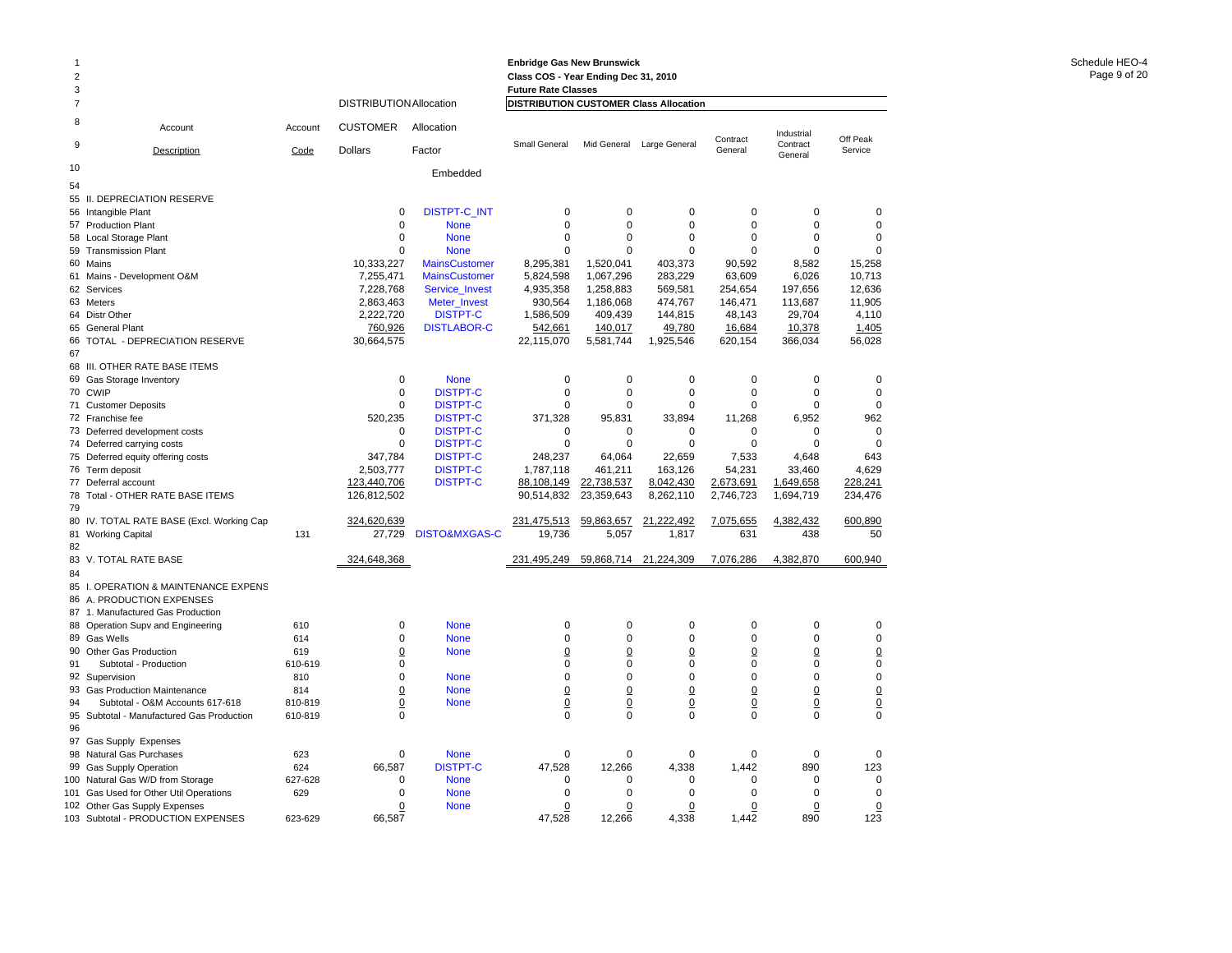| $\overline{c}$<br>3 |                                                                             |                |                                |                                       | <b>Enbridge Gas New Brunswick</b><br>Class COS - Year Ending Dec 31, 2010<br><b>Future Rate Classes</b> |                     |                           |                    |                            |                         |
|---------------------|-----------------------------------------------------------------------------|----------------|--------------------------------|---------------------------------------|---------------------------------------------------------------------------------------------------------|---------------------|---------------------------|--------------------|----------------------------|-------------------------|
| 7                   |                                                                             |                | <b>DISTRIBUTION Allocation</b> |                                       | <b>DISTRIBUTION CUSTOMER Class Allocation</b>                                                           |                     |                           |                    |                            |                         |
| 8                   | Account                                                                     | Account        | <b>CUSTOMER</b>                | Allocation                            |                                                                                                         |                     |                           | Contract           | Industrial                 | Off Peak                |
| 9                   | Description                                                                 | Code           | <b>Dollars</b>                 | Factor                                | Small General                                                                                           | Mid General         | Large General             | General            | Contract<br>General        | Service                 |
| 10                  |                                                                             |                |                                | Embedded                              |                                                                                                         |                     |                           |                    |                            |                         |
| 104                 | 105 B. NATURAL GAS STORAGE, TERMINALII                                      |                |                                |                                       |                                                                                                         |                     |                           |                    |                            |                         |
| 106                 | Storage Operation & Maintenance                                             | 640-859        | 0                              | <b>None</b>                           | 0                                                                                                       | $\mathbf 0$         | 0                         | 0                  | $\mathbf 0$                | 0                       |
| 107                 | Subtotal - NATURAL GAS STORAGE                                              | 640-859        | 0                              |                                       | $\Omega$                                                                                                | $\Omega$            | $\mathbf 0$               | 0                  | $\mathbf 0$                | 0                       |
| 108                 |                                                                             |                |                                |                                       |                                                                                                         |                     |                           |                    |                            |                         |
|                     | 109 C. TRANSMISSION EXPENSES                                                | 660-869        | 0                              | <b>None</b>                           | 0                                                                                                       | 0                   | 0                         | 0                  | $\mathbf 0$                | 0                       |
| 110                 |                                                                             |                |                                |                                       |                                                                                                         |                     |                           |                    |                            |                         |
|                     | 111 D. DISTRIBUTION EXPENSES<br>112 Supervision                             | 670-870        | 742,261                        | <b>DISTPT-C</b>                       | 529,803                                                                                                 | 136,729             | 48,360                    | 16,077             | 9,920                      | 1,372                   |
|                     | 113 Load Dispatching                                                        | 671            | 0                              | <b>DISTPT-C</b>                       | 0                                                                                                       | 0                   | 0                         | 0                  | 0                          | 0                       |
|                     | 114 Meter and Regulator Work                                                | 673-878        | $\mathbf 0$                    | Meter_Invest                          | 0                                                                                                       | $\mathbf 0$         | 0                         | 0                  | $\mathbf 0$                | 0                       |
|                     | 115 Service Work                                                            | 674            | 0                              | <b>None</b>                           | $\Omega$                                                                                                | 0                   | 0                         | 0                  | $\mathbf 0$                | 0                       |
|                     | 116 Mains and Services                                                      | 675-875        | 302,721                        | Service_Invest                        | 206,679                                                                                                 | 52,719              | 23,853                    | 10,664             | 8,277                      | 529                     |
|                     | 117 Compressor Equipment                                                    | 676-876        | 0                              | <b>None</b>                           | 0                                                                                                       | 0                   | 0                         | 0                  | $\mathbf 0$                | 0                       |
|                     | 118 Measuring and Regulation                                                | 677-877        | $\mathbf 0$                    | <b>None</b>                           | $\Omega$                                                                                                | 0                   | 0                         | 0                  | $\Omega$                   | 0                       |
| 119                 | Other Distribution Equipment                                                | 679-879        | 0                              | <b>None</b>                           | 0                                                                                                       | $\mathbf 0$         | 0                         | 0                  | $\mathbf 0$                | 0                       |
| 120<br>121          | Structures and Improvements<br>General Maintenance                          | 872<br>884-889 | 0<br>917,424                   | <b>DISTPT-C</b><br><b>DISTLABOR-C</b> | $\Omega$<br>654,269                                                                                     | 0<br>168,814        | $\Omega$<br>60,018        | $\Omega$<br>20,116 | $\Omega$<br>12,513         | $\Omega$<br>1,694       |
|                     | 122 Subtotal - DISTRIBUTION EXPENSES                                        | 670-889        | 1,962,406                      |                                       | 1,390,751                                                                                               | 358,261             | 132,231                   | 46,857             | 30,709                     | 3,596                   |
| 123                 | Total - OPERATION & MAINTENANCE EXF                                         |                | 1,962,406                      |                                       | 1,390,751                                                                                               | 358,261             | 132,231                   | 46,857             | 30,709                     | 3,596                   |
| 124                 |                                                                             |                |                                |                                       |                                                                                                         |                     |                           |                    |                            |                         |
|                     | 125 II. SALES & MARKETING                                                   |                |                                |                                       |                                                                                                         |                     |                           |                    |                            |                         |
|                     | 126 Supervision                                                             | 700            | 0                              | <b>None</b>                           | 0                                                                                                       | 0                   | 0                         | 0                  | $\mathbf 0$                | 0                       |
|                     | 127 Advertising - Natural Gas Promotion                                     | 701            | $\mathbf 0$                    | <b>None</b>                           | 0                                                                                                       | $\mathbf 0$         | 0                         | 0                  | $\mathbf 0$                | 0                       |
|                     | 128 Demonstration and Selling Exp                                           | 702            | 0<br>$\mathbf 0$               | <b>None</b>                           | 0<br>0                                                                                                  | 0<br>0              | 0<br>0                    | 0<br>0             | $\mathbf 0$<br>$\mathbf 0$ | 0<br>0                  |
|                     | 129 Revenue from Merchandising<br>130 Expense of Merchandising              | 703<br>704     | 0                              | Delivery_Rev<br>Delivery_Rev          | 0                                                                                                       | 0                   | 0                         | 0                  | $\mathbf 0$                | 0                       |
|                     | 131 Advertising - Other                                                     | 705            | 0                              | <b>None</b>                           | 0                                                                                                       | 0                   | 0                         | 0                  | $\mathbf 0$                | 0                       |
|                     | 132 Other Sales Promotion                                                   | 709            | 0                              | <b>None</b>                           | $\overline{0}$                                                                                          | 0                   | 0                         | $\overline{0}$     | $\overline{0}$             | <u>0</u>                |
| 133                 | Total - CUSTOMER ACCOUNTS EXPENSE                                           |                | 0                              |                                       | $\mathbf 0$                                                                                             | $\mathbf 0$         | $\mathbf 0$               | 0                  | $\mathbf 0$                | 0                       |
| 134                 |                                                                             |                |                                |                                       |                                                                                                         |                     |                           |                    |                            |                         |
|                     | 135 III. CUSTOMER SERVICE & INFORMATIOI                                     |                |                                |                                       |                                                                                                         |                     |                           |                    |                            |                         |
| 136                 | <b>Operatin Supervision</b>                                                 | 710            | 0                              | <b>None</b>                           | 0                                                                                                       | 0                   | 0                         | 0                  | $\mathbf 0$                | 0                       |
|                     | 137 Customers' Contracts and Orders                                         | 711            | 0                              | <b>None</b>                           | 0                                                                                                       | 0                   | 0                         | 0                  | $\mathbf 0$                | 0                       |
| 139                 | 138 Meter Reading<br>Customers' Billing and Accounting                      | 712<br>713     | 0<br>0                         | <b>None</b><br><b>None</b>            | 0<br>0                                                                                                  | $\mathbf 0$<br>0    | 0<br>0                    | 0<br>0             | $\mathbf 0$<br>$\mathbf 0$ | 0<br>0                  |
| 140                 | <b>Credit and Collection</b>                                                | 714            | 0                              | <b>None</b>                           | 0                                                                                                       | 0                   | 0                         | 0                  | $\mathbf 0$                | 0                       |
|                     | 141 Uncollectable Accounts                                                  | 718            | 0                              | <b>None</b>                           | 0                                                                                                       | 0                   | 0                         | 0                  | $\mathbf 0$                | 0                       |
|                     | 142 Other Customer Accounting                                               | 719            | 0                              | <b>None</b>                           | 0                                                                                                       | 0                   | 0                         | 0                  | $\mathbf 0$                | 0                       |
| 143                 | Total - CUSTOMER SERVICE & INFORMAT                                         |                | $\Omega$                       |                                       | $\Omega$                                                                                                | $\Omega$            | 0                         | 0                  | $\mathbf 0$                | 0                       |
| 144                 |                                                                             |                |                                |                                       |                                                                                                         |                     |                           |                    |                            |                         |
| 145                 | Total - CUSTOMER ACCOUNTS, SERVICE                                          |                | 0                              |                                       | 0                                                                                                       | 0                   | 0                         | 0                  | $\mathbf 0$                | 0                       |
| 146                 |                                                                             |                |                                |                                       |                                                                                                         |                     |                           |                    |                            |                         |
| 148                 | 147 IV. ADMINISTRATIVE & GENERAL EXPEN                                      |                |                                |                                       |                                                                                                         |                     |                           |                    |                            |                         |
|                     | 149 Administrative & General                                                | 721            | 5,862                          | <b>DISTLABOR-C</b>                    | 4,181                                                                                                   | 1,079               | 384                       | 129                | 80                         | 11                      |
|                     | 150 Special Services                                                        | 722            | 327,363                        | <b>DISTLABOR-C</b>                    | 233,462                                                                                                 | 60,238              | 21,416                    | 7,178              | 4,465                      | 605                     |
|                     | 151 Insurance                                                               | 723            | 255,080                        | <b>DISTPT-C</b>                       | 182,068                                                                                                 | 46,987              | 16,619                    | 5,525              | 3,409                      | 472                     |
|                     | 152 Injuries & Damages                                                      | 724            | 0                              | <b>DISTLABOR-C</b>                    | 0                                                                                                       | 0                   | 0                         | 0                  | 0                          | 0                       |
|                     | 153 Employee Pensions and Benefits                                          | 725            | 444,125                        | <b>DISTLABOR-C</b>                    | 316,731                                                                                                 | 81,723              | 29,055                    | 9,738              | 6,057                      | 820                     |
|                     | 154 Other Admin & Gen Expenses                                              | 728            | 2,557,878                      | <b>DISTPT-C</b>                       | 1,825,734                                                                                               | 471,177             | 166,651                   | 55,403             | 34,183                     | 4,730                   |
|                     | 155 Admin & Gen Expenses Transferred<br>156 Subtotal - O&M Accounts 721-729 | 729            | 3,590,308                      | 0 DIST-TRANSFER-C                     | $\Omega$<br>2,562,176                                                                                   | $\Omega$<br>661,203 | $\overline{0}$<br>234,125 | 0<br>77,972        | $\overline{0}$<br>48,194   | $\overline{0}$<br>6,637 |
| 157                 |                                                                             |                |                                |                                       |                                                                                                         |                     |                           |                    |                            |                         |

158 TOTAL - OPERATING EXPENSES (Excl D $\epsilon$  5,552,714 5,552,714 3,952,927 1,019,464 366,356 124,830 78,904 10,233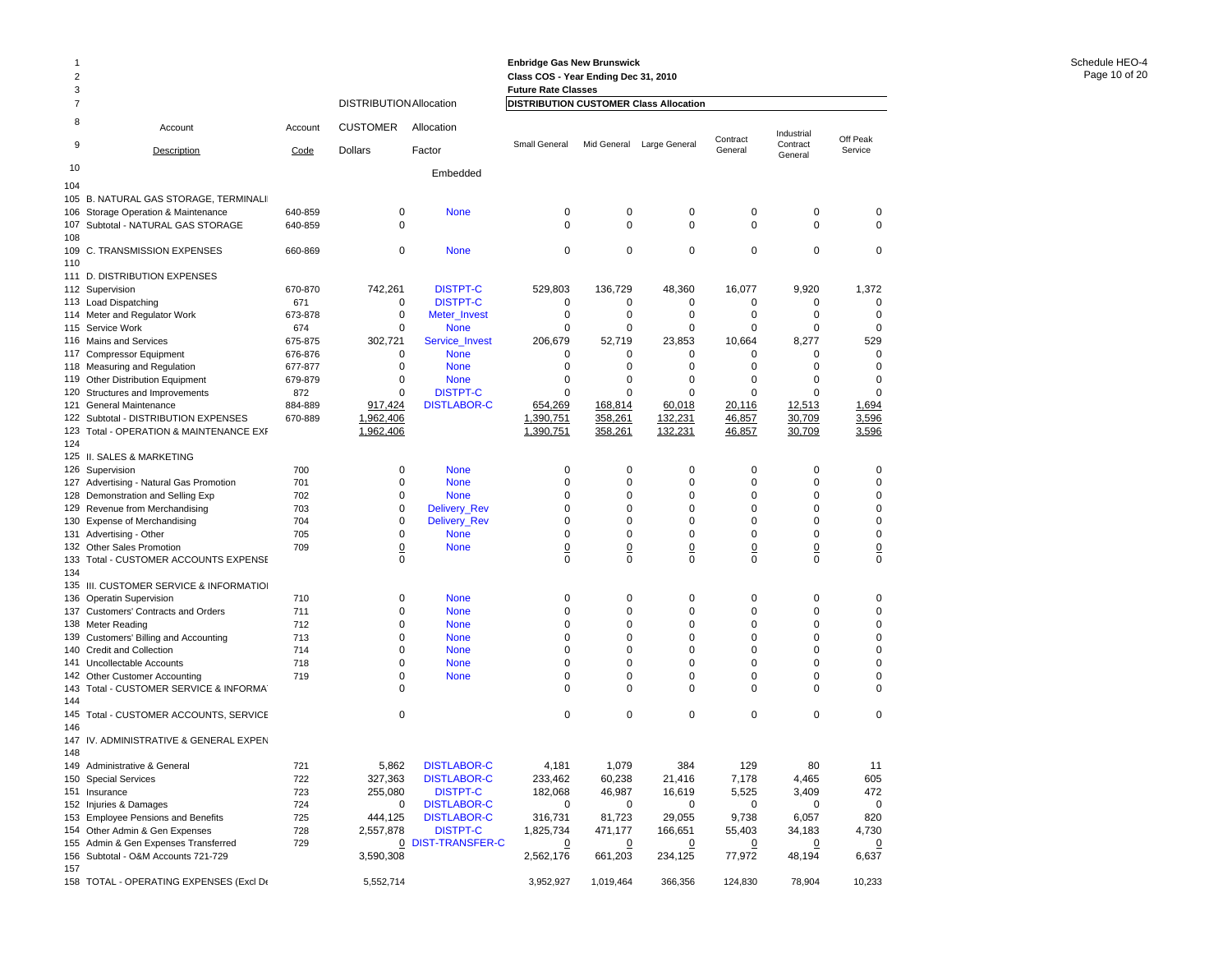| 1              |                                                  |            |                                |                                  | <b>Enbridge Gas New Brunswick</b>      |                 |                            |                |                     |                 |
|----------------|--------------------------------------------------|------------|--------------------------------|----------------------------------|----------------------------------------|-----------------|----------------------------|----------------|---------------------|-----------------|
| $\overline{2}$ |                                                  |            |                                |                                  | Class COS - Year Ending Dec 31, 2010   |                 |                            |                |                     |                 |
| 3              |                                                  |            |                                |                                  | <b>Future Rate Classes</b>             |                 |                            |                |                     |                 |
| 7              |                                                  |            | <b>DISTRIBUTION Allocation</b> |                                  | DISTRIBUTION CUSTOMER Class Allocation |                 |                            |                |                     |                 |
| 8              | Account                                          | Account    | <b>CUSTOMER</b>                | Allocation                       |                                        |                 |                            | Contract       | Industrial          | Off Peak        |
| 9              | Description                                      | Code       | Dollars                        | Factor                           | Small General                          | Mid General     | Large General              | General        | Contract<br>General | Service         |
| 10             |                                                  |            |                                | Embedded                         |                                        |                 |                            |                |                     |                 |
| 159            |                                                  |            |                                |                                  |                                        |                 |                            |                |                     |                 |
|                | 160 VI. DEPRECIATION EXPENSE                     |            |                                |                                  |                                        |                 |                            |                |                     |                 |
|                | 161 Intangible Plant                             | 403        | 0                              | <b>DISTPT-C_INT</b>              | 0                                      | 0               | 0                          | 0              | $\mathbf 0$         | 0               |
|                | 162 Production Plant                             | 403        | 0                              | <b>None</b>                      | 0                                      | 0               | 0                          | 0              | 0                   | 0               |
|                | 163 Local Storage Plant                          | 403        | $\mathbf 0$                    | <b>None</b>                      | 0                                      | $\mathbf 0$     | $\mathbf 0$                | 0              | $\Omega$            | $\mathbf 0$     |
|                | 164 Transmission Plant                           | 403        | $\mathbf 0$                    | <b>None</b>                      | 0                                      | 0               | $\mathbf 0$                | $\Omega$       | $\Omega$            | 0               |
|                | 165 Mains                                        | 404        | 1,815,626                      | <b>MainsCustomer</b>             | 1,457,561                              | 267,083         | 70,876                     | 15,918         | 1,508               | 2,681           |
|                | 166 Mains - Development O&M                      | 404        | 1,832,055                      | <b>MainsCustomer</b>             | 1,470,750                              | 269,499         | 71,517                     | 16,062         | 1,522               | 2,705           |
|                | 167 Services                                     | 404        | 1,457,802                      | Service_Invest                   | 995,297                                | 253,875         | 114,866                    | 51,355         | 39,861              | 2,548           |
|                | 168 Meters                                       | 404        | 518,040                        | Meter_Invest                     | 168,352                                | 214,576         | 85,892                     | 26,499         | 20,567              | 2,154           |
|                | 169 Distr Other                                  | 404        | 356,909                        | <b>DISTPT-C</b>                  | 254,750                                | 65,745          | 23,253                     | 7,731          | 4,770               | 660             |
| 170            | <b>General Plant</b>                             | 404        | 329,060                        | <b>DISTLABOR-C</b>               | 234,672                                | 60,550          | 21,527                     | 7,215          | 4,488               | 608             |
|                | 171 Amort Ltd-Term Elect/Gas Plant               | 404        | 160,072                        | <b>DISTPT-C</b>                  | 114,255                                | 29,486          | 10,429                     | 3,467          | 2,139               | 296             |
|                | 172 Amortization of Deferral                     |            | 4,114,690                      | <b>DISTPT-C</b>                  | 2,936,938                              | 757,951         | 268,081                    | 89,123         | 54,989              | 7,608           |
| 174            | 173 Total - DEPRECIATION EXPENSE                 | 403-404    | 10,584,254                     |                                  | 7,632,576                              | 1,918,765       | 666,441                    | 217,369        | 129,843             | 19,260          |
|                |                                                  |            |                                |                                  |                                        |                 |                            |                |                     |                 |
| 176            | 175 VII. TAXES OTHER THAN INCOME TAXES           |            |                                |                                  |                                        |                 |                            |                |                     |                 |
|                | 177 Property Tax- Plant                          |            | 925,157                        | <b>RATEBASE</b>                  | 558,505                                | 173,228         | 85,225                     | 46,012         | 60,812              | 1,376           |
| 178            | <b>Distribution Tax</b>                          |            | 0                              | <b>RATEBASE</b>                  | 0                                      | 0               | 0                          | 0              | 0                   | 0               |
|                | 179 Payroll related                              |            | 0                              | <b>DISTLABOR-C</b>               | 0                                      | 0               | 0                          | 0              | $\mathbf 0$         | 0               |
|                | 180 Other taxes                                  |            | $\mathbf 0$                    | <b>DISTPT-C</b>                  | 0                                      | 0               | $\mathbf 0$                | 0              | $\mathbf 0$         | 0               |
|                | 181 Property Tax- Gas                            |            | 0                              | <b>None</b>                      | 0                                      | 0               | 0                          | 0              | 0                   | $\overline{0}$  |
|                | 182 Total Taxes Other Than Income Taxes          | 408        | 925,157                        |                                  | 558,505                                | 173,228         | 85,225                     | 46,012         | 60,812              | 1,376           |
| 183            |                                                  |            |                                |                                  |                                        |                 |                            |                |                     |                 |
|                | 184 B. Franchise and Revenue Taxes               |            |                                |                                  |                                        |                 |                            |                |                     |                 |
|                | 185 Gross Receipts Tax                           |            | 0                              | <b>None</b>                      | 0                                      | 0               | 0                          | 0              | 0                   | 0               |
|                | 186 GRT- Uncoll Rider                            |            | $\underline{0}$                | <b>None</b>                      | 0                                      | $\underline{0}$ | $\underline{0}$            | $\overline{0}$ | $\overline{0}$      | $\underline{0}$ |
|                | 187 Subtotal- Franchise and Gross Receipts Tax   |            | $\mathbf 0$                    |                                  | 0                                      | $\mathbf 0$     | $\mathbf 0$                | 0              | 0                   | $\mathbf 0$     |
| 188            |                                                  |            |                                |                                  |                                        |                 |                            |                |                     |                 |
|                | 189 C. Income Tax Expense                        |            |                                |                                  |                                        |                 |                            |                |                     |                 |
|                | 190 State Income Tax expense                     |            | 0                              | PreTax-Dist-C                    | 0                                      | 0               | 0                          | 0              | 0                   | 0               |
| 191            | Federal Income Tax expense                       |            | $\overline{0}$                 | PreTax-Dist-C                    | <u>0</u>                               | $\overline{0}$  | $\overline{0}$             | $\overline{0}$ | $\overline{0}$      | $\overline{0}$  |
|                | 192 Subtotal- Income tax expense                 |            | $\overline{0}$                 |                                  | 0                                      | $\overline{0}$  | $\overline{0}$             | 0              | 0                   | $\overline{0}$  |
|                | 193 Total- TAX EXPENSE                           |            | 925,157                        |                                  | 558,505                                | 173,228         | 85,225                     | 46,012         | 60,812              | 1,376           |
| 194            |                                                  |            |                                |                                  |                                        |                 |                            |                |                     |                 |
|                | 195 TOTAL EXPENSES                               |            | 17,128,712                     |                                  | 12,191,535                             | 3,123,723       | 1,122,360                  | 389,653        | 270,449             | 30,992          |
| 196            |                                                  |            |                                |                                  |                                        |                 |                            |                |                     |                 |
|                | 197 V. REVENUES                                  |            |                                |                                  |                                        |                 |                            |                |                     |                 |
|                | 198 Retail Revenue                               | 520        | 30,760,289                     | <b>Delivery Rev</b>              | 6,027,836                              | 7,143,593       | 7,009,522                  | 6,227,631      | 4,316,765           | 34,942          |
| 199            | <b>Commercial Sales</b>                          | 521        | 0<br>0                         | <b>Delivery Rev</b>              | 0<br>0                                 | 0               | $\mathbf 0$<br>$\mathbf 0$ | 0              | $\mathbf 0$         | 0               |
| 201            | 200 Industrial Sales                             | 522<br>529 | 95.792                         | Delivery_Rev                     | 18,772                                 | 0<br>22,246     | 21,829                     | 0<br>19,394    | 0<br>13,443         | 0<br>109        |
|                | <b>Other Sales</b><br>202 Late Payment Penalties | 560        |                                | Delivery_Rev<br>0 PENALTY_CHARGE | 0                                      | 0               | $\mathbf 0$                | 0              | $\Omega$            | 0               |
|                | 203 Revenue from Service Work                    | 561        | (87, 512)                      |                                  | (17, 149)                              | (20, 323)       | (19, 942)                  | (17, 717)      | (12, 281)           | (99)            |
|                | 204 Transportation Revenue                       | 570        | 0                              | Delivery_Rev<br>Delivery_Rev     | 0                                      | 0               | 0                          | 0              | 0                   | 0               |
|                | 205 Miscellaneous Operating Revenue              | 579        | $\mathbf 0$                    | Delivery_Rev                     | 0                                      | 0               | $\mathbf 0$                | 0              | 0                   | $\mathbf 0$     |
|                | 206 Other Revenue                                |            | 75,249                         | Delivery_Rev                     | 14,746                                 | 17,475          | 17,147                     | 15,235         | 10,560              | 85              |
|                | 207 Rent from Gas Ppty / Other Rev               |            | 91,660                         | <b>DISTPT-C</b>                  | 65,424                                 | 16,884          | 5,972                      | 1,985          | 1,225               | <u>169</u>      |
| 208            | Subtotal Gas Revenues, net                       |            | 30,935,479                     |                                  | 6,109,629                              | 7,179,876       | 7,034,528                  | 6,246,527      | 4,329,712           | 35,207          |
| 209            |                                                  |            |                                |                                  |                                        |                 |                            |                |                     |                 |
|                | 210 Non-Operating Income                         |            | 0                              | <b>RATEBASE</b>                  | $\pmb{0}$                              | 0               | $\pmb{0}$                  | $\pmb{0}$      | 0                   | 0               |
|                | 211 Non-Operating Income                         |            | $\underline{0}$                | <b>RATEBASE</b>                  | $\underline{0}$                        | 0               | $\overline{0}$             | $\overline{0}$ | <u>0</u>            | $\overline{0}$  |
|                | 212 Total Non-Oper Income                        |            | $\pmb{0}$                      |                                  | 0                                      | 0               | $\mathbf 0$                | 0              | 0                   | 0               |

213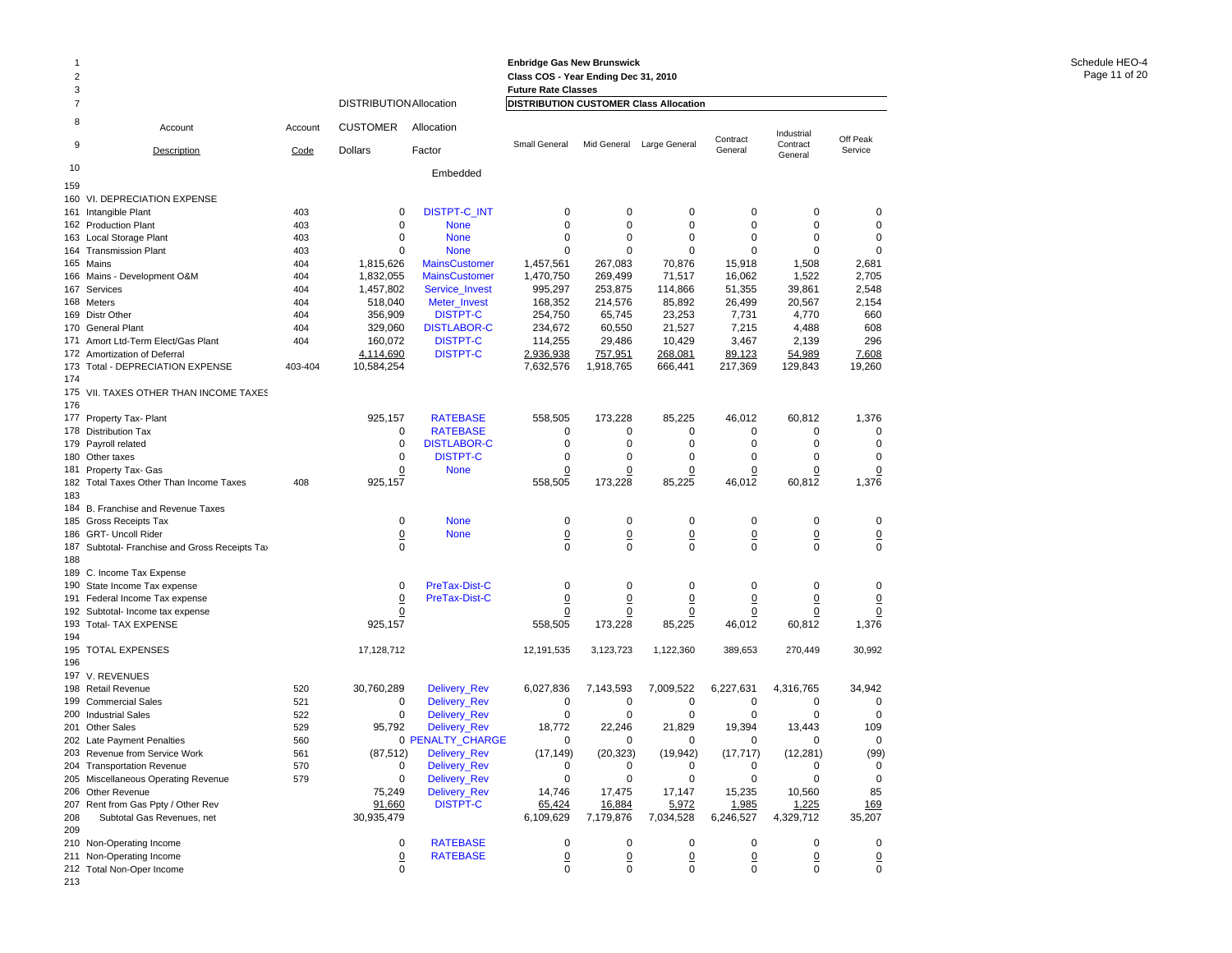| Schedule HEO-4 |
|----------------|
| Page 12 of 20  |

|     |                   |             |         |                                                |            | <b>Enbridge Gas New Brunswick</b><br>Class COS - Year Ending Dec 31, 2010<br><b>Future Rate Classes</b> |             |               |           |                     |          |  |  |
|-----|-------------------|-------------|---------|------------------------------------------------|------------|---------------------------------------------------------------------------------------------------------|-------------|---------------|-----------|---------------------|----------|--|--|
|     |                   |             |         | <b>IDISTRIBUTION CUSTOMER Class Allocation</b> |            |                                                                                                         |             |               |           |                     |          |  |  |
| 8   |                   | Account     | Account | <b>CUSTOMER</b>                                | Allocation |                                                                                                         |             |               | Contract  | Industrial          | Off Peak |  |  |
|     |                   | Description | Code    | <b>Dollars</b>                                 | Factor     | Small General                                                                                           | Mid General | Large General | General   | Contract<br>General | Service  |  |  |
| 10  |                   |             |         |                                                | Embedded   |                                                                                                         |             |               |           |                     |          |  |  |
| 215 | 214 Total Revenue |             |         | 30,935,479                                     |            | 6,109,629                                                                                               | 7.179.876   | 7,034,528     | 6,246,527 | 4,329,712           | 35,207   |  |  |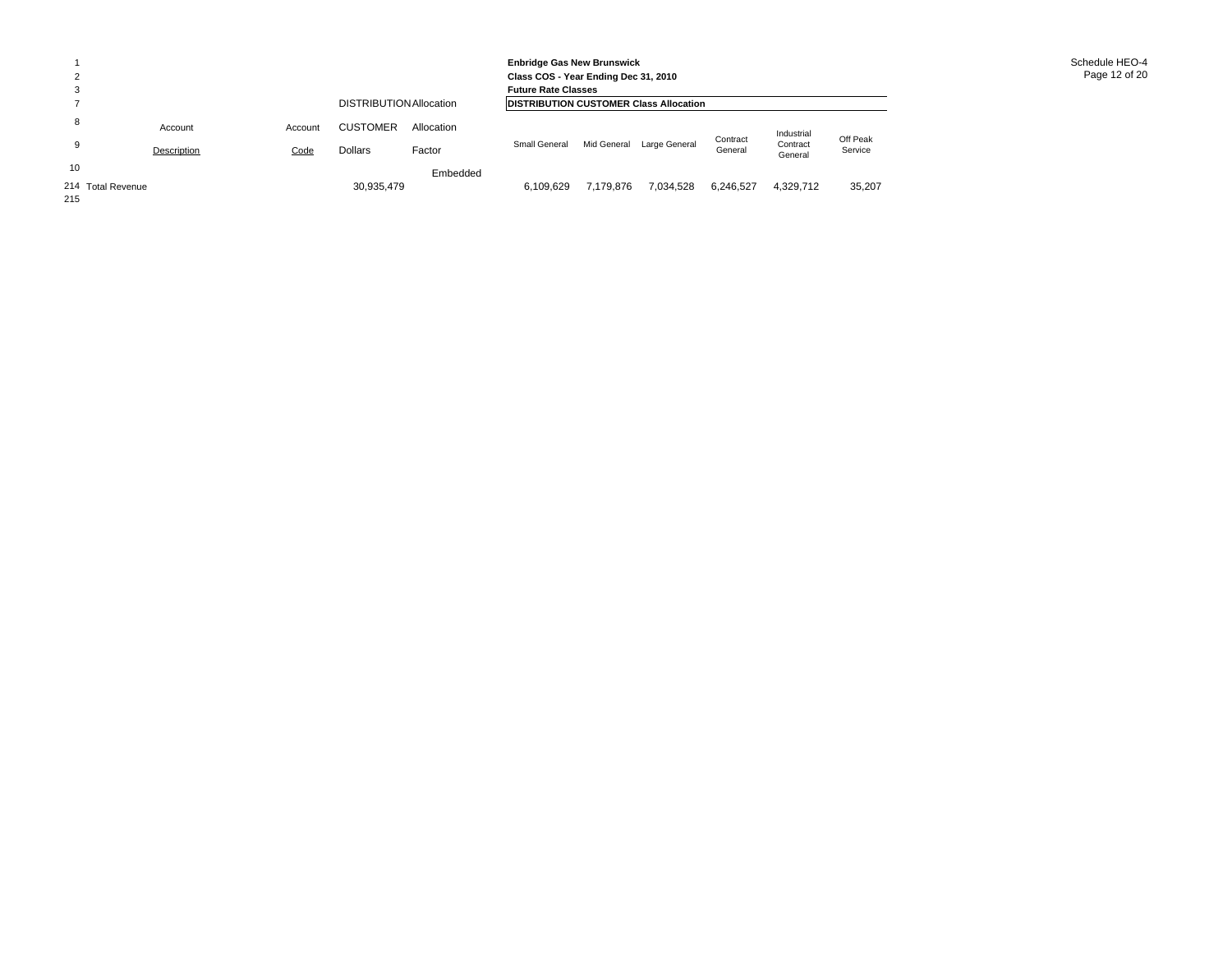| $\mathbf{1}$<br>$\overline{\mathbf{c}}$<br>3 |                                                 |         |                         |            | <b>Enbridge Gas New Brunswick</b><br>Class COS - Year Ending Dec 31, 2010<br><b>Future Rate Classes</b> |                |                |                |                     |             |
|----------------------------------------------|-------------------------------------------------|---------|-------------------------|------------|---------------------------------------------------------------------------------------------------------|----------------|----------------|----------------|---------------------|-------------|
| $\overline{7}$                               |                                                 |         | DISTRIBUTION Allocation |            | <b>DISTRIBUTION CUSTOMER Class Allocation</b>                                                           |                |                |                |                     |             |
| 8                                            | Account                                         | Account | <b>CUSTOMER</b>         | Allocation |                                                                                                         |                |                | Contract       | Industrial          | Off Peak    |
| 9                                            | Description                                     | Code    | <b>Dollars</b>          | Factor     | Small General                                                                                           | Mid General    | Large General  | General        | Contract<br>General | Service     |
| 10                                           |                                                 |         |                         | Embedded   |                                                                                                         |                |                |                |                     |             |
| 216<br>217                                   | <b>Total Expenses</b>                           |         | 17,128,712              |            | 12,191,535                                                                                              | 3,123,723      | 1,122,360      | 389,653        | 270,449             | 30,992      |
|                                              | 218 NET INCOME                                  |         | 13,806,766              |            | (6,081,906)                                                                                             | 4,056,152      | 5,912,168      | 5,856,874      | 4,059,263           | 4,214       |
| 219                                          |                                                 |         |                         |            |                                                                                                         |                |                |                |                     |             |
| 220<br>221                                   | <b>Tariff Revenue Requirements</b>              |         | 17,028,772              |            | 12,124,488                                                                                              | 3,104,916      | 1,114,501      | 385,991        | 268,062             | 30,813      |
|                                              | 222 SUMMARY                                     |         |                         |            |                                                                                                         |                |                |                |                     |             |
|                                              | 223 Revenues                                    |         |                         |            |                                                                                                         |                |                |                |                     |             |
|                                              | 224 Gas revenues                                |         | 30,935,479              |            | 6,109,629                                                                                               | 7,179,876      | 7,034,528      | 6,246,527      | 4,329,712           | 35,207      |
|                                              | 225 Non-operating income                        |         | 0                       |            | 0                                                                                                       | $\overline{0}$ | $\overline{0}$ | $\overline{0}$ | $\overline{0}$      | <u>0</u>    |
| 226<br>227                                   | Total revenues                                  |         | 30,935,479              |            | 6,109,629                                                                                               | 7,179,876      | 7,034,528      | 6,246,527      | 4,329,712           | 35,207      |
| 228                                          | <b>Operating Expenses</b>                       |         |                         |            |                                                                                                         |                |                |                |                     |             |
|                                              | 229 Production Expenses                         |         | 66.587                  |            | 47.528                                                                                                  | 12,266         | 4,338          | 1,442          | 890                 | 123         |
|                                              | 230 Natural Gas Storage, Terminaling & Proc. E. |         | 0                       |            | 0                                                                                                       | $\mathbf 0$    | 0              | 0              | 0                   | $\Omega$    |
| 231                                          | <b>Transmission Expenses</b>                    |         | $\Omega$                |            | $\Omega$                                                                                                | $\mathbf 0$    | $\Omega$       | $\Omega$       | $\Omega$            | $\Omega$    |
| 232                                          | <b>Distribution Expenses</b>                    |         | 1.962.406               |            | 1.390.751                                                                                               | 358,261        | 132,231        | 46,857         | 30,709              | 3,596       |
|                                              | 233 Total Operating Expenses                    |         | 2,028,993               |            | 1,438,279                                                                                               | 370,527        | 136,569        | 48,300         | 31,599              | 3,719       |
| 234                                          |                                                 |         |                         |            |                                                                                                         |                |                |                |                     |             |
| 235                                          | Customer Accounts, Services, & Sales Expe       |         | $\Omega$                |            | $\Omega$                                                                                                | $\mathbf 0$    | $\Omega$       | 0              | $\Omega$            | $\Omega$    |
|                                              | 236 Administrative & General Expenses           |         | 3.590.308               |            | 2,562,176                                                                                               | 661,203        | 234,125        | 77,972         | 48,194              | 6,637       |
| 237                                          | <b>Depreciation Expense</b>                     |         | 10,584,254              |            | 7,632,576                                                                                               | 1,918,765      | 666,441        | 217,369        | 129,843             | 19,260      |
| 238                                          | Taxes other than Income, GRT                    |         | 925,157                 |            | 558,505                                                                                                 | 173,228        | 85,225         | 46,012         | 60,812              | 1,376       |
| 239                                          | <b>Total Other Expenses</b>                     |         | 15,099,719              |            | 10,753,257                                                                                              | 2,753,196      | 985,791        | 341,353        | 238,850             | 27,273      |
| 240                                          |                                                 |         |                         |            |                                                                                                         |                |                |                |                     |             |
| 241                                          | Income tax expense                              |         | 0                       |            | $\mathbf 0$                                                                                             | $\mathbf 0$    | $\mathbf 0$    | 0              | $\mathbf 0$         | $\mathbf 0$ |
|                                              | 242 Gross receipts tax expense                  |         | 0                       |            | 0                                                                                                       | $\pmb{0}$      | 0              | 0              | 0                   | 0           |
| 243                                          | Total expenses                                  |         | 17,128,712              |            | 12,191,535                                                                                              | 3,123,723      | 1,122,360      | 389,653        | 270,449             | 30,992      |
| 244                                          |                                                 |         |                         |            |                                                                                                         |                |                |                |                     |             |
| 246                                          | 245 NET INCOME                                  |         | 13,806,766              |            | (6,081,906)                                                                                             | 4,056,152      | 5,912,168      | 5,856,874      | 4,059,263           | 4,214       |
| 247                                          | <b>Total Rate Base</b>                          |         | 324,648,368             |            | 231,495,249                                                                                             | 59,868,714     | 21,224,309     | 7,076,286      | 4,382,870           | 600,940     |
| 248                                          |                                                 |         |                         |            |                                                                                                         |                |                |                |                     |             |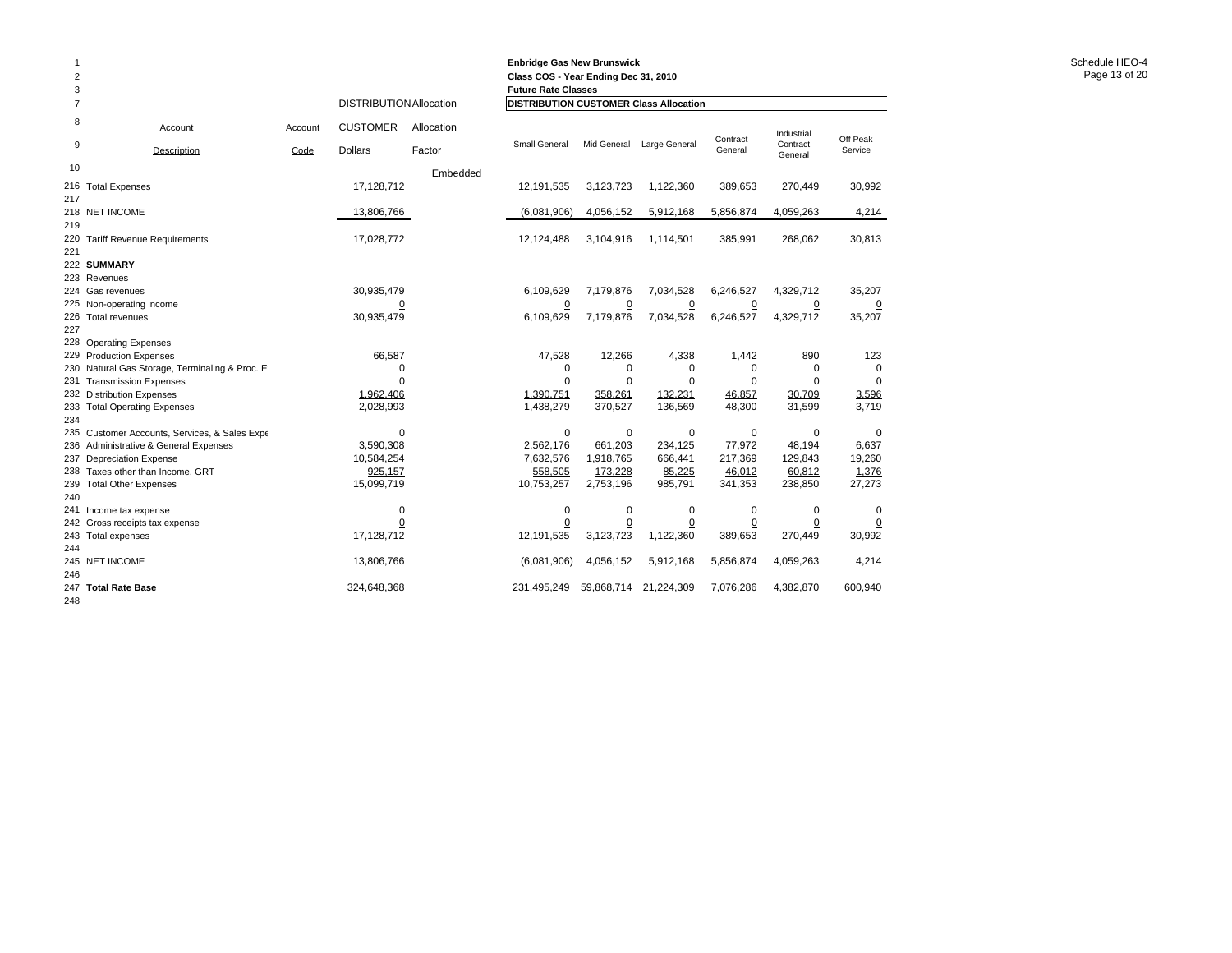| 2<br>3<br>7 |                                             |         | <b>DISTRIBUTION Allocation</b> |             | <b>Enbridge Gas New Brunswick</b><br>Class COS - Year Ending Dec 31, 2010<br><b>Future Rate Classes</b><br><b>DISTRIBUTION CUSTOMER Class Allocation</b> |             |               |                     |                     |          |
|-------------|---------------------------------------------|---------|--------------------------------|-------------|----------------------------------------------------------------------------------------------------------------------------------------------------------|-------------|---------------|---------------------|---------------------|----------|
| 8           |                                             |         |                                |             |                                                                                                                                                          |             |               |                     |                     |          |
|             | Account                                     | Account | <b>CUSTOMER</b>                | Allocation  |                                                                                                                                                          |             |               |                     | Industrial          | Off Peak |
| 9           | Description                                 | Code    | <b>Dollars</b>                 | Factor      | <b>Small General</b>                                                                                                                                     | Mid General | Large General | Contract<br>General | Contract<br>General | Service  |
| 10          |                                             |         |                                | Embedded    |                                                                                                                                                          |             |               |                     |                     |          |
|             | 249 Return at Present Rates                 |         |                                |             |                                                                                                                                                          |             |               |                     |                     |          |
| 250         |                                             |         |                                |             |                                                                                                                                                          |             |               |                     |                     |          |
|             | 251 REVENUE REQUIREMENTS                    |         |                                |             |                                                                                                                                                          |             |               |                     |                     |          |
| 252         |                                             |         |                                |             |                                                                                                                                                          |             |               |                     |                     |          |
|             | 253 Target ROR                              |         | 9.59%                          |             | 9.59%                                                                                                                                                    | 9.59%       | 9.59%         | 9.59%               | 9.59%               | 9.59%    |
|             | 254 Using Target for System                 |         |                                |             |                                                                                                                                                          |             |               |                     |                     |          |
|             | 255 Rate Base                               | 391,531 | 324,648,368                    |             | 231,495,249                                                                                                                                              | 59,868,714  | 21,224,309    | 7,076,286           | 4,382,870           | 600,940  |
| 256         |                                             |         |                                |             |                                                                                                                                                          |             |               |                     |                     |          |
|             | 257 Operating expenses                      | 156.757 | 5,619,301                      |             | 4,000,455                                                                                                                                                | 1.031.730   | 370.694       | 126,272             | 79,794              | 10,356   |
|             | 258 Depreciation expense                    | 22,095  | 10,584,254                     |             | 7,632,576                                                                                                                                                | 1,918,765   | 666.441       | 217,369             | 129,843             | 19,260   |
|             | 259 Additional Bad Debt expense             |         | 0                              | <b>None</b> | $\Omega$                                                                                                                                                 | 0           | $\Omega$      | $\Omega$            | O                   | $\Omega$ |
|             | 260 Taxes other than Income, GRT            | 19,364  | 925,157                        |             | 558,505                                                                                                                                                  | 173,228     | 85,225        | 46,012              | 60,812              | 1,376    |
|             | 261 Operating expenses to recover           | 198,216 | 17,128,712                     |             | 12,191,535                                                                                                                                               | 3,123,723   | 1,122,360     | 389,653             | 270,449             | 30,992   |
| 262         |                                             |         |                                |             |                                                                                                                                                          |             |               |                     |                     |          |
|             | 263 Target Return on Rate Base- After taxes | 35,915  | 31, 133, 778                   |             | 22,200,394                                                                                                                                               | 5,741,410   | 2,035,411     | 678,616             | 420,317             | 57,630   |
| 264         |                                             |         |                                |             |                                                                                                                                                          |             |               |                     |                     |          |
|             | 265 Income taxes to recover                 | 13,559  | 0                              | 0.0%        | 0                                                                                                                                                        | 0           | 0             | $\mathbf 0$         | 0                   | $\Omega$ |
|             | 266 Subtotal- Rev Reg before GRT            | 247,690 | 48,262,491                     |             | 34,391,930                                                                                                                                               | 8,865,133   | 3,157,771     | 1,068,269           | 690,766             | 88,622   |
|             | 267 GRT needed                              | 11,474  | $\Omega$                       |             | O                                                                                                                                                        | C           |               | $\Omega$            | $\Omega$            |          |
|             | 268 TOTAL REVENUE REQUIREMENT               | 259,165 | 48,262,491                     |             | 34,391,930                                                                                                                                               | 8,865,133   | 3,157,771     | 1,068,269           | 690,766             | 88,622   |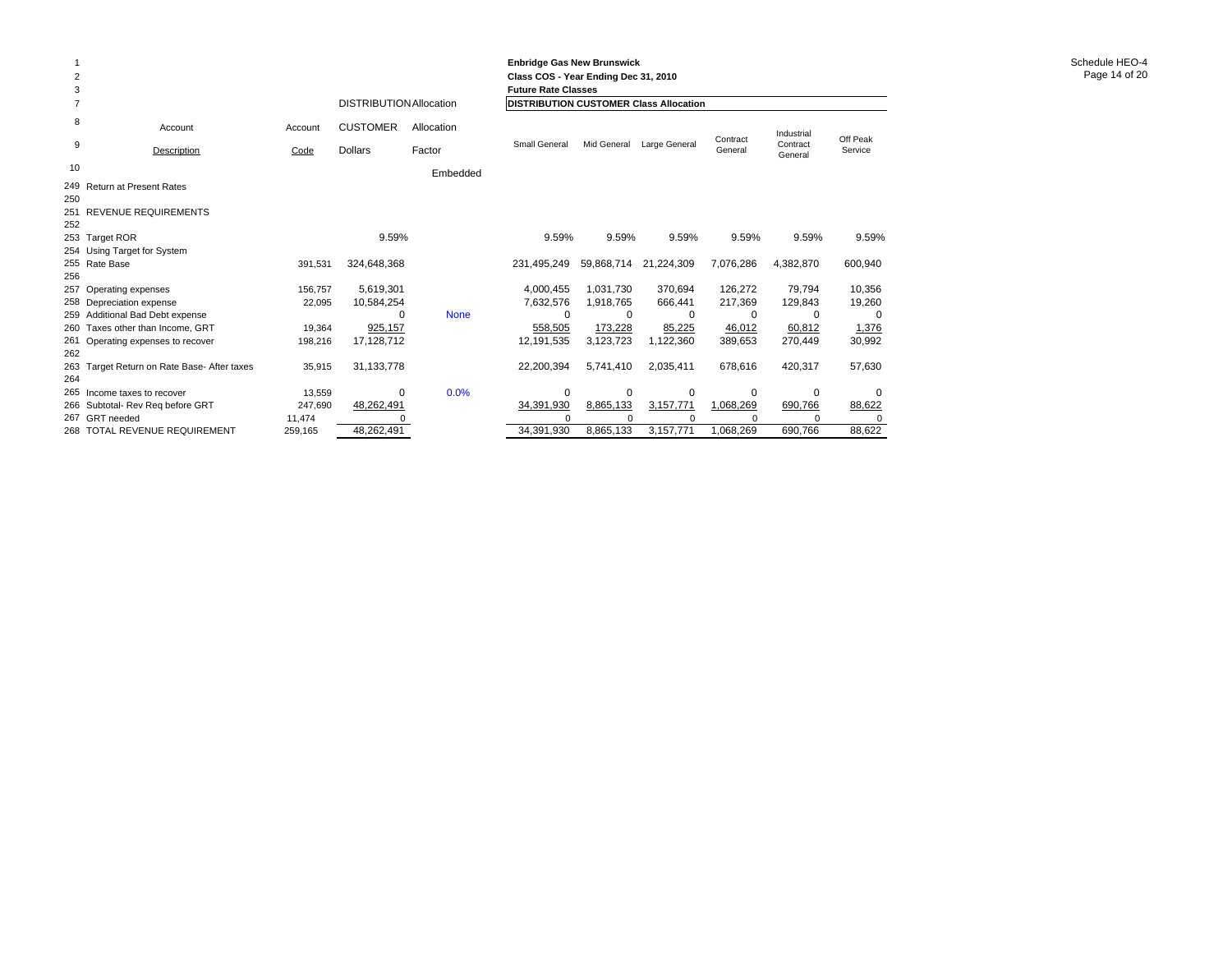|                | Industrial                                                                                                                                                                                                                                                                                                                | Off Peak                                                                                                                                                                                                                                                                                                                                               |
|----------------|---------------------------------------------------------------------------------------------------------------------------------------------------------------------------------------------------------------------------------------------------------------------------------------------------------------------------|--------------------------------------------------------------------------------------------------------------------------------------------------------------------------------------------------------------------------------------------------------------------------------------------------------------------------------------------------------|
| General        | Contract                                                                                                                                                                                                                                                                                                                  | Service                                                                                                                                                                                                                                                                                                                                                |
|                |                                                                                                                                                                                                                                                                                                                           |                                                                                                                                                                                                                                                                                                                                                        |
|                |                                                                                                                                                                                                                                                                                                                           |                                                                                                                                                                                                                                                                                                                                                        |
| 0              | 0                                                                                                                                                                                                                                                                                                                         | 0                                                                                                                                                                                                                                                                                                                                                      |
|                |                                                                                                                                                                                                                                                                                                                           | $\mathbf 0$                                                                                                                                                                                                                                                                                                                                            |
|                |                                                                                                                                                                                                                                                                                                                           | $\mathbf 0$                                                                                                                                                                                                                                                                                                                                            |
|                |                                                                                                                                                                                                                                                                                                                           |                                                                                                                                                                                                                                                                                                                                                        |
|                |                                                                                                                                                                                                                                                                                                                           |                                                                                                                                                                                                                                                                                                                                                        |
| $\overline{0}$ | $\overline{0}$                                                                                                                                                                                                                                                                                                            | $\overline{0}$                                                                                                                                                                                                                                                                                                                                         |
|                |                                                                                                                                                                                                                                                                                                                           | $\mathbf 0$                                                                                                                                                                                                                                                                                                                                            |
|                |                                                                                                                                                                                                                                                                                                                           |                                                                                                                                                                                                                                                                                                                                                        |
| $\overline{0}$ | $\overline{0}$                                                                                                                                                                                                                                                                                                            | $\overline{0}$                                                                                                                                                                                                                                                                                                                                         |
| 0              | $\mathbf 0$                                                                                                                                                                                                                                                                                                               | $\mathbf 0$                                                                                                                                                                                                                                                                                                                                            |
| 0              | $\mathbf 0$                                                                                                                                                                                                                                                                                                               | $\mathbf 0$                                                                                                                                                                                                                                                                                                                                            |
|                |                                                                                                                                                                                                                                                                                                                           |                                                                                                                                                                                                                                                                                                                                                        |
|                |                                                                                                                                                                                                                                                                                                                           | $\mathbf 0$                                                                                                                                                                                                                                                                                                                                            |
|                |                                                                                                                                                                                                                                                                                                                           | $\mathbf 0$                                                                                                                                                                                                                                                                                                                                            |
|                |                                                                                                                                                                                                                                                                                                                           | $\mathbf 0$                                                                                                                                                                                                                                                                                                                                            |
|                |                                                                                                                                                                                                                                                                                                                           | $\mathbf 0$                                                                                                                                                                                                                                                                                                                                            |
|                |                                                                                                                                                                                                                                                                                                                           |                                                                                                                                                                                                                                                                                                                                                        |
|                |                                                                                                                                                                                                                                                                                                                           | $\mathbf 0$<br>$\mathbf 0$                                                                                                                                                                                                                                                                                                                             |
|                |                                                                                                                                                                                                                                                                                                                           |                                                                                                                                                                                                                                                                                                                                                        |
|                |                                                                                                                                                                                                                                                                                                                           | 0<br>$\Omega$                                                                                                                                                                                                                                                                                                                                          |
|                |                                                                                                                                                                                                                                                                                                                           | $\mathbf 0$                                                                                                                                                                                                                                                                                                                                            |
|                |                                                                                                                                                                                                                                                                                                                           |                                                                                                                                                                                                                                                                                                                                                        |
|                |                                                                                                                                                                                                                                                                                                                           | $\overline{0}$<br>$\mathbf 0$                                                                                                                                                                                                                                                                                                                          |
|                |                                                                                                                                                                                                                                                                                                                           |                                                                                                                                                                                                                                                                                                                                                        |
|                |                                                                                                                                                                                                                                                                                                                           |                                                                                                                                                                                                                                                                                                                                                        |
|                |                                                                                                                                                                                                                                                                                                                           | $\mathbf 0$                                                                                                                                                                                                                                                                                                                                            |
|                |                                                                                                                                                                                                                                                                                                                           | 2,277                                                                                                                                                                                                                                                                                                                                                  |
|                |                                                                                                                                                                                                                                                                                                                           | 1,275                                                                                                                                                                                                                                                                                                                                                  |
|                |                                                                                                                                                                                                                                                                                                                           | 2,525                                                                                                                                                                                                                                                                                                                                                  |
|                |                                                                                                                                                                                                                                                                                                                           | $\mathbf 0$                                                                                                                                                                                                                                                                                                                                            |
|                |                                                                                                                                                                                                                                                                                                                           | (947)                                                                                                                                                                                                                                                                                                                                                  |
|                |                                                                                                                                                                                                                                                                                                                           | 0                                                                                                                                                                                                                                                                                                                                                      |
|                |                                                                                                                                                                                                                                                                                                                           | $\mathbf 0$                                                                                                                                                                                                                                                                                                                                            |
|                |                                                                                                                                                                                                                                                                                                                           | 9,850                                                                                                                                                                                                                                                                                                                                                  |
|                |                                                                                                                                                                                                                                                                                                                           | 0                                                                                                                                                                                                                                                                                                                                                      |
|                |                                                                                                                                                                                                                                                                                                                           | 14,980                                                                                                                                                                                                                                                                                                                                                 |
|                |                                                                                                                                                                                                                                                                                                                           |                                                                                                                                                                                                                                                                                                                                                        |
|                |                                                                                                                                                                                                                                                                                                                           | 14,980                                                                                                                                                                                                                                                                                                                                                 |
|                | Contract<br>$\mathbf 0$<br>$\mathbf 0$<br>$\mathbf 0$<br>$\mathbf 0$<br>$\mathbf 0$<br>$\mathbf 0$<br>$\Omega$<br>$\mathbf 0$<br>$\Omega$<br>$\mathbf 0$<br>$\Omega$<br>$\mathbf 0$<br>$\overline{0}$<br>$\mathbf 0$<br>0<br>29,582<br>16,563<br>32,814<br>0<br>(12, 305)<br>0<br>0<br>127,986<br>0<br>194,640<br>194.640 | General<br>$\mathbf 0$<br>$\mathbf 0$<br>$\mathbf 0$<br>$\mathbf 0$<br>$\mathbf 0$<br>$\mathbf 0$<br>$\mathbf 0$<br>$\mathbf 0$<br>$\mathbf 0$<br>$\mathbf 0$<br>$\Omega$<br>$\Omega$<br>$\overline{0}$<br>$\Omega$<br>$\mathbf 0$<br>27,571<br>15,437<br>30,584<br>$\mathbf 0$<br>(11, 469)<br>0<br>$\mathbf 0$<br>119,286<br>0<br>181,410<br>181,410 |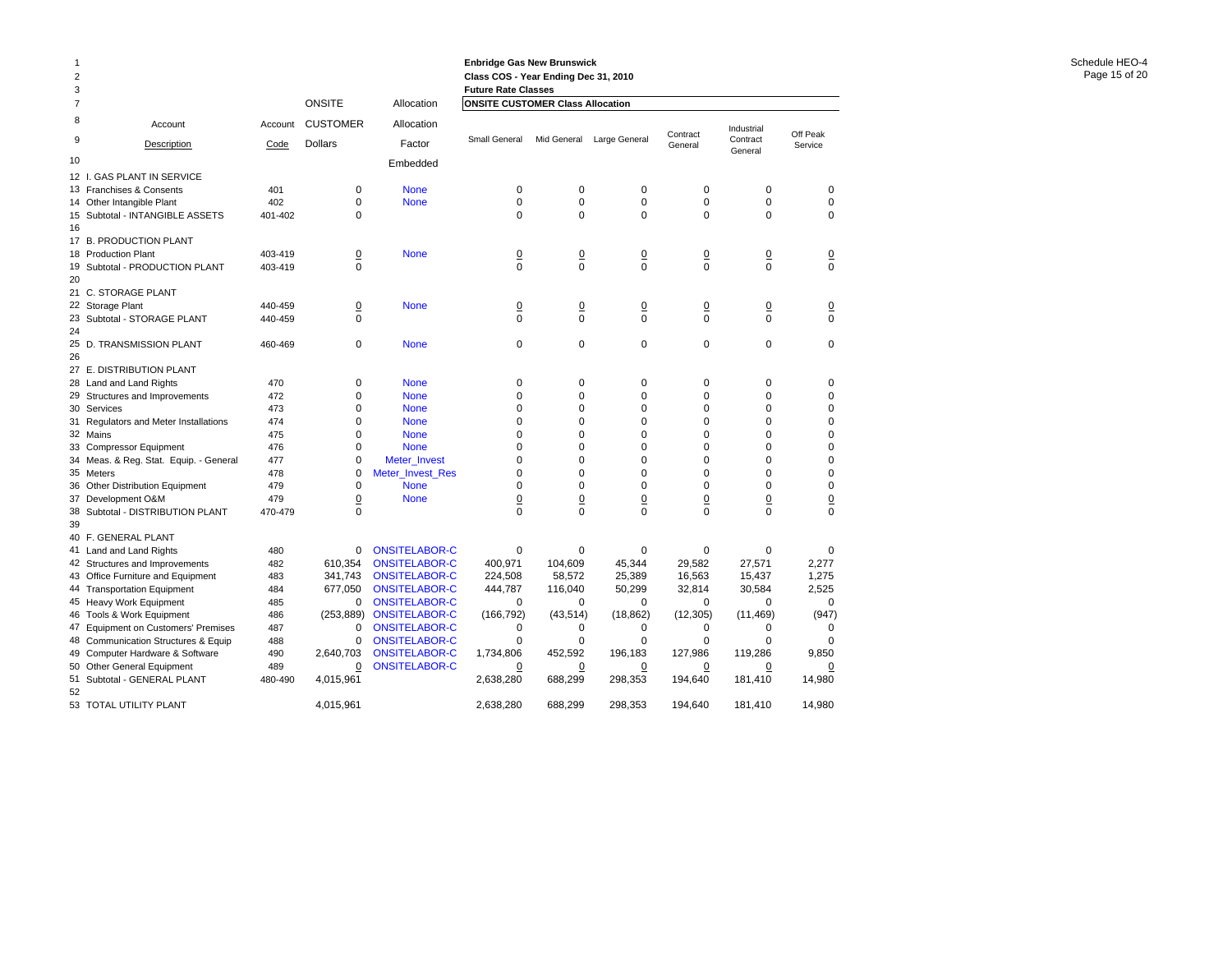| $\overline{c}$ |                                                      |                |                          |                        | <b>Enbridge Gas New Brunswick</b><br>Class COS - Year Ending Dec 31, 2010 |                                |                               |                                |                                   |                                |
|----------------|------------------------------------------------------|----------------|--------------------------|------------------------|---------------------------------------------------------------------------|--------------------------------|-------------------------------|--------------------------------|-----------------------------------|--------------------------------|
| 3<br>7         |                                                      |                | <b>ONSITE</b>            | Allocation             | <b>Future Rate Classes</b><br><b>ONSITE CUSTOMER Class Allocation</b>     |                                |                               |                                |                                   |                                |
| 8              | Account                                              | Account        | <b>CUSTOMER</b>          | Allocation             |                                                                           |                                |                               |                                |                                   |                                |
| 9              | Description                                          | Code           | <b>Dollars</b>           | Factor                 | Small General                                                             | Mid General                    | Large General                 | Contract<br>General            | Industrial<br>Contract<br>General | Off Peak<br>Service            |
| 10             |                                                      |                |                          | Embedded               |                                                                           |                                |                               |                                |                                   |                                |
| 54             |                                                      |                |                          |                        |                                                                           |                                |                               |                                |                                   |                                |
| 55             | II. DEPRECIATION RESERVE                             |                |                          |                        |                                                                           |                                |                               |                                |                                   |                                |
|                | 56 Intangible Plant                                  |                | $\mathbf 0$              | ONSITEPT-C_INT         | 0                                                                         | $\mathbf 0$                    | $\mathbf 0$                   | $\mathbf 0$                    | $\mathbf 0$                       | 0                              |
|                | 57 Production Plant                                  |                | $\mathbf 0$              | <b>None</b>            | $\Omega$                                                                  | $\Omega$                       | $\Omega$                      | $\Omega$                       | $\Omega$                          | $\mathbf 0$                    |
|                | 58 Local Storage Plant                               |                | $\mathbf 0$              | <b>None</b>            | $\mathbf 0$                                                               | $\mathbf 0$                    | $\mathbf 0$                   | 0                              | $\mathbf 0$                       | $\mathbf 0$                    |
|                | 59 Transmission Plant                                |                | $\mathbf 0$              | <b>None</b>            | 0                                                                         | $\mathbf 0$                    | $\mathbf 0$                   | 0                              | $\mathbf 0$                       | $\mathbf 0$                    |
| 60             | Mains                                                |                | $\mathbf 0$              | <b>None</b>            | 0                                                                         | $\Omega$                       | $\Omega$                      | $\Omega$                       | $\Omega$                          | $\mathbf 0$                    |
| 61             | Mains - Development O&M                              |                | $\mathbf 0$              | <b>None</b>            | 0                                                                         | $\Omega$                       | $\Omega$                      | $\Omega$                       | $\Omega$                          | $\mathbf 0$                    |
| 62             | Services                                             |                | $\mathbf 0$              | <b>None</b>            | $\mathbf 0$                                                               | $\mathbf 0$                    | $\mathbf 0$                   | $\Omega$                       | $\Omega$                          | $\mathbf 0$                    |
|                | 63 Meters                                            |                | $\mathbf 0$              | Meter Invest           | $\mathbf 0$                                                               | $\mathbf 0$                    | $\mathbf 0$                   | 0                              | $\Omega$                          | $\mathbf 0$                    |
|                | 64 Distr Other                                       |                | $\mathbf 0$<br>1.889.704 | <b>ONSITE-CxMSM</b>    | 0                                                                         | 0                              | 0                             | 0                              | 0                                 | $\mathbf 0$                    |
| 65<br>66       | <b>General Plant</b><br>TOTAL - DEPRECIATION RESERVE |                | 1,889,704                | <b>ONSITELABOR-C</b>   | 1,241,438<br>1,241,438                                                    | 323,878<br>323,878             | 140,389<br>140,389            | 91,588<br>91,588               | 85,362<br>85,362                  | 7,049<br>7,049                 |
| 67             |                                                      |                |                          |                        |                                                                           |                                |                               |                                |                                   |                                |
|                | 68 III. OTHER RATE BASE ITEMS                        |                |                          |                        |                                                                           |                                |                               |                                |                                   |                                |
| 69             | Gas Storage Inventory                                |                | $\mathbf 0$              | <b>None</b>            | 0                                                                         | $\mathbf 0$                    | $\mathbf 0$                   | $\mathbf 0$                    | $\mathbf 0$                       | 0                              |
|                | 70 CWIP                                              |                | $\mathbf 0$              | <b>ONSITEPT-C</b>      | $\mathbf 0$                                                               | $\mathbf 0$                    | $\mathbf 0$                   | $\mathbf 0$                    | $\mathbf 0$                       | $\mathbf 0$                    |
|                | 71 Customer Deposits                                 |                | 0                        | <b>ONSITEPT-C</b>      | 0                                                                         | $\mathbf 0$                    | $\mathbf 0$                   | 0                              | $\mathbf 0$                       | $\mathbf 0$                    |
|                | 72 Franchise fee                                     |                | $\pmb{0}$                | <b>ONSITEPT-C</b>      | $\Omega$                                                                  | $\Omega$                       | $\Omega$                      | $\Omega$                       | $\Omega$                          | $\mathbf 0$                    |
|                | 73 Deferred development costs                        |                | $\mathbf 0$              | <b>ONSITEPT-C</b>      | $\mathbf 0$                                                               | $\mathbf 0$                    | $\mathbf 0$                   | 0                              | $\mathbf 0$                       | $\mathbf 0$                    |
|                | 74 Deferred carrying costs                           |                | $\mathbf 0$              | <b>ONSITEPT-C</b>      | 0                                                                         | 0                              | 0                             | 0                              | $\mathbf 0$                       | $\mathbf 0$                    |
|                | 75 Deferred equity offering costs                    |                | $\Omega$                 | <b>ONSITEPT-C</b>      | $\Omega$                                                                  | $\Omega$                       | $\Omega$                      | $\Omega$                       | $\Omega$                          | $\mathbf 0$                    |
|                | 76 Term deposit                                      |                | $\mathbf 0$              | <b>ONSITEPT-C</b>      | $\mathbf 0$                                                               | $\Omega$                       | $\Omega$                      | $\Omega$                       | $\Omega$                          | $\mathbf 0$                    |
|                | 77 Deferral account                                  |                | $\overline{0}$           | <b>ONSITELABOR-C</b>   | $\overline{0}$                                                            | $\overline{0}$                 | $\overline{0}$                | $\overline{0}$                 | $\overline{0}$                    | $\underline{0}$                |
| 78             | Total - OTHER RATE BASE ITEMS                        |                | $\mathbf 0$              |                        | $\Omega$                                                                  | $\Omega$                       | $\Omega$                      | $\Omega$                       | $\Omega$                          | $\mathbf 0$                    |
| 79             |                                                      |                |                          |                        |                                                                           |                                |                               |                                |                                   |                                |
| 80             | IV. TOTAL RATE BASE (Excl. Working                   |                | 2,126,258                |                        | 1,396,842                                                                 | 364,421                        | 157,963                       | 103,052                        | 96,048                            | 7,931                          |
| 81             | <b>Working Capital</b>                               | 131            |                          | 79,126 ONSITEO&MXGAS-C | 41,932                                                                    | 11,809                         | 13,390                        | 9,809                          | 2,035                             | 152                            |
| 82             |                                                      |                |                          |                        |                                                                           |                                |                               |                                |                                   |                                |
| 83             | V. TOTAL RATE BASE                                   |                | 2,205,384                |                        | 1,438,774                                                                 | 376,230                        | 171,353                       | 112,862                        | 98,082                            | 8,083                          |
| 84             |                                                      |                |                          |                        |                                                                           |                                |                               |                                |                                   |                                |
|                | 85 I. OPERATION & MAINTENANCE EXPI                   |                |                          |                        |                                                                           |                                |                               |                                |                                   |                                |
|                | 86 A. PRODUCTION EXPENSES                            |                |                          |                        |                                                                           |                                |                               |                                |                                   |                                |
| 87             | 1. Manufactured Gas Production                       |                |                          |                        |                                                                           |                                |                               |                                |                                   |                                |
|                | 88 Operation Supv and Engineering                    | 610            | $\mathbf 0$              | <b>None</b>            | 0                                                                         | $\mathbf 0$                    | $\mathbf 0$                   | $\mathbf 0$                    | $\mathbf 0$                       | $\mathbf 0$                    |
| 90             | 89 Gas Wells                                         | 614            | $\mathbf 0$              | <b>None</b>            | $\mathbf 0$                                                               | $\Omega$                       | $\mathbf 0$                   | 0                              | $\mathbf 0$                       | $\mathbf 0$                    |
| 91             | Other Gas Production                                 | 619            | $\underline{0}$<br>0     | <b>None</b>            | $\underline{0}$<br>$\mathbf 0$                                            | $\underline{0}$<br>$\mathbf 0$ | $\overline{0}$<br>$\mathbf 0$ | $\underline{0}$<br>$\mathbf 0$ | $\overline{0}$<br>$\mathbf 0$     | $\underline{0}$<br>$\mathbf 0$ |
|                | Subtotal - Production<br>92 Supervision              | 610-619<br>810 | 0                        | <b>None</b>            | 0                                                                         | $\mathbf 0$                    | $\mathbf 0$                   | 0                              | $\mathbf 0$                       | $\mathbf 0$                    |
| 93             | Gas Production Maintenance                           | 814            | $\underline{0}$          | <b>None</b>            | $\underline{0}$                                                           | $\underline{0}$                | $\overline{0}$                | $\underline{0}$                | $\pmb{0}$                         |                                |
| 94             | Subtotal - O&M Accounts 617-618                      | 810-819        | $\overline{0}$           | <b>None</b>            | $\overline{0}$                                                            | $\underline{0}$                | $\underline{0}$               | $\underline{0}$                | $\underline{0}$                   | $\frac{0}{0}$                  |
| 95             | Subtotal - Manufactured Gas Production               | 610-819        | $\Omega$                 |                        | $\Omega$                                                                  | $\Omega$                       | $\Omega$                      | $\Omega$                       | $\Omega$                          | $\Omega$                       |
| 96             |                                                      |                |                          |                        |                                                                           |                                |                               |                                |                                   |                                |
|                | 97 Gas Supply Expenses                               |                |                          |                        |                                                                           |                                |                               |                                |                                   |                                |
| 98             | Natural Gas Purchases                                | 623            | $\mathbf 0$              | <b>None</b>            | $\mathbf 0$                                                               | $\mathbf 0$                    | $\mathbf 0$                   | $\mathbf 0$                    | $\mathbf 0$                       | $\mathbf 0$                    |
| 99             | <b>Gas Supply Operation</b>                          | 624            | 0                        | <b>None</b>            | $\mathbf 0$                                                               | $\mathbf 0$                    | $\mathbf 0$                   | $\mathbf 0$                    | $\mathbf 0$                       | $\mathbf 0$                    |
| 100            | Natural Gas W/D from Storage                         | 627-628        | $\pmb{0}$                | <b>None</b>            | $\Omega$                                                                  | $\Omega$                       | $\Omega$                      | $\Omega$                       | $\Omega$                          | $\mathbf 0$                    |
| 101            | Gas Used for Other Util Operations                   | 629            | $\mathbf 0$              | <b>None</b>            | 0                                                                         | $\mathbf 0$                    | $\mathbf 0$                   | 0                              | $\mathbf 0$                       | $\mathbf 0$                    |
|                | 102 Other Gas Supply Expenses                        |                | 0                        | <b>None</b>            | $\overline{0}$                                                            | 0                              | $\overline{0}$                | $\overline{0}$                 | 0                                 | $\underline{0}$                |
|                | 103 Subtotal - PRODUCTION EXPENSES                   | 623-629        | $\Omega$                 |                        | $\Omega$                                                                  | O                              | $\Omega$                      | $\Omega$                       | U                                 | $\Omega$                       |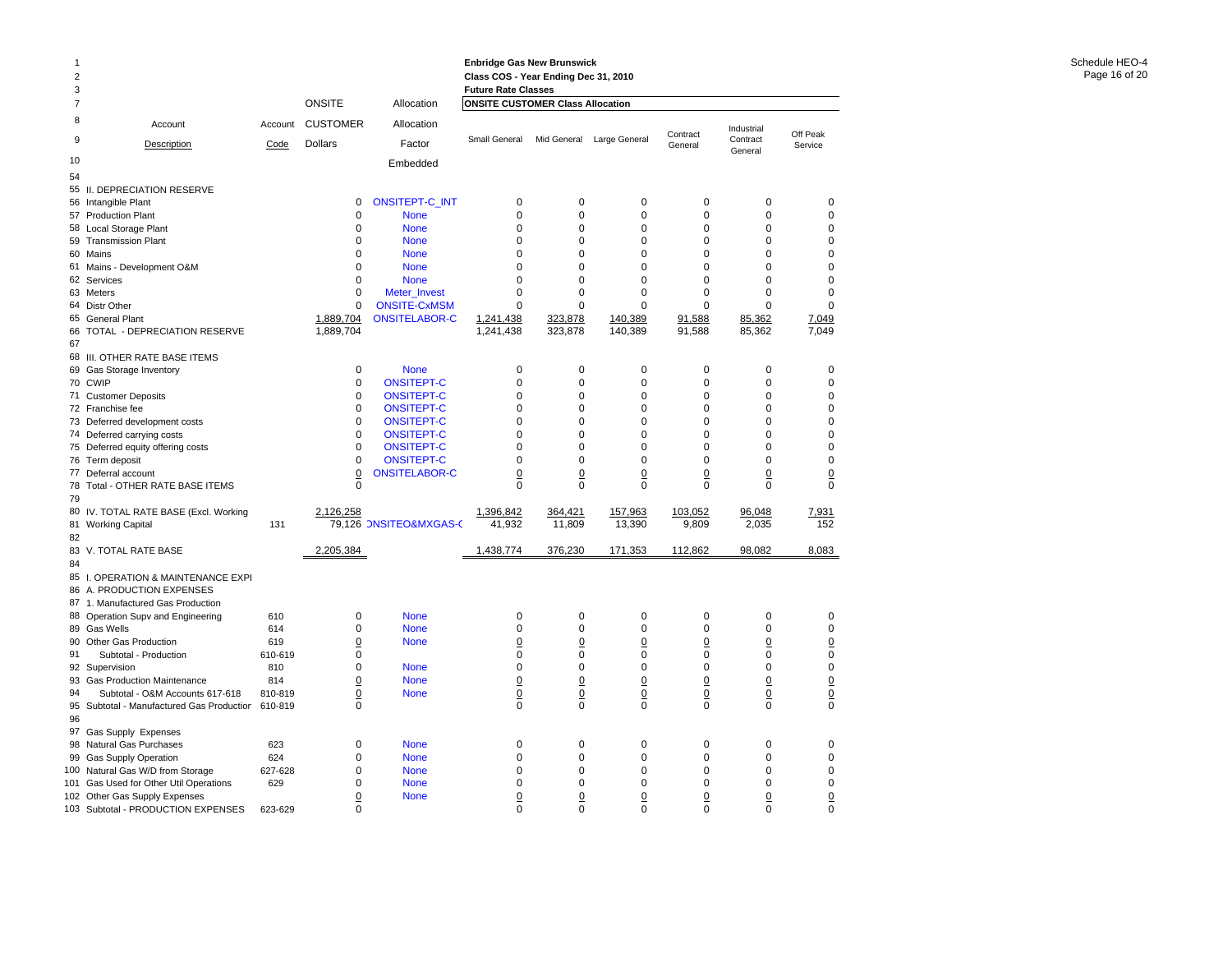| 1              |                                                                              |                |                      |                                               | <b>Enbridge Gas New Brunswick</b>       |                   |                   |                  |                        |                  |
|----------------|------------------------------------------------------------------------------|----------------|----------------------|-----------------------------------------------|-----------------------------------------|-------------------|-------------------|------------------|------------------------|------------------|
| $\overline{2}$ |                                                                              |                |                      |                                               | Class COS - Year Ending Dec 31, 2010    |                   |                   |                  |                        |                  |
| 3              |                                                                              |                |                      |                                               | <b>Future Rate Classes</b>              |                   |                   |                  |                        |                  |
| 7              |                                                                              |                | <b>ONSITE</b>        | Allocation                                    | <b>ONSITE CUSTOMER Class Allocation</b> |                   |                   |                  |                        |                  |
| 8<br>9         | Account                                                                      | Account        | <b>CUSTOMER</b>      | Allocation                                    | Small General                           | Mid General       | Large General     | Contract         | Industrial<br>Contract | Off Peak         |
|                | <b>Description</b>                                                           | Code           | <b>Dollars</b>       | Factor                                        |                                         |                   |                   | General          | General                | Service          |
| 10             |                                                                              |                |                      | Embedded                                      |                                         |                   |                   |                  |                        |                  |
| 104            |                                                                              |                |                      |                                               |                                         |                   |                   |                  |                        |                  |
| 106            | 105 B. NATURAL GAS STORAGE, TERMIN<br>Storage Operation & Maintenance        | 640-859        | 0                    | <b>None</b>                                   | 0                                       | $\mathbf 0$       | $\pmb{0}$         | $\pmb{0}$        | 0                      | 0                |
| 107            | Subtotal - NATURAL GAS STORAGE                                               | 640-859        | 0                    |                                               | 0                                       | 0                 | $\mathbf 0$       | $\mathbf 0$      | 0                      | 0                |
| 108            |                                                                              |                |                      |                                               |                                         |                   |                   |                  |                        |                  |
| 109            | C. TRANSMISSION EXPENSES                                                     | 660-869        | 0                    | <b>None</b>                                   | 0                                       | $\mathbf 0$       | $\mathbf 0$       | $\pmb{0}$        | 0                      | 0                |
| 110            |                                                                              |                |                      |                                               |                                         |                   |                   |                  |                        |                  |
|                | 111 D. DISTRIBUTION EXPENSES                                                 |                | 0                    |                                               | 0                                       | $\mathbf 0$       | 0                 | $\mathbf 0$      | 0                      | 0                |
|                | 112 Supervision<br>113 Load Dispatching                                      | 670-870<br>671 | 0                    | <b>ONSITEDistPT-C</b><br><b>None</b>          | 0                                       | 0                 | 0                 | 0                | 0                      | 0                |
|                | 114 Meter and Regulator Work                                                 | 673-878        | 0                    | <b>None</b>                                   | 0                                       | 0                 | 0                 | 0                | 0                      | 0                |
|                | 115 Service Work                                                             | 674            | 0                    | <b>None</b>                                   | 0                                       | 0                 | 0                 | 0                | 0                      | 0                |
|                | 116 Mains and Services                                                       | 675-875        | 0                    | <b>None</b>                                   | 0                                       | $\mathbf 0$       | 0                 | 0                | 0                      | 0                |
| 117            | <b>Compressor Equipment</b>                                                  | 676-876        | 0                    | <b>None</b>                                   | 0                                       | 0                 | 0                 | 0                | 0                      | 0                |
|                | 118 Measuring and Regulation                                                 | 677-877        | 0                    | Meter_Invest                                  | 0                                       | 0                 | 0                 | 0                | $\Omega$               | 0                |
| 119<br>120     | Other Distribution Equipment<br>Structures and Improvements                  | 679-879<br>872 | 0<br>0               | Meter_Invest<br><b>ONSITEPT-C</b>             | 0<br>0                                  | 0<br>$\mathbf 0$  | 0<br>0            | 0<br>$\mathbf 0$ | $\Omega$<br>$\Omega$   | 0<br>$\mathbf 0$ |
| 121            | General Maintenance                                                          | 884-889        | 2,278,354            | <b>ONSITELABOR-C</b>                          | 1,496,762                               | 390,489           | 169,263           | 110,424          | 102,918                | 8,498            |
|                | 122 Subtotal - DISTRIBUTION EXPENSES                                         | 670-889        | 2,278,354            |                                               | 1,496,762                               | 390,489           | 169,263           | 110,424          | 102,918                | 8,498            |
| 123            | Total - OPERATION & MAINTENANCE                                              |                | 2,278,354            |                                               | 1,496,762                               | 390,489           | 169,263           | 110,424          | 102,918                | 8,498            |
| 124            |                                                                              |                |                      |                                               |                                         |                   |                   |                  |                        |                  |
|                | 125 II. SALES & MARKETING                                                    |                |                      |                                               |                                         |                   |                   |                  |                        |                  |
|                | 126 Supervision                                                              | 700            | 1,507,212            | <b>TOTALPLANT</b>                             | 909,797                                 | 282,774           | 138,804           | 74,729           | 98,878                 | 2,230            |
|                | 127 Advertising - Natural Gas Promotion<br>128 Demonstration and Selling Exp | 701<br>702     | 1,100,611<br>138,019 | <b>TOTALPLANT</b><br><b>TOTALPLANT</b>        | 664,361<br>83,312                       | 206,490<br>25,894 | 101,359<br>12,711 | 54,569<br>6,843  | 72,204<br>9,055        | 1,629<br>204     |
| 129            | Revenue from Merchandising                                                   | 703            | $\mathbf 0$          | <b>TOTALPLANT</b>                             | 0                                       | 0                 | 0                 | 0                | 0                      | 0                |
| 130            | <b>Expense of Merchandising</b>                                              | 704            | 0                    | <b>TOTALPLANT</b>                             | 0                                       | $\mathbf 0$       | 0                 | 0                | $\mathbf 0$            | $\mathbf 0$      |
|                | 131 Advertising - Other                                                      | 705            | 118,671              | <b>TOTALPLANT</b>                             | 71,633                                  | 22,264            | 10,929            | 5,884            | 7,785                  | 176              |
|                | 132 Other Sales Promotion                                                    | 709            | 8,439,875            | <b>Incentives</b>                             | 3,418,500                               | 1,028,500         | 2,279,275         | 1,713,600        | 0                      | 0                |
| 133            | Total - CUSTOMER ACCOUNTS EXPE                                               |                | 11,304,389           |                                               | 5,147,603                               | 1,565,922         | 2,543,078         | 1,855,625        | 187,921                | 4,239            |
| 134            |                                                                              |                |                      |                                               |                                         |                   |                   |                  |                        |                  |
| 136            | 135 III. CUSTOMER SERVICE & INFORMA<br><b>Operatin Supervision</b>           | 710            | 480,180              | <b>Bills_All</b>                              | 385,482                                 | 70,636            | 18,745            | 4,210            | 399                    | 709              |
|                | 137 Customers' Contracts and Orders                                          | 711            | 0                    | <b>Bills_All</b>                              | 0                                       | 0                 | 0                 | 0                | 0                      | 0                |
| 138            | Meter Reading                                                                | 712            | 93,590               | <b>MetersRead</b>                             | 71,525                                  | 13,106            | 5,217             | 2,343            | 740                    | 658              |
|                | 139 Customers' Billing and Accounting                                        | 713            | 718,611              | <b>Billing</b>                                | 524,606                                 | 96,128            | 25,510            | 57,291           | 5,428                  | 9,649            |
| 140            | Credit and Collection                                                        | 714            |                      | 0 PENALTY_CHARGE                              | 0                                       | 0                 | 0                 | 0                | 0                      | $\mathbf 0$      |
| 141            | Uncollectable Accounts                                                       | 718            | 275,684              | <b>Write-offs</b>                             | 54,024                                  | 64,023            | 62,822            | 55,814           | 38,688                 | 313              |
| 142<br>143     | Other Customer Accounting<br>Total - CUSTOMER SERVICE & INFOR                | 719            | 0<br>1,568,065       | <b>Bills_All</b>                              | O<br>1,035,637                          | 0<br>243,894      | 0<br>112,293      | 0<br>119,658     | 0<br>45,255            | 0<br>11,329      |
| 144            |                                                                              |                |                      |                                               |                                         |                   |                   |                  |                        |                  |
| 145            | Total - CUSTOMER ACCOUNTS, SER\                                              |                | 12,872,454           |                                               | 6,183,239                               | 1,809,816         | 2,655,371         | 1,975,284        | 233.176                | 15,568           |
| 146            |                                                                              |                |                      |                                               |                                         |                   |                   |                  |                        |                  |
|                | 147 IV. ADMINISTRATIVE & GENERAL EXI                                         |                |                      |                                               |                                         |                   |                   |                  |                        |                  |
| 148            |                                                                              |                |                      |                                               |                                         |                   |                   |                  |                        |                  |
|                | 149 Administrative & General<br>150 Special Services                         | 721<br>722     |                      | 14,559 ONSITELABOR-C<br>812,982 ONSITELABOR-C | 9,564<br>534,087                        | 2,495<br>139,338  | 1,082<br>60,398   | 706<br>39,402    | 658<br>36,724          | 3,032            |
|                | 151 Insurance                                                                | 723            | 0                    | <b>ONSITELABOR-C</b>                          | 0                                       | 0                 | 0                 | 0                | 0                      | 0                |
|                | 152 Injuries & Damages                                                       | 724            | 0                    | <b>ONSITELABOR-C</b>                          | 0                                       | 0                 | 0                 | 0                | 0                      | 0                |
|                | 153 Employee Pensions and Benefits                                           | 725            | 1,102,950            | <b>ONSITELABOR-C</b>                          | 724,582                                 | 189,036           | 81,940            | 53,456           | 49,823                 | 4,114            |
|                | 154 Other Admin & Gen Expenses                                               | 728            | 0                    | <b>ONSITELABOR-C</b>                          | 0                                       | 0                 | 0                 | 0                | 0                      | 0                |
|                | 155 Admin & Gen Expenses Transferred                                         | 729            |                      | O INSITE-TRANSFER-                            | <u>0</u>                                | $\overline{0}$    | $\overline{0}$    | $\overline{0}$   | $\overline{0}$         | <u>0</u>         |
| 157            | 156 Subtotal - O&M Accounts 721-729                                          |                | 1,930,491            |                                               | 1,268,233                               | 330,868           | 143,420           | 93,564           | 87,205                 | 7,201            |
|                | 158 TOTAL - OPERATING EXPENSES (Exc                                          |                | 17,081,299           |                                               | 8,948,235                               | 2,531,173         | 2,968,054         | 2,179,272        | 423,299                | 31,267           |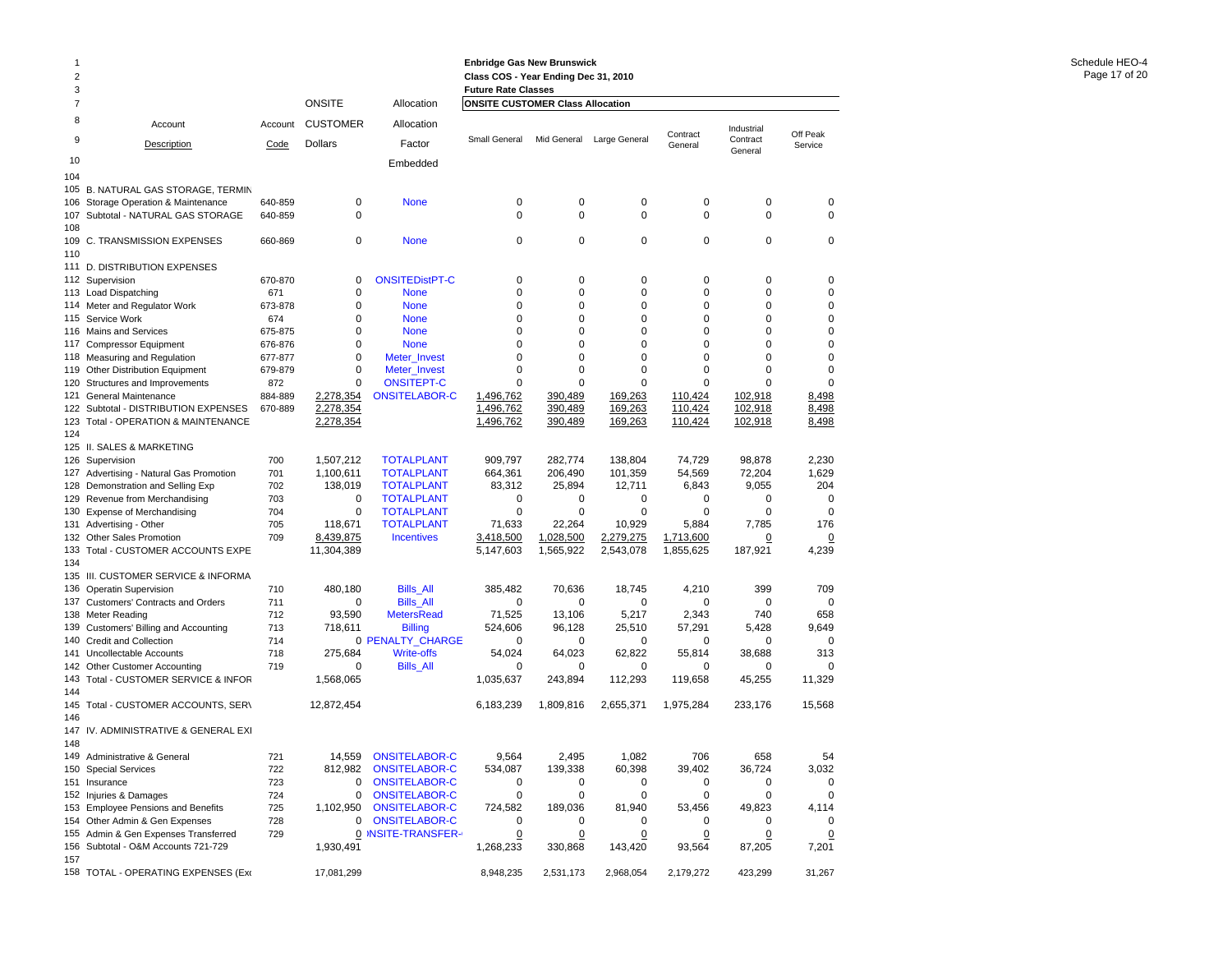| -1<br>2<br>3 |                                                                   |            |                 |                                           | <b>Enbridge Gas New Brunswick</b><br>Class COS - Year Ending Dec 31, 2010<br><b>Future Rate Classes</b> |                |                |                     |                     |                     |
|--------------|-------------------------------------------------------------------|------------|-----------------|-------------------------------------------|---------------------------------------------------------------------------------------------------------|----------------|----------------|---------------------|---------------------|---------------------|
| 7            |                                                                   |            | <b>ONSITE</b>   | Allocation                                | <b>ONSITE CUSTOMER Class Allocation</b>                                                                 |                |                |                     |                     |                     |
| 8            | Account                                                           | Account    | <b>CUSTOMER</b> | Allocation                                |                                                                                                         |                |                | Contract            | Industrial          | Off Peak            |
| 9            | Description                                                       | Code       | Dollars         | Factor                                    | Small General                                                                                           | Mid General    | Large General  | General             | Contract<br>General | Service             |
| 10           |                                                                   |            |                 | Embedded                                  |                                                                                                         |                |                |                     |                     |                     |
| 159          |                                                                   |            |                 |                                           |                                                                                                         |                |                |                     |                     |                     |
|              | 160 VI. DEPRECIATION EXPENSE                                      |            |                 |                                           |                                                                                                         |                |                |                     |                     |                     |
|              | 161 Intangible Plant                                              | 403        | 0               | ONSITEPT-C_INT                            | 0                                                                                                       | 0              | 0              | 0                   | 0                   | 0                   |
|              | 162 Production Plant                                              | 403        | 0<br>0          | <b>None</b>                               | 0<br>0                                                                                                  | 0<br>0         | 0<br>0         | 0<br>0              | 0<br>0              | 0<br>0              |
|              | 163 Local Storage Plant<br>164 Transmission Plant                 | 403<br>403 | 0               | <b>None</b><br><b>None</b>                | 0                                                                                                       | 0              | 0              | 0                   | 0                   | 0                   |
|              | 165 Mains                                                         | 404        | 0               | <b>None</b>                               | 0                                                                                                       | 0              | 0              | 0                   | 0                   | 0                   |
|              | 166 Mains - Development O&M                                       | 404        | 0               | <b>None</b>                               | 0                                                                                                       | 0              | 0              | 0                   | 0                   | 0                   |
|              | 167 Services                                                      | 404        | 0               | <b>None</b>                               | $\Omega$                                                                                                | 0              | 0              | 0                   | 0                   | 0                   |
|              | 168 Meters                                                        | 404        | $\Omega$        | Meter_Invest                              | 0                                                                                                       | 0              | $\Omega$       | $\Omega$            | 0                   | $\mathbf 0$         |
|              | 169 Distr Other                                                   | 404        | 0               | <b>ONSITE-CxMSM</b>                       | 0                                                                                                       | 0              | 0              | 0                   | 0                   | 0                   |
|              | 170 General Plant                                                 | 404        | 817,197         | <b>ONSITELABOR-C</b>                      | 536,857                                                                                                 | 140,060        | 60,711         | 39,607              | 36,915              | 3,048               |
|              | 171 Amort Ltd-Term Elect/Gas Plant                                | 404        | 0               | <b>ONSITEPT-C</b>                         | 0                                                                                                       | 0              | 0              | 0                   | 0                   | $\mathbf 0$         |
|              | 172 Amortization of Deferral                                      |            | 0               | <b>ONSITEPT-C</b>                         | 0                                                                                                       | 0              | 0              | 0                   | 0                   | 0                   |
| 174          | 173 Total - DEPRECIATION EXPENSE                                  | 403-404    | 817,197         |                                           | 536,857                                                                                                 | 140,060        | 60,711         | 39,607              | 36,915              | 3,048               |
| 176          | 175 VII. TAXES OTHER THAN INCOME TA                               |            |                 |                                           |                                                                                                         |                |                |                     |                     |                     |
|              | 177 Property Tax- Plant                                           |            | 0               | <b>ONSITEPT-C</b>                         | 0                                                                                                       | 0              | $\mathbf 0$    | 0                   | 0                   | 0                   |
|              | 178 Distribution Tax                                              |            | 0               | <b>RATEBASE</b>                           | 0                                                                                                       | 0              | 0              | $\mathbf 0$         | $\mathbf 0$         | $\mathbf 0$         |
|              | 179 Payroll related<br>180 Other taxes                            |            | 0<br>0          | <b>ONSITELABOR-C</b><br><b>ONSITEPT-C</b> | 0<br>0                                                                                                  | 0<br>0         | 0<br>0         | 0<br>0              | 0<br>$\mathbf 0$    | 0<br>0              |
|              | 181 Property Tax- Gas                                             |            | <u>0</u>        | <b>None</b>                               | $\overline{0}$                                                                                          | <u>0</u>       | <u>0</u>       | $\overline{0}$      | $\overline{0}$      | $\overline{0}$      |
|              | 182 Total Taxes Other Than Income Taxes                           | 408        | 0               |                                           | 0                                                                                                       | 0              | 0              | 0                   | 0                   | 0                   |
| 183          |                                                                   |            |                 |                                           |                                                                                                         |                |                |                     |                     |                     |
|              | 184 B. Franchise and Revenue Taxes                                |            |                 |                                           |                                                                                                         |                |                |                     |                     |                     |
|              | 185 Gross Receipts Tax                                            |            |                 | 0 ONSITE-C_Rev_GR1                        | 0                                                                                                       | 0              | 0              | 0                   | 0                   | 0                   |
|              | 186 GRT- Uncoll Rider                                             |            | $\overline{0}$  | <b>None</b>                               | $\overline{0}$                                                                                          | $\overline{0}$ | $\overline{0}$ | $\overline{0}$      | $\overline{0}$      | $\overline{0}$      |
|              | 187 Subtotal- Franchise and Gross Receipts                        |            | 0               |                                           | 0                                                                                                       | 0              | 0              | 0                   | 0                   | $\mathbf 0$         |
| 188          |                                                                   |            |                 |                                           |                                                                                                         |                |                |                     |                     |                     |
|              | 189 C. Income Tax Expense                                         |            |                 |                                           |                                                                                                         |                |                |                     |                     |                     |
|              | 190 State Income Tax expense                                      |            | 0               | PreTax-OnSi-C                             | 0                                                                                                       | 0              | 0              | 0                   | 0                   | 0                   |
|              | 191 Federal Income Tax expense                                    |            | $\overline{0}$  | PreTax-OnSi-C                             | $\overline{0}$                                                                                          | 0              | $\overline{0}$ | $\Omega$            | $\overline{0}$      | $\overline{0}$      |
|              | 192 Subtotal- Income tax expense<br>193 Total- TAX EXPENSE        |            | <u>0</u><br>0   |                                           | <u>0</u><br>0                                                                                           | 0<br>0         | $\Omega$<br>0  | $\overline{0}$<br>0 | <u>0</u><br>0       | $\overline{0}$<br>0 |
| 194          |                                                                   |            |                 |                                           |                                                                                                         |                |                |                     |                     |                     |
| 196          | 195 TOTAL EXPENSES                                                |            | 17,898,497      |                                           | 9,485,091                                                                                               | 2,671,233      | 3,028,765      | 2,218,879           | 460,214             | 34,315              |
|              | 197 V. REVENUES                                                   |            |                 |                                           |                                                                                                         |                |                |                     |                     |                     |
|              | 198 Retail Revenue                                                | 520        | 11,558,295      | Delivery_Rev                              | 2,264,982                                                                                               | 2,684,232      | 2,633,854      | 2,340,056           | 1,622,041           | 13,130              |
|              | 199 Commercial Sales                                              | 521        | 0               | Delivery_Rev                              | 0                                                                                                       | 0              | 0              | 0                   | 0                   | 0                   |
|              | 200 Industrial Sales                                              | 522        | 0               | Delivery_Rev                              | 0                                                                                                       | 0              | 0              | 0                   | 0                   | $\mathbf 0$         |
|              | 201 Other Sales                                                   | 529        | 35,994          | Delivery_Rev                              | 7,054                                                                                                   | 8,359          | 8,202          | 7,287               | 5,051               | 41                  |
|              | 202 Late Payment Penalties                                        | 560        |                 | <b>0 PENALTY CHARGE</b>                   | 0                                                                                                       | 0              | $\Omega$       | $\Omega$            | 0                   | 0                   |
|              | 203 Revenue from Service Work                                     | 561        | (32, 883)<br>0  | Delivery_Rev                              | (6, 444)<br>0                                                                                           | (7,637)<br>0   | (7, 493)<br>0  | (6,657)<br>0        | (4,615)<br>0        | (37)                |
|              | 204 Transportation Revenue<br>205 Miscellaneous Operating Revenue | 570<br>579 | 0               | Delivery_Rev<br>Delivery_Rev              | 0                                                                                                       | 0              | 0              | 0                   | 0                   | 0<br>0              |
|              | 206 Other Revenue                                                 |            | 28,275          | Delivery_Rev                              | 5,541                                                                                                   | 6,566          | 6,443          | 5,725               | 3,968               | 32                  |
|              | 207 Rent from Gas Ppty / Other Rev                                |            | 0               | <b>ONSITEPT-C</b>                         |                                                                                                         |                |                |                     | $\overline{0}$      | $\overline{0}$      |
| 208          | Subtotal Gas Revenues, net                                        |            | 11,589,682      |                                           | 2,271,133                                                                                               | 2,691,521      | 2,641,007      | 2,346,410           | 1,626,446           | 13,165              |
| 209          |                                                                   |            |                 |                                           |                                                                                                         |                |                |                     |                     |                     |
|              | 210 Non-Operating Income                                          |            | 0               | <b>None</b>                               | 0                                                                                                       | 0              | 0              | 0                   | 0                   | 0                   |
|              | 211 Non-Operating Income                                          |            | $\overline{0}$  | <b>None</b>                               | $\overline{0}$                                                                                          | $\overline{0}$ | $\overline{0}$ | $\overline{0}$      | $\overline{0}$      | $\overline{0}$      |
|              | 212 Total Non-Oper Income                                         |            | $\mathbf 0$     |                                           | $\Omega$                                                                                                | 0              | 0              | 0                   | 0                   | 0                   |
| 213          |                                                                   |            |                 |                                           |                                                                                                         |                |                |                     |                     |                     |
|              | 214 Total Revenue                                                 |            | 11,589,682      |                                           | 2,271,133                                                                                               | 2,691,521      | 2,641,007      | 2,346,410           | 1,626,446           | 13,165              |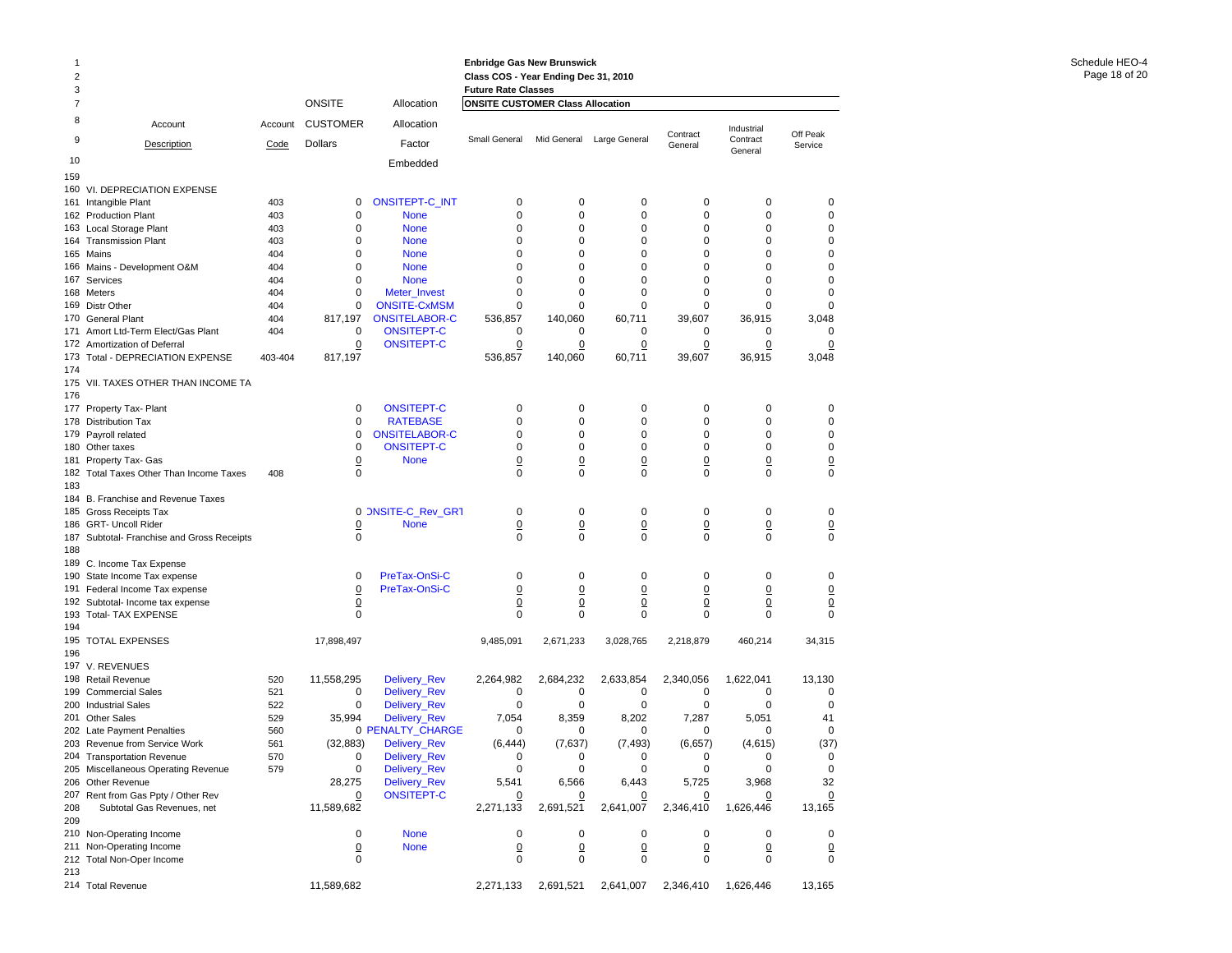| 1<br>$\overline{2}$<br>3 |                                                             |         |                      |            | <b>Enbridge Gas New Brunswick</b><br>Class COS - Year Ending Dec 31, 2010<br><b>Future Rate Classes</b> |                    |                   |                  |                     |                |
|--------------------------|-------------------------------------------------------------|---------|----------------------|------------|---------------------------------------------------------------------------------------------------------|--------------------|-------------------|------------------|---------------------|----------------|
| $\overline{7}$           |                                                             |         | <b>ONSITE</b>        | Allocation | <b>ONSITE CUSTOMER Class Allocation</b>                                                                 |                    |                   |                  |                     |                |
| 8                        | Account                                                     | Account | <b>CUSTOMER</b>      | Allocation |                                                                                                         |                    |                   | Contract         | Industrial          | Off Peak       |
| 9                        | Description                                                 | Code    | <b>Dollars</b>       | Factor     | <b>Small General</b>                                                                                    | Mid General        | Large General     | General          | Contract<br>General | Service        |
| 10                       |                                                             |         |                      | Embedded   |                                                                                                         |                    |                   |                  |                     |                |
| 215                      |                                                             |         |                      |            |                                                                                                         |                    |                   |                  |                     |                |
|                          | 216 Total Expenses                                          |         | 17,898,497           |            | 9,485,091                                                                                               | 2,671,233          | 3,028,765         | 2,218,879        | 460,214             | 34,315         |
| 217                      |                                                             |         |                      |            |                                                                                                         | 20,288             | (387, 758)        |                  |                     |                |
| 219                      | 218 NET INCOME                                              |         | (6,308,815)          |            | (7, 213, 958)                                                                                           |                    |                   | 127,532          | 1,166,232           | (21, 150)      |
| 220                      | <b>Tariff Revenue Requirements</b>                          |         | 17,895,385           |            | 9,484,481                                                                                               | 2,670,510          | 3,028,056         | 2,218,249        | 459,777             | 34,312         |
| 221                      |                                                             |         |                      |            |                                                                                                         |                    |                   |                  |                     |                |
|                          | 222 SUMMARY                                                 |         |                      |            |                                                                                                         |                    |                   |                  |                     |                |
|                          | 223 Revenues                                                |         |                      |            |                                                                                                         |                    |                   |                  |                     |                |
|                          | 224 Gas revenues                                            |         | 11,589,682           |            | 2,271,133                                                                                               | 2,691,521          | 2,641,007         | 2,346,410        | 1,626,446           | 13,165         |
|                          | 225 Non-operating income                                    |         | $\Omega$             |            | 0                                                                                                       | $\overline{0}$     | $\overline{0}$    | $\overline{0}$   | 0                   | $\overline{0}$ |
|                          | 226 Total revenues                                          |         | 11,589,682           |            | 2,271,133                                                                                               | 2,691,521          | 2,641,007         | 2,346,410        | 1,626,446           | 13,165         |
| 227                      |                                                             |         |                      |            |                                                                                                         |                    |                   |                  |                     |                |
| 228                      | <b>Operating Expenses</b>                                   |         |                      |            |                                                                                                         |                    |                   |                  |                     |                |
|                          | 229 Production Expenses                                     |         | $\mathbf 0$          |            | 0                                                                                                       | 0                  | 0                 | 0                | 0                   | 0              |
| 230                      | Natural Gas Storage, Terminaling & Pro                      |         | $\mathbf 0$          |            | 0                                                                                                       | 0                  | 0                 | 0                | 0                   | 0              |
| 231                      | <b>Transmission Expenses</b>                                |         | $\Omega$             |            | $\Omega$                                                                                                | $\Omega$           | $\Omega$          | 0                | $\Omega$            | $\Omega$       |
|                          | 232 Distribution Expenses                                   |         | 2,278,354            |            | 1,496,762                                                                                               | 390,489            | 169,263           | 110,424          | 102,918             | 8,498          |
|                          | 233 Total Operating Expenses                                |         | 2,278,354            |            | 1,496,762                                                                                               | 390,489            | 169,263           | 110,424          | 102,918             | 8,498          |
| 234                      |                                                             |         |                      |            |                                                                                                         |                    |                   |                  |                     |                |
|                          | 235 Customer Accounts, Services, & Sales I                  |         | 12,872,454           |            | 6,183,239                                                                                               | 1,809,816          | 2,655,371         | 1,975,284        | 233,176             | 15,568         |
|                          | 236 Administrative & General Expenses                       |         | 1,930,491<br>817,197 |            | 1,268,233                                                                                               | 330,868<br>140,060 | 143,420<br>60,711 | 93,564<br>39,607 | 87,205<br>36,915    | 7,201<br>3,048 |
| 237<br>238               | <b>Depreciation Expense</b><br>Taxes other than Income, GRT |         | $\overline{0}$       |            | 536,857<br>$\overline{0}$                                                                               | $\overline{0}$     | $\overline{0}$    | $\overline{0}$   | $\overline{0}$      | $\Omega$       |
| 239                      | <b>Total Other Expenses</b>                                 |         | 15,620,142           |            | 7,988,329                                                                                               | 2,280,744          | 2,859,502         | 2,108,455        | 357,295             | 25,817         |
| 240                      |                                                             |         |                      |            |                                                                                                         |                    |                   |                  |                     |                |
| 241                      | Income tax expense                                          |         | $\mathbf 0$          |            | 0                                                                                                       | 0                  | 0                 | 0                | 0                   | $\Omega$       |
|                          | 242 Gross receipts tax expense                              |         | 0                    |            | $\overline{0}$                                                                                          | $\overline{0}$     | <u>0</u>          | <u>0</u>         | 0                   |                |
|                          | 243 Total expenses                                          |         | 17,898,497           |            | 9,485,091                                                                                               | 2,671,233          | 3,028,765         | 2,218,879        | 460,214             | 34,315         |
| 244                      |                                                             |         |                      |            |                                                                                                         |                    |                   |                  |                     |                |
|                          | 245 NET INCOME                                              |         | (6,308,815)          |            | (7,213,958)                                                                                             | 20,288             | (387, 758)        | 127,532          | 1,166,232           | (21, 150)      |
| 246                      |                                                             |         |                      |            |                                                                                                         |                    |                   |                  |                     |                |
|                          | 247 Total Rate Base                                         |         | 2,205,384            |            | 1,438,774                                                                                               | 376,230            | 171,353           | 112,862          | 98,082              | 8,083          |
| 248                      |                                                             |         |                      |            |                                                                                                         |                    |                   |                  |                     |                |

**Enbridge Gas New Brunswick**